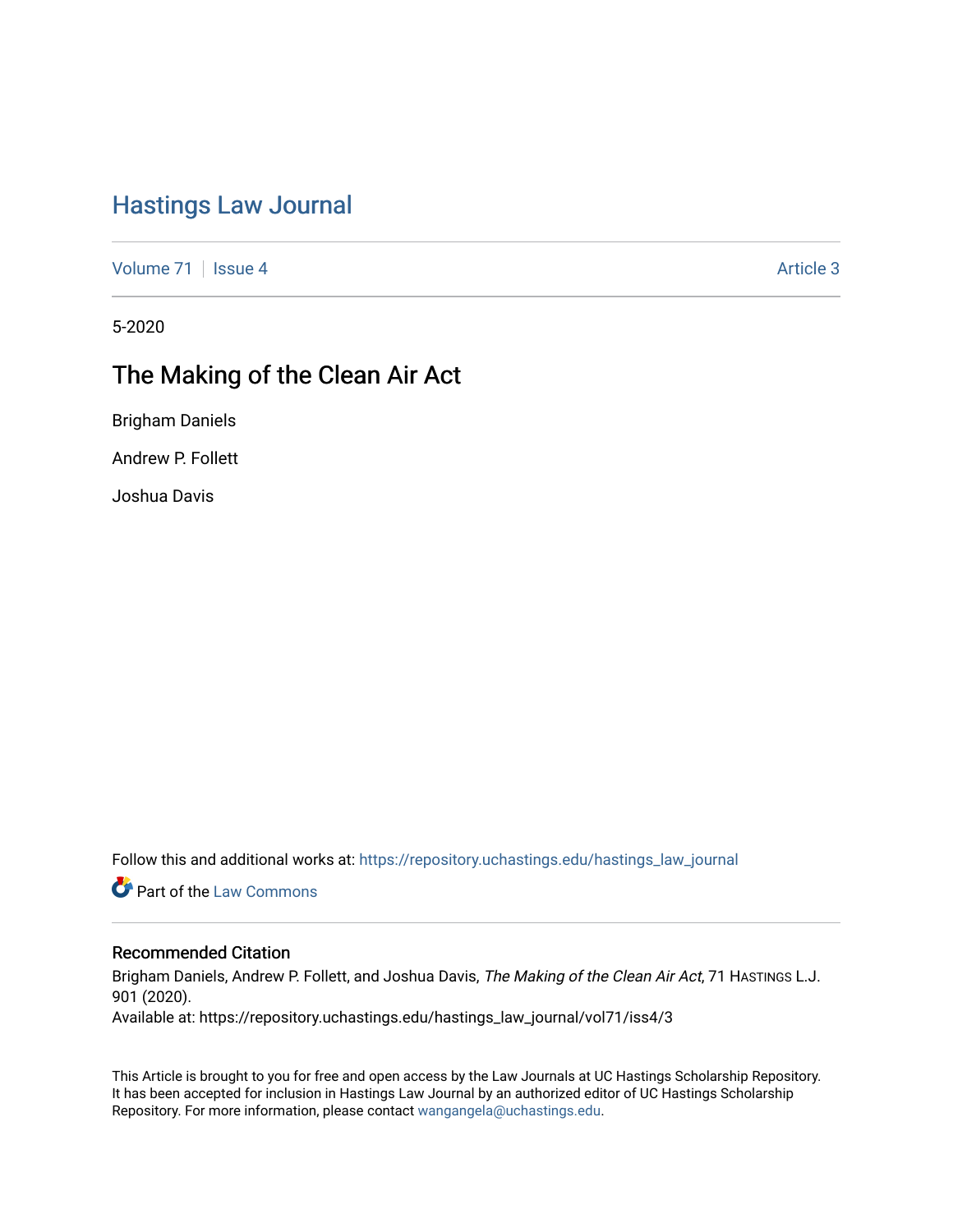# The Making of the Clean Air Act

BRIGHAM DANIELS,† ANDREW P. FOLLETT,† & JOSHUA DAVIS†

*The 1970 Clean Air Act is arguably Congress' most important environmental enactment. Since it became law fifty years ago, much could be and has been said about how it has changed both the physical environment and the contours of environmental law. Much less, however, has been written on the genesis of the Act itself. Where its history is discussed, it is often segmented or heavily summarized.* 

In this Article, we take on the story of how the Act came to be as well as how early enforcement *practices cemented its importance in the legal landscape. To do so, we rely upon an unprecedented analysis and synthesis of previously underexplored strands of the story, incorporating many unmined sources and original research. This story weaves together the contributions of officials and staff in the Nixon Administration, Congress, and the judiciary to provide what is hoped to be an integrated, meaningful, and readable account of the making of the Clean Air Act.*

<sup>†</sup> Professor of law, BYU Law School. The original histories, documents, and interviews found in this Article are the product of nearly eight years of his original research. The primary and secondary sources Daniels has assembled tell a larger story of the birth of environmental law than can be found in this Article, and he intends to take the issue up in a future book. For the helpful comments offered on previous drafts of the larger project, Daniels wishes to thank the participants of the 2019 UCLA Environmental Colloquium, 2019 Environmental Law Professors Works in Progress Series, 2018 CUNY Law School Environmental Law Presentation, 2017 Environmental Workshop co-sponsored by Colorado, Yale, Duke, and UCLA law schools, as well as the participants of the 2018 Rocky Mountain Mineral Law Foundation's Natural Resource Teachers' Conference, the 2017 Vermont Law School Environmental Colloquium, and an internal work-in-progress at BYU Law School. Daniels particularly thanks Jim Salzman, Jed Purdy, Ann Carlson, Alex Camacho, Carol Rose, Monika Ehrman, Blake Hudson, William Boyd, Jonas Monast, Joel Mintz, Rebecca Bratspies, Jessica Owley, Justin Pidot, Doug Kysar, and Sarah Krakoff. He also recognizes the thoughtful comments of two valued colleagues who have since passed on, John Nagle and Fred Cheever. Daniels also thanks the many research assistants who have helped organize and transcribe the original research materials cited in this Article. We also appreciate the excellent work of the editors of the Hastings Law Journal who collectively improved the article through their diligence.

<sup>†</sup> J.D. Candidate, Yale Law School '23.

<sup>†</sup> J.D. Candidate '23.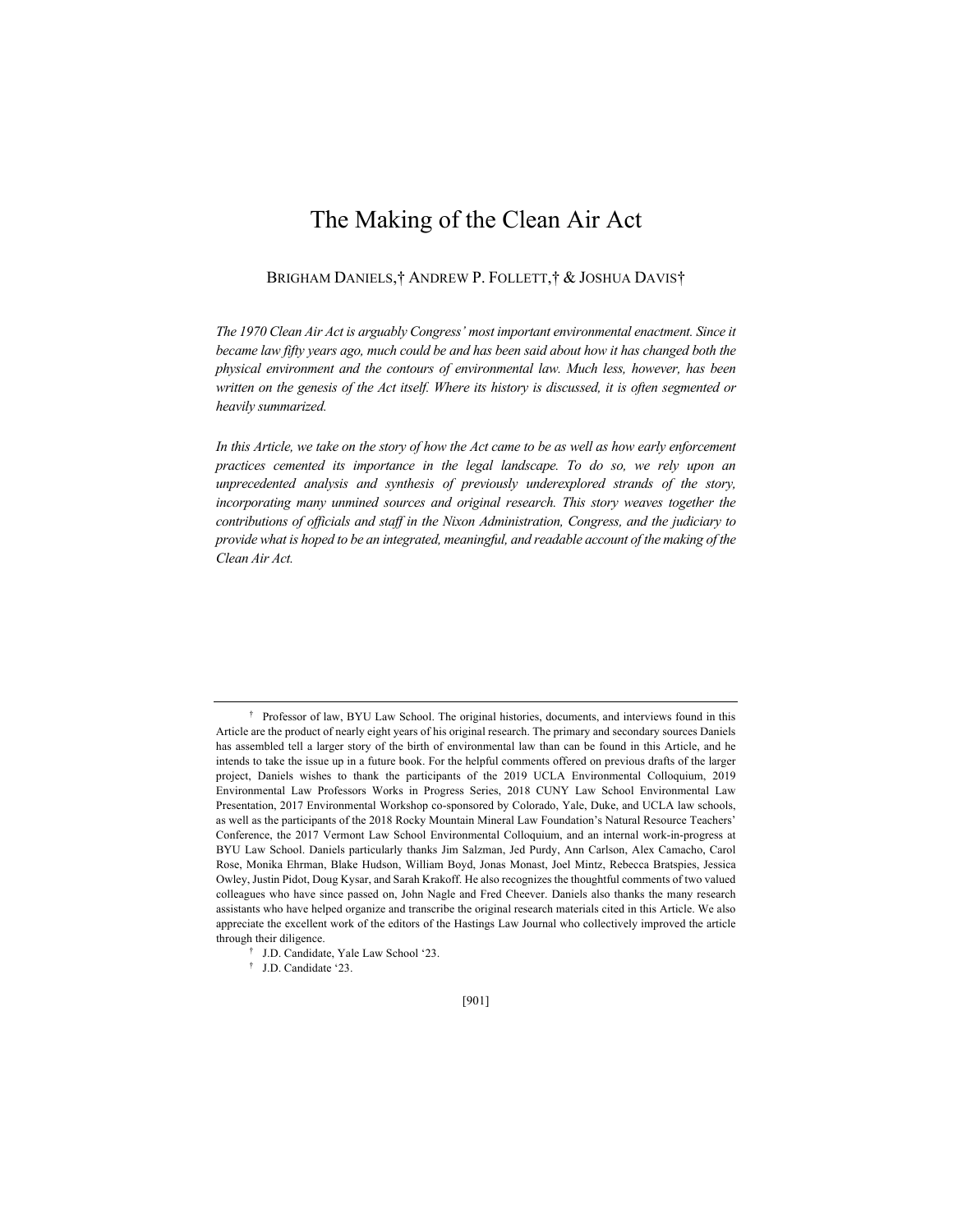# 902 *HASTINGS LAW JOURNAL* [Vol. 71:901

## TABLE OF CONTENTS

| NIXON RESPONDS TO POPULAR DEMAND FOR ENVIRONMENTAL |                                                  |                                                      |  |
|----------------------------------------------------|--------------------------------------------------|------------------------------------------------------|--|
|                                                    |                                                  |                                                      |  |
| H.                                                 | SENATE AIR AND WATER POLLUTION SUBCOMMITTEE  915 |                                                      |  |
|                                                    | $\mathbf{A}$                                     |                                                      |  |
|                                                    | B.                                               |                                                      |  |
|                                                    | $\mathbf{C}$                                     |                                                      |  |
|                                                    |                                                  | D. STAFF CONTRIBUTIONS OF LEON BILLINGS AND THOMAS   |  |
|                                                    |                                                  |                                                      |  |
| Ш                                                  |                                                  |                                                      |  |
|                                                    |                                                  |                                                      |  |
|                                                    | B.                                               |                                                      |  |
| IV.                                                |                                                  |                                                      |  |
|                                                    |                                                  | A. KEEPING THE GORILLA IN THE CLOSET: WILLIAM        |  |
|                                                    |                                                  |                                                      |  |
|                                                    | $\mathbf{B}_{\cdot}$                             | SEEING THE CLEAN AIR ACT THROUGH: RUSSELL TRAIN  950 |  |
|                                                    |                                                  |                                                      |  |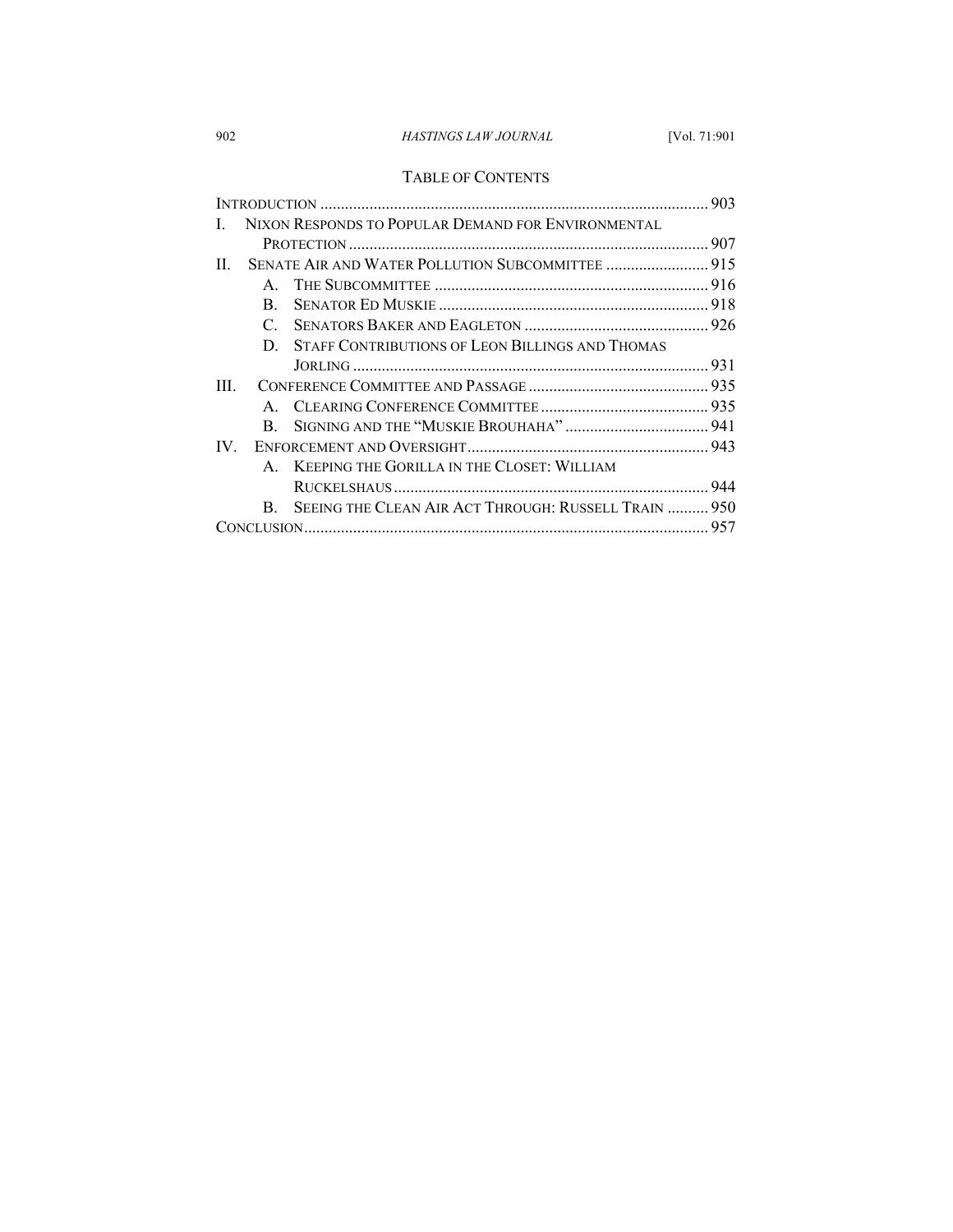### **INTRODUCTION**

Fifty years ago, as the 1970 Clean Air Act Amendments passed through Congress, Senator Eugene McCarthy captured the progressive spirit of the era when he stated that clean air seemed to represent "an issue that's better than motherhood."<sup>1</sup> Indeed in 1970, the environment as a whole was "the golden child, the exclusive and favorite national concern."2 One polemic from the era opined that "the businessman-industrialist awaits in frightened expectation; the activist-conservationist in childlike frenetic excitation."3 In fact, White House polling data from the period reveals that environmental protection was one of the biggest concerns on the minds of the American people, only trailing behind the Vietnam War and the state of the economy.<sup>4</sup>

Air pollution, the budding environmental movement's "God and motherhood"<sup>5</sup> issue, was front and center, and the legislation process of the Clean Air Act ("the Act") best captured the bipartisan zeitgeist and political urgency of the time. It is hard to overstate how important the passage of the Clean Air Act has been for the evolution of environmental law—before the Clean Air Act, environmental law as we know it today was hardly a recognized discipline of study.<sup>6</sup> In fact, nothing that could be characterized as meaningful pollution-control law by modern standards could be found in U.S. Code before 1970.<sup>7</sup> Congress crafted and put to the test many of the most innovative aspects of U.S. environmental law, several of which would later be replicated in the suite of laws that would come to comprise the core of American environmental law.<sup>8</sup>

<sup>1.</sup> Memorandum from Leon Billings, former Staff Dir., U.S. Senate Env't Subcomm., to Personal Files 1 (on file with authors as Muskie 1–15).

<sup>2.</sup> RUSSELL E. TRAIN, POLITICS, POLLUTION, AND PANDAS: AN ENVIRONMENTAL MEMOIR 201 (2003) (quoting Linda Ba Thung, an environmental reporter).

<sup>3.</sup> Joseph H. Thibodeau, *Michigan's Environmental Protection Act of 1970: Panacea or Pandora's Box*, 48 J. URB. L. 579, 598 (1971).

<sup>4.</sup> Memorandum from John C. Whitaker, former Member, Domestic Policy Council, to President Richard Nixon (June 29, 1971) (on file with authors as Nixon 2-70) (including polling data from Benham poll).

<sup>5</sup>*.* Editorial, *Environment in Politics*, SARASOTA (FLA.) HERALD-TRIB. (on file with authors as Nixon 4- 16).

<sup>6.</sup> James L. Huffman, *The Past and Future of Environmental Law*, 30 ENVTL. L. 23, 27–28 (2000) (explaining that the first environmental law journal was not introduced until 1969 at Lewis and Clark, and that it took about a decade before environmental law was generally offered across the country); Richard J. Lazarus, *Environmental Scholarship and the Harvard Difference*, 23 HARV. ENVTL. L. REV. 327, 341 (1999) ("Environmental law did not emerge as a distinct category of legal scholarship until approximately 1973."); J.B. Ruhl & James Salzman, *Climate Change Meets the Law of the Horse*, 62 DUKE L.J. 975, 982 (2013) ("The very term 'environmental law' did not even exist before 1969.").

<sup>7.</sup> Todd S. Aagaard, *Environmental Law as a Legal Field: An Inquiry in Legal Taxonomy*, 95 CORNELL L. REV. 221, 223 n.2 ("The first major federal environmental case, *Scenic Hudson Preservation Conference v. Federal Power Commission*, 354 F.2d 608 (2d Cir. 1965), was decided in 1965. The first modern federal environmental statute, the National Environmental Policy Act ("NEPA"), 42 U.S.C. §§ 4321–4370f (2006), was signed into law on January 1, 1970.").

<sup>8.</sup> RICHARD J. LAZARUS, THE MAKING OF ENVIRONMENTAL LAW 79–84 (2004) (calling the 1970s a "new era" for environmental protection and detailing numerous legal innovations that emerged during that time); Daniel Riesel, *Forecasting Significant Air Act Implementation Issues: Permitting and Enforcement*, 14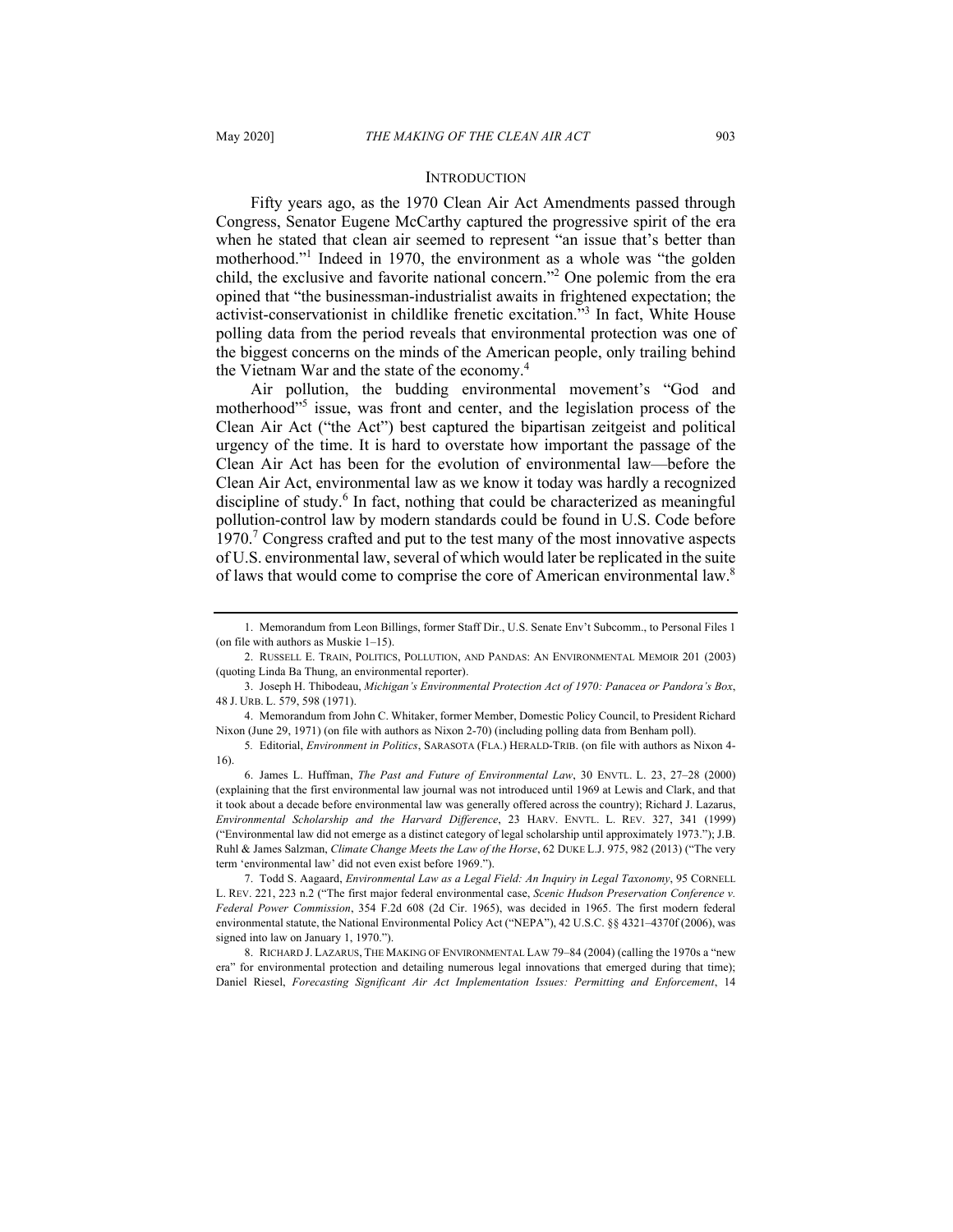Although environmental protection would not retain its untouchable political popularity for long,<sup>9</sup> the legacy of the Clean Air Act is difficult to overstate; it has demonstrably altered the chemical and material composition of American air, particularly in heavily populated urban areas.<sup>10</sup> These gains are more than blue skies—clean air has spared many, especially in historically marginalized communities, from illness and premature death.<sup>11</sup> The Clean Air Act, including through later rounds of amendments, $12$  has been a primary tool used by the United States to combat acid rain, <sup>13</sup> and, in the last decade, has been seen by many, including the Obama Administration, as a potential tool for regulating carbon emissions in response to global climate change.<sup>14</sup>

We echo the assertion of Senator John Sherman Cooper, who helped author the Act, that the Clean Air Act may be among the "most significant measure[s] in the domestic sense of legislation in any congress."<sup>15</sup> Its importance justifies this golden-anniversary investigation into its genesis and the people who have made it. In this Article, we argue that the content and legacy of the Clean Air

9*. See infra* Subpart IV.B.

10*. See, e.g.,* Michael Greenstone, *Estimating Regulation-Induced Substitution: The Effect of the Clean Air Act on Water and Ground Pollution*, 93 AM. ECON. REV. 442, 443–47 (2003).

11*. See, e.g.,* Kimberly M. Castle & Richard L. Revesz, *Environmental Standards, Thresholds, and the Next Battleground of Climate Change Regulations*, 103 MINN. L. REV. 1349, 1394 (2019); Samuel J. Rascoff & Richard L. Revesz, *The Biases of Risk Tradeoff Analysis: Towards Parity in Environmental and Health-and-Safety Regulation*, 69 U. CHI. L. REV. 1763, 1766 (2002).

12. *See generally* Adam Babich, *Back to the Basics of Antipollution Law*, 32 TUL. ENVTL. L.J. 1 (2018) (discussing the 1977 and 1990 amendments); Samuel Hays, *Clean Air: From the 1970 Act to the 1977 Amendments,* 17 DUQ. L. REV. 33 (1977) (same); David Schoenbrod*, Goals Statutes or Rules Statues: The Case of the Clean Air Act*, 30 UCLA L. REV. 740 (1983) (discussing the 1977 Amendments extensively); Henry A. Waxman, *An Overview of the Clean Air Act Amendments of 1990*, 21 ENVTL. L. 1721 (1991) (discussing the 1990 amendments).

13*. See, e.g.,* JAMES L. REGENS & ROBERT W. RYCROFT, THE ACID RAIN CONTROVERSY (2d prtg.1989); Thomas W. Merrill, *Golden Rules for Transboundary Pollution*, 46 DUKE L.J. 931, 982 (1997); Brennan Van Dyke, *Emissions Trading to Reduce Acid Deposition*, 100 YALE L.J. 2707, 2708 n.9 (1991).

14*. See, e.g.,* Castle & Revesz, *supra* note 11, at 1350; Howard M. Crystal et al., *Returning to Clean Air Act Fundamentals: A Renewed Call to Regulate Greenhouse Gases Under the National Ambient Air Quality Standards (NAAQS) Program*, 31 GEO. ENVTL. L. REV. 233, 284–85 (2019); Holly Doremus & W. Michael Hanemann, *Of Babies and Bathwater: Why the Clean Air Act's Cooperative Federalism Framework Is Useful for Addressing Global Warming*, 50 ARIZ. L. REV. 799, 800 (2008); Christopher T. Giovinazzo, *Defending Overstatement: The Symbolic Clean Air Act and Carbon Dioxide*, 30 HARV. ENVTL. L. REV. 99, 100 (2006); Craig N. Oren, *Is the Clean Air Act at a Crossroads?*, 40 ENVTL. L. 1231, 1249–54 (2010); Craig N. Oren, *When Must EPA Set Ambient Air Quality Standards? Looking Back at* NRDC v. Train, 30 UCLA J. ENVTL. L. & POL'Y 157, 157–58 (2012); Nathan Richardson, *Greenhouse Gas Regulation Under the Clean Air Act: Does* Chevron *Set the EPA Free?*, 29 STAN. ENVTL. L.J. 283, 284 (2010).

15*. A Bill to Amend the Clean Air Act and for Other Purposes: Hearings Before the S. Comm. on Pub. Works*, Exec. Sess. 491 (Sept. 11, 1970) (statement of Sen. John Sherman Cooper).

PACE ENVTL. L. REV. 129, 129 (1996) ("The Clean Air Act (CAA) was the original or flagship statute of the 1970 environmental revolution. All environmental statutes subsequent and prior to the Comprehensive Environmental Response, Compensation and Liability Act (CERCLA) are closely based on the 1970 CAA pattern." (footnotes omitted)); *see also* Bruce M. Kramer, *The 1970 Clean Air Amendments: Federalism in Action or Inaction?*, 6 TEX. TECH L. REV. 47, 47 (1974) ("The Clean Air Act, as it now stands, is a pioneering document that reflects tremendous credit on the skill, wisdom and foresight of its draftsmen. However, as a pioneering document, it incorporates many previously untested provisions" (quoting Arthur C. Stern, *Strengthening the Clean Air Act*, J. AIR POLLUTION CONTROL ASS'N, 1019, 1020 (1973)).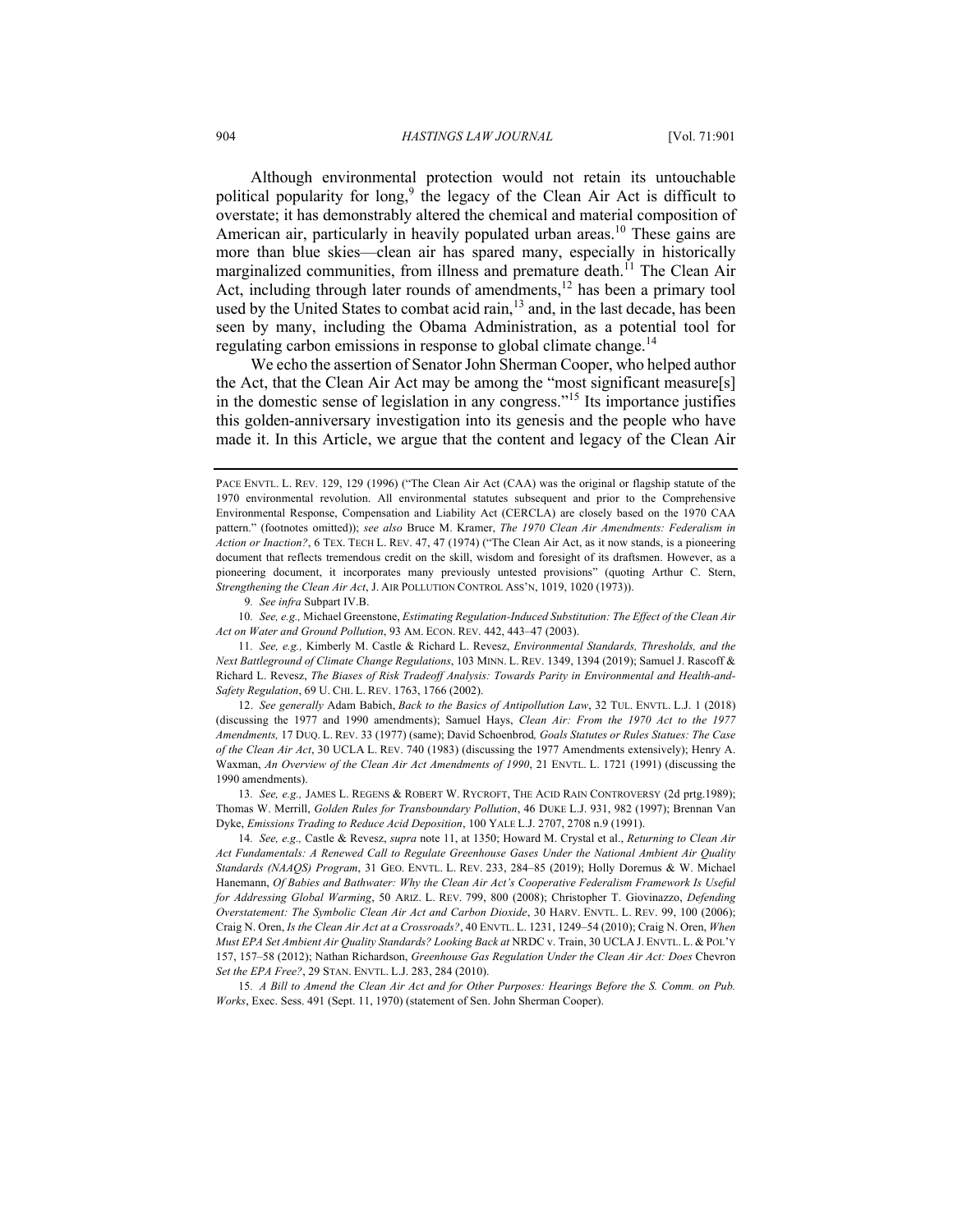Act can be fully appreciated only when supplemented with an understanding of the political context and key players behind it. The story of the passage of the Act would likely surprise even well-informed students of environmental legal history: many of its most important provisions were the product of tobaccosmoke-filled, closed-door deliberations filled primarily with decided nonenvironmentalists. In fact, some of its most significant innovations, such as national standards, came from the conservative Nixon Administration itself. Furthermore, the dedicated early enforcement of the Act, which made it legitimate and lasting, came by the hands of Nixon-appointees.

While there are some notable pieces of writing which deal with the Clean Air Act's making (a brief history is often offered when the Act is analyzed),  $16$ the focus of existing literature rests on practical effects of the law and the regulatory tools it created. Thus, the "told story," which this Article supplements, is an admittedly short tale.<sup>17</sup>

The highlights of the "told story" are as follows: In the late 1960s and early 1970s, a number of factors made environmental issues politically salient, including the first Earth Day, the popularity of Rachel Carson's *Silent Spring*, and various environmental disasters.<sup>18</sup> Congress responded to this pressure by trying to further environmental legislation, including revamping existing federal pollution law.<sup>19</sup> In 1970, President Nixon, driven by politics, attempted to claim a share of the spotlight by calling on Congress to craft even more aggressive and comprehensive environmental laws, including an improved Clean Air Act.<sup>20</sup>

<sup>16</sup>*. See generally* CHRISTOPHER J. BAILEY, CONGRESS AND AIR POLLUTION: ENVIRONMENTAL POLICIES IN THE USA (1998); J. BROOKS FLIPPEN, NIXON AND THE ENVIRONMENT (2000); LAZARUS, *supra* note 8; R. SHEP MELNICK, REGULATION AND THE COURTS: THE CASE OF THE CLEAN AIR ACT (1983); E. Donald Elliott et al., *Toward a Theory of Statutory Evolution: The Federalization of Environmental Law*, 1 J.L. ECON. & ORG. 313 (1985); Jody Freeman & David B. Spence, *Old Statutes, New Problems*, 163 U. PA. L. REV. 1 (2014); Richard J. Lazarus, *Senator Edmund Muskies's Enduring Legacy in the Courts*, 67 ME. L. REV. 240 (2015); Robert V. Percival, *Environmental Federalism: Historical Roots and Contemporary Model*s, 54 MD. L. REV. 1141 (1995); Joseph L. Sax, *Environmental Law at the Turn of the Century: A Reportorial Fragment of Contemporary History*, 88 CALIF. L. REV. 2375 (2000); Russell E. Train, *The Environmental Record of the Nixon Administration,* 26 PRESIDENTIAL STUD. Q. 185 (1996); McNollgast, *Legislative Intent: The Use of Positive Political Theory in Statutory Interpretation*, 57 LAW AND CONTEMP. PROBS. 3, 29–31 (1994); Craig N. Oren, *Clearing the Air: The McCubbins-Noll-Weingast Hypothesis and the Clean Air Act*, 9 VA. ENVTL. L.J. 45, 80– 97 (1989).

<sup>17.</sup> We use the description of the "told story" in a descriptive and not in a derogatory way; each element of the told story is true, descriptive, and meaningful. We recognize that much that has been told was untold before it was written. Our hope is that this Article will likewise find a home in the "told story" and serve as platform for others build upon.

<sup>18.</sup> Huffman, *supra* note 6, at 24 ("Rachel Carson's Silent Spring was a key catalyst for widespread public concern about the health impacts of various human activities.").

<sup>19.</sup> Elliot et al., *supra* note 16, at 321 (noting the complex, "more subtle," and decentralized sort of influence the grassroots movement exerted on policymaking institutions, while still recognizing the practical effects of such mass-movement pressure).

<sup>20.</sup> *See* FLIPPEN,*supra* note 16, at 76–77; LAZARUS,*supra* note 8; Elliot et al., *supra* note 16, at 324, 333– 39 (suggesting that Muskie and President Nixon were caught in a "politicians' dilemma," where passage of the Clean Air Act of 1970 took "a form which was more stringent than either of them would have preferred" as a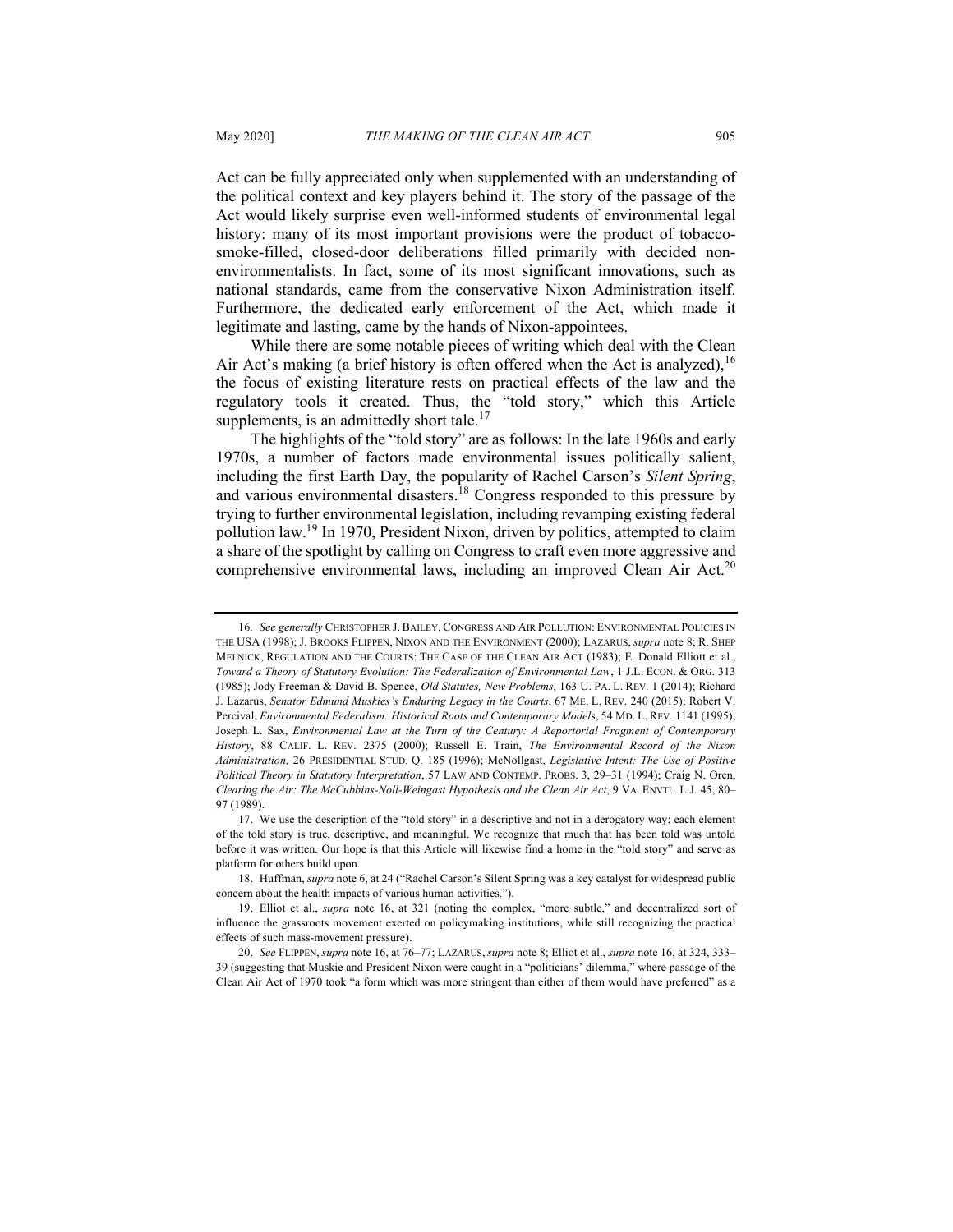Senator Muskie, propelled by presidential ambitions, upped the ante again by pushing through Congress the remarkably comprehensive 1970 Clean Air Act Amendments. $21$ 

One deterrent to expanding beyond these key elements of the told story is undoubtedly the Act's inherent complexity. In overcoming this barrier, this Article takes advantage of the passage of the last half-century, retrospectively identifying the most critical aspects of the law and, in turn, telling the story of the making of these portions of the Act, including those provisions which have demonstrated the greatest effects on both air quality and environmental law. Because we want to recount and analyze the Act's history in a comprehensive and readable way, we blend the told story with previously underexplored perspectives, many growing out of unpublished primary sources and original research.

First, in Part I, we explore the political environment of the Clean Air Act, including the beginnings of the environmental movement in general and the active, and at-times unappreciated, role that the Nixon White House had in shaping the early Clean Air Act. We set the scene for the 1970 environmental thrust by outlining how the environment became the "God and motherhood issue," and how it was adopted by Nixon despite mixed opinions from various members of his Administration, including the President himself. In particular, we note the significant role the Administration played in coaxing a strong, federal Clean Air Act from Congress and how its proposals affected the trajectory of the bill.

Part II explores the legislative process of the Clean Air Act, focusing primarily on the Senate, in order to demonstrate how key players in the Air and Water Pollution Subcommittee transformed earlier air pollution legislation by incorporating novel policy tools. Specific actions taken by Chair Edmund Muskie illuminate and justify the generally accepted claim that Muskie was the primary mover of the bill. More significantly, however, while still recognizing Muskie's primary role in the legislation, we tease out the undervalued role and contributions of other members of the Public Works Committee and Air and Water Pollution Subcommittee. We pay particular focus to the genesis of

result of a kind of "policy escalation"), *quoted in* Robert F. Blohmquist, "*To Stir Up Public Interest": Edmund S. Muskie and the U.S. Senate Special Subcommittee's Water Pollution Investigations and Legislative Activities, 1963–66—A Case Study in Early Congressional Environmental Policy Development*, 22 COLUM. J. ENVTL. L. 1, 13 n.42 (1997); Joel K. Goldstein, *Edmund S. Muskie: The Environmental Leader and Champion*, 67 ME. L. REV. 226, 226 (2015); Robert Gottlieb, *The Next Environmentalism: How Movements Respond to the Changes that Elections Bring—From Nixon to Obama*, 14 ENVTL. HIST. 298, 302 (2009); Alfred Marcus, *Environmental Protection Agency*, in THE POLITICS OF REGULATION 267, 267–68 (James Q. Wilson ed., 1980); David Vogel, *A Big Agenda*, 11 WILSON Q. 50, 57–58 (1987).

<sup>21</sup>*. See* Elliott et al., *supra* note 16, *cited in* David Gerard & Lester B. Lave, *Implementing Technology-Forcing Policies: The 1970 Clean Air Act Amendments and the Introduction of Advanced Automotive Emissions Controls in the United States*, 72 TECHNOLOGICAL FORECASTING & SOC. CHANGE 761, 766 (2005). Muskie is often, but not always, credited alone. For exceptions, see Leon G. Billings, *Edmund S. Muskie: A Man with a Vision*, 67 ME. L. REV. 234, 235 (2015).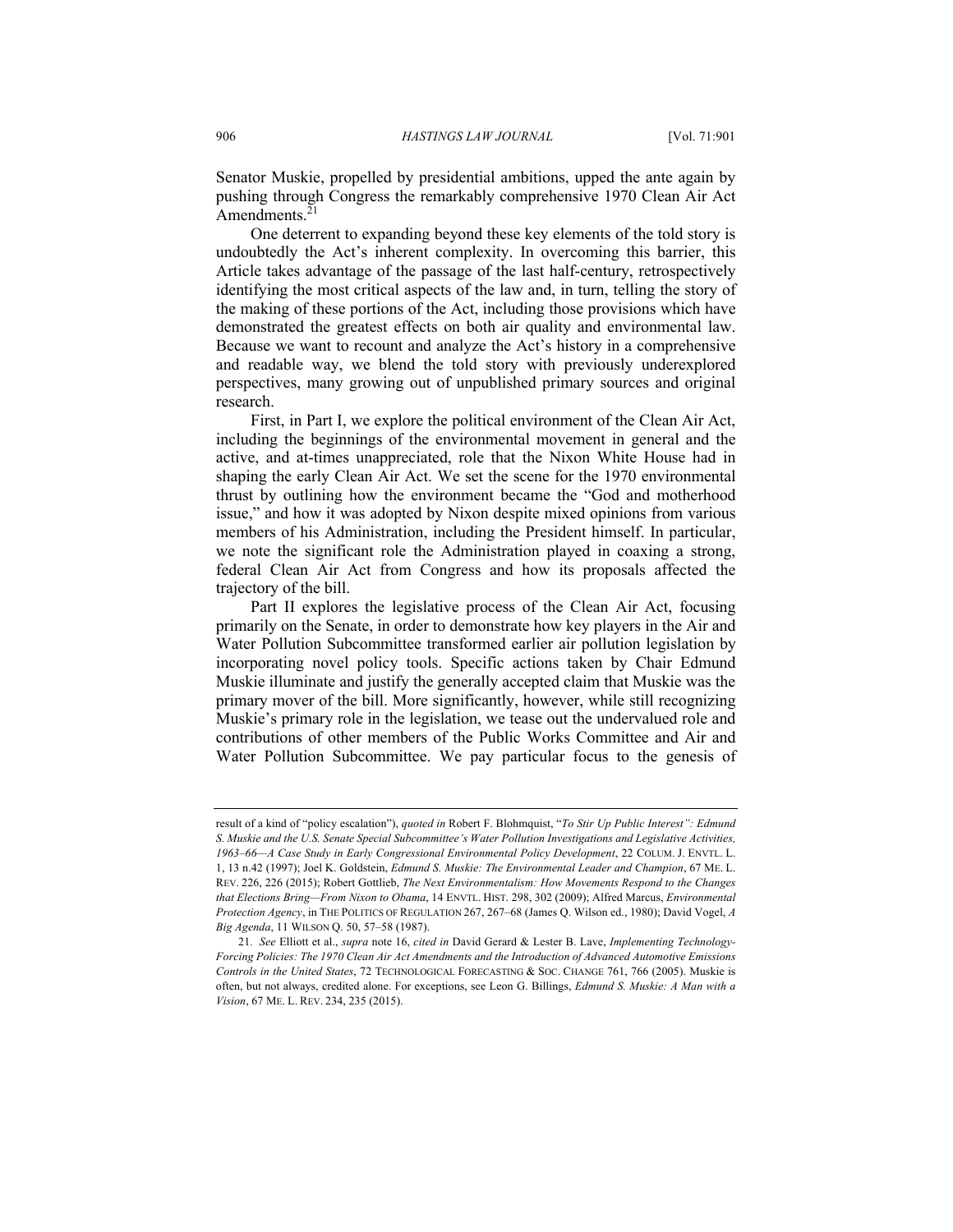technology forcing (composed of statutory deadlines and standards), shared federalism, citizen suits, and mandatory performance by government agencies.

In Part III, we build on the explorations of Part II as the story of the Clean Air Act continues through conference committee and its signing, which is highlighted by a power struggle between Senator Muskie and President Nixon. This Part complements the building narrative of the earlier legislative process and creates a through-line to the period of the early Environmental Protection Agency's regulatory programs.

Part IV continues into the early enforcement era (reaching the first years of the Ford Administration) and argues that key decisions made by early EPA Administrators William Ruckelshaus and Russell Train, sometimes upon the intervention of the courts (and usually with constant congressional oversight), were crucial in defining the efficacy and trajectory of the Clean Air Act. Thus, Part IV extends our analysis outside of the Congress and considers the Act as it exists today as the product of all branches of government.

## I. NIXON RESPONDS TO POPULAR DEMAND FOR ENVIRONMENTAL **PROTECTION**

This Part details the rise to prominence of the environment as a political issue, as well as President Richard Nixon's response and actions, which we recognize were driven largely by political necessity. Gradual momentum for political change on the environmental front began more than a decade before the passage of the Clean Air Act and greatly accelerated in the last years of the 1960s.22 Congress began flirting with federalizing air pollution control as early as 1955 in the form of the inaptly named Air Pollution Control Act ("the APCA"). <sup>23</sup> Although an important first step for Congress, the two-page APCA was extremely modest in scope. Rather than focus on regulation or the control of air pollution *per se*, the Act attempted to facilitate research, develop future technical means to reduce pollution, collect data, disseminate research findings, and offer assistance to states that volunteered to do something about local air pollution.<sup>24</sup> Ultimately, the APCA lacked any language to affirmatively compel governmental action on air pollution.<sup>25</sup>

<sup>22.</sup> Goldstein, *supra* note 20, at 27; Gottlieb, *supra* note 20, at 301.

<sup>23.</sup> Air Pollution Control Act, Pub. L No. 159-360, 69 Stat. 322 (1955).

<sup>24</sup>*. Id.* at 322–23, §§ 3–5; *see also* CLAYTON D. FORSWALL & KATHRYN E. HIGGINS, ENVTL. AND ENERGY SYS. INST., CLEAN AIR ACT IMPLEMENTATION IN HOUSTON: AN HISTORICAL PERSPECTIVE 1970–2005, at 17 (2005) (discussing how the EPA "promulgated its own plan to get Houston into attainment" when it determined that Texas's state implementation plan would not meet the ozone standard).

<sup>25.</sup> 1 TREATISE ON ENVIRONMENTAL LAW § 2.03, Lexis Advance (database updated Oct. 2019). After all, even though this enactment did not have much in the way of "teeth," so to speak, before any clean air statutes were formed, all that existed was the common law and some modest state statutes, most of them aimed at air pollution that created some statutorily defined nuisance. *E.g.*, CAL. HEALTH & SAFETY CODE §§ 24200–25946 (1976) (repealed 1986); SCOTT HAMILTON DEWEY, DON'T BREATHE THE AIR: AIR POLLUTION AND U.S. ENVIRONMENTAL POLITICS, 1945–1970 (2000).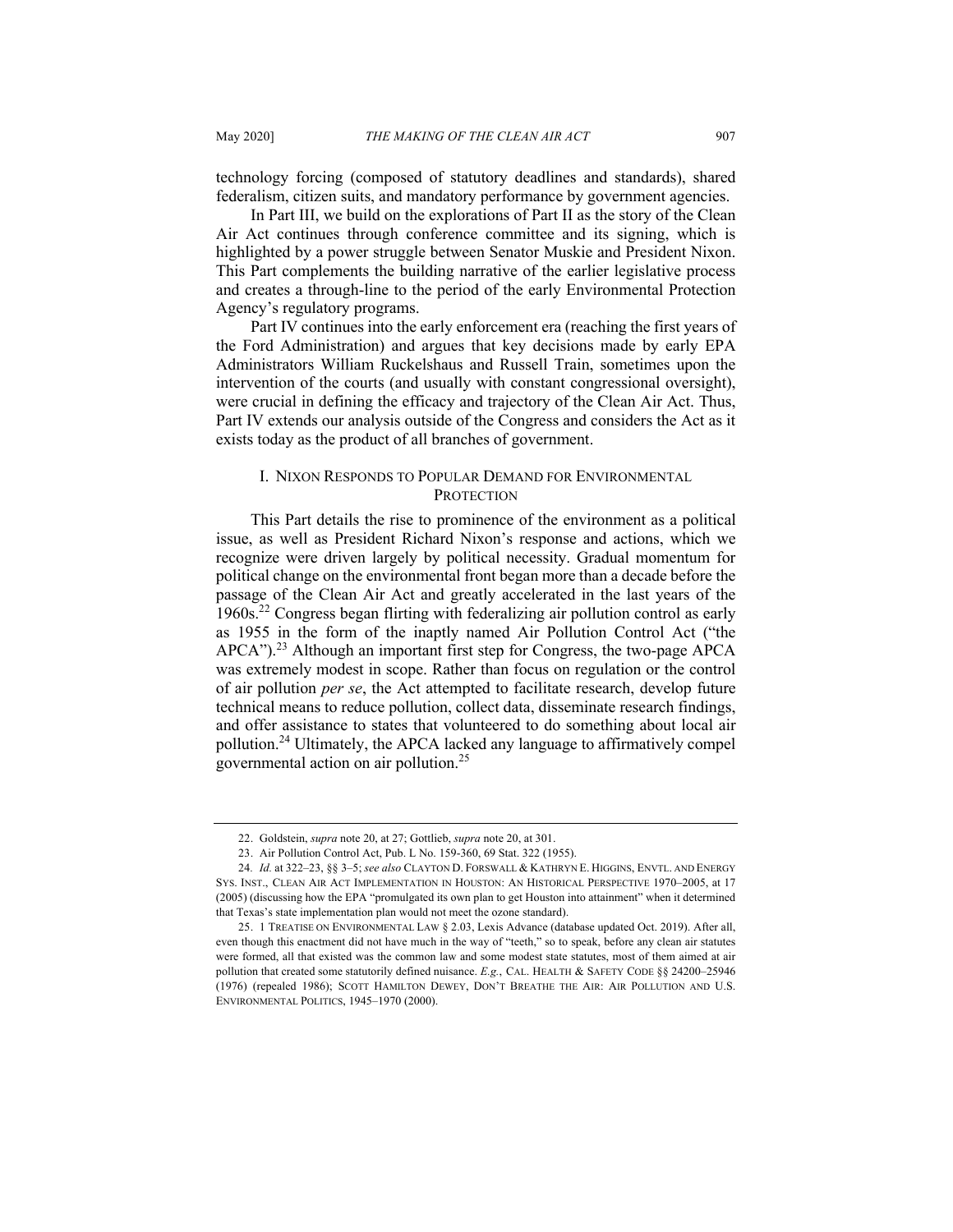In 1963, with Senator Ed Muskie now the first Chair of the Pollution Subcommittee, Congress took the APCA one step further by passing a federal Clean Air Act.<sup>26</sup> This enactment provided the federal government a regulatory role in air pollution control for the first time, though it was a relatively minor role that the Secretary of the Department of Health, Education, and Welfare (HEW) exercised with great discretion.<sup>27</sup> In particular, it authorized the regulation of federal stationary sources and accelerated research on the adverse health effects of air pollution.<sup>28</sup> Like the 1955 enactment, it was rooted in a strong presumption of unchallenged state primacy on regulating air pollution.<sup>29</sup> The 1965 Motor Vehicle Pollution Control Act,<sup>30</sup> which laid the foundation for the 1970 Clean Air Act's Title II, broadened the scope of regulated pollutants and acknowledged the automobile's place in the complex system of air pollution. To his credit, Muskie was early to the game of strong, dramatic air pollution legislation: as early as 1964 he described efforts to curb air pollution as a "war," for example—language that wouldn't become more mainstream until the following decade. $31$ 

Muskie's eagerness went unmatched in Congress, however,  $32$  and it was not until the 1967 Air Quality Act that the nation-wide struggle against air pollution began "in earnest" in the eyes of Congress.<sup>33</sup> The steps that this enactment took seem negligible in comparison with what would follow three years later; still, the 1967 Act succeeded in filling technical and knowledge gaps that earlier research-oriented bills sought (but ultimately failed) to fill. Similarly, although the Air Quality Act conformed to the pattern of previous amendments in incrementally deepening federal authority over air pollution, it maintained virtually unqualified state control of regulation and upheld variable standards in different regions of the country rather than a uniform national standard.<sup>34</sup>

Shortly after the 1967 Act, however, the political atmosphere shifted dramatically, setting the stage for a period of punctuated evolution in the law, which would match Muskie's rhetoric and legislative aspirations. The environment did not seize attention right away, however, because more immediate social issues were reaching their own boiling points: Civil Rights and

<sup>26.</sup> Clean Air Act, Pub. L. No. 88-206, 77 Stat. 392 (1963). It may be worth mentioning that this is the first Clean Air Act in name; thus, what we refer to as the Clean Air Act throughout this Article might be more fully referred to as the 1970 Clean Air Act Amendments.

<sup>27</sup>*. Id.* § 5, 77 Stat. at 396–98.

<sup>28</sup>*. Id*. § 7(a), 77 Stat. at 399; *id.* § 3, 77 Stat. at 394–95.

<sup>29</sup>*. See Id.* § 4(a), 77 Stat. at 395; *id.* § 5(b), 77 Stat. at 396 ("[M]unicipal, State, and interstate action to abate air pollution shall be encouraged and shall not be displaced by Federal enforcement action except as otherwise provided").

<sup>30.</sup> Motor Vehicle Air Pollution Control Act, Pub. L. No. 89-272, 79 Stat. 992 (1965).

<sup>31.</sup> 110 CONG. REC. 6261 (1964).

<sup>32</sup>*. See infra* Subpart II.B.

<sup>33.</sup> *Clean Air Act Amendments: Hearings on the Air Quality Act of 1967 Before the House Comm. on Interstate and Foreign Commerce*, 90th Cong., 1st Sess. 204 (1967).

<sup>34.</sup> Robert Martin & Lloyd Symington, *A Guide to the Air Quality Act of 1967*, 33 LAW AND CONTEMP. PROBS. 239, 243 (1968).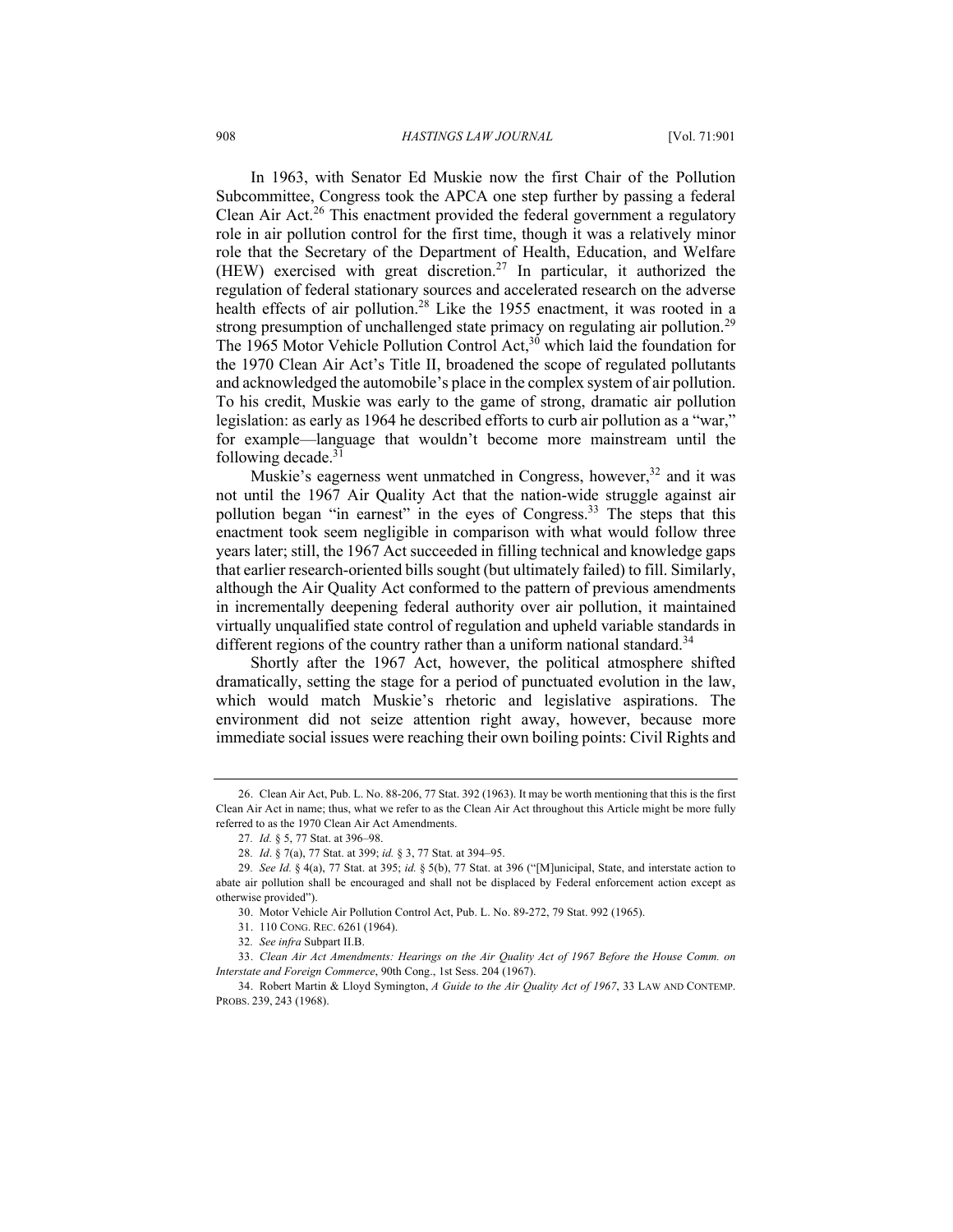anti-Vietnam protests, and the assassinations of Martin Luther King Jr. and Robert Kennedy still dominated the national stage.<sup>35</sup> Despite considerable movement in Congress, such as a Joint House-Senate Colloquium on the issue of the environment and a national environmental policy,  $36$  the environment was not a widely recognizable or coherent political issue to the public, and was thus not a campaign issue for either party to any meaningful extent as late as the '68 Presidential race.<sup>37</sup>

Perhaps due to social unrest and public cynicism regarding the federal government, Congress began to coalesce in a bipartisan manner around many issues of public import,<sup>38</sup> something that probably worked in favor in Congress addressing air pollution. The cooperation found in Congress stood in stark contrast to the whirlwind surrounding it—Washington, D.C. was the eye of a storm of unrest and divisiveness: the Senate and House Office Buildings, as well as the Capitol itself, were sandbagged, and much of the city was engulfed in riots.<sup>39</sup> Protestors occupied government buildings and badgered congressional representatives for their failure to act meaningfully, $40$  and smoke from congressional representatives' cigars competed for the air in the halls of the public congressional offices with that of demonstrators' marijuana.<sup>41</sup>

41*. Id.*

<sup>35.</sup> For comprehensive discussions of the events of 1968, see MICHAEL A. COHEN, AMERICAN MAELSTROM: THE 1968 ELECTION AND THE POLITICS OF DIVISION (2016); LEWIS L. GOULD, 1968: THE ELECTION THAT CHANGED AMERICA (1993); MICHAEL NELSON, RESILIENT AMERICA: ELECTING NIXON IN 1968. CHANNELING DISSENT, AND DIVIDING GOVERNMENT (2014); DENNIS WAINSTOCK, ELECTION YEAR 1968: THE TURNING POINT (2012).

<sup>36.</sup> *See Joint House-Senate Colloquium to Discuss a Nat'l Policy for the Environment: Hearing on Before the S. Comm. on Interior and Insular Affairs & H. Comm. on Sci. & Astronautics*, 90th Cong. (1968) [hereinafter *Joint House-Senate Colloquium*].

<sup>37.</sup> *See* FLIPPEN, *supra* note 16, at 19–20; Interview with Tom Jorling, former Minority Counsel, U.S. Senate Comm. on Pub. Works, in Saranac Lake, N.Y. (Sept. 21, 2018). It is worth noting that although the environment issue was not hotly contested, it was not totally absent, either. For example, Nixon, made a statement addressing potential efforts to improve the urban environment—many of which might be considered environmental initiatives. *See* Statement of Richard M. Nixon, Republican Presidential Nominee, Statement in Miami, Fl. (Oct. 13, 1968) (on file with authors as Nixon 2-120) ("[W]e have been promised rebirth of our cities—promised improved transportation, pure air, clean water, and safe, quiet streets. Billions of our tax dollars were spent trying to keep those promises. But they were not kept. Our air is still fouled by pollutants. Our rivers and lakes are still unclean. . . . All pollution in one form or another violates the rights of individuals. Everyone has the right to be protected from bodily harm by others. And every poisonous particle that lodges in our lungs, every pieces of trash that litters our streets, every jarring noise that assails our eardrums was caused by someone. . . . Up to now, those who pollute have been largely subsidized at the expense of our physical and mental health. This can no longer continue. . . . [B]y failing to respond earlier to the challenge posed by new technology—[government] has been a passive, condoning partner in the creation of polluted cities.").

<sup>38.</sup> On the strong bipartisan effect, see Richard J. Lazarus, *The Tragedy of Distrust in the Implementation of Federal Environmental Law*, 54 LAW & CONTEMP. PROBS. 311, 323 (1991) (noting that the average vote in favor of federal environmental legislation during this decade was "seventy-six to five in the Senate and 331 to thirty in the House").

<sup>39.</sup> *See* BEN W. GILBERT, TEN BLOCKS FROM THE WHITE HOUSE: ANATOMY OF THE WASHINGTON RIOTS OF 1968 (1968); Denise Kersten Wills, *"People Were Out of Control": Remembering the 1968 Riots*, WASHINGTONIAN (Apr. 1, 2008), https://www.washingtonian.com/2008/04/01/people-were-out-of-controlremembering-the-1968-riots/; Interview with Tom Jorling, *supra* note 37.

<sup>40.</sup> Interview with Tom Jorling, *supra* note 37.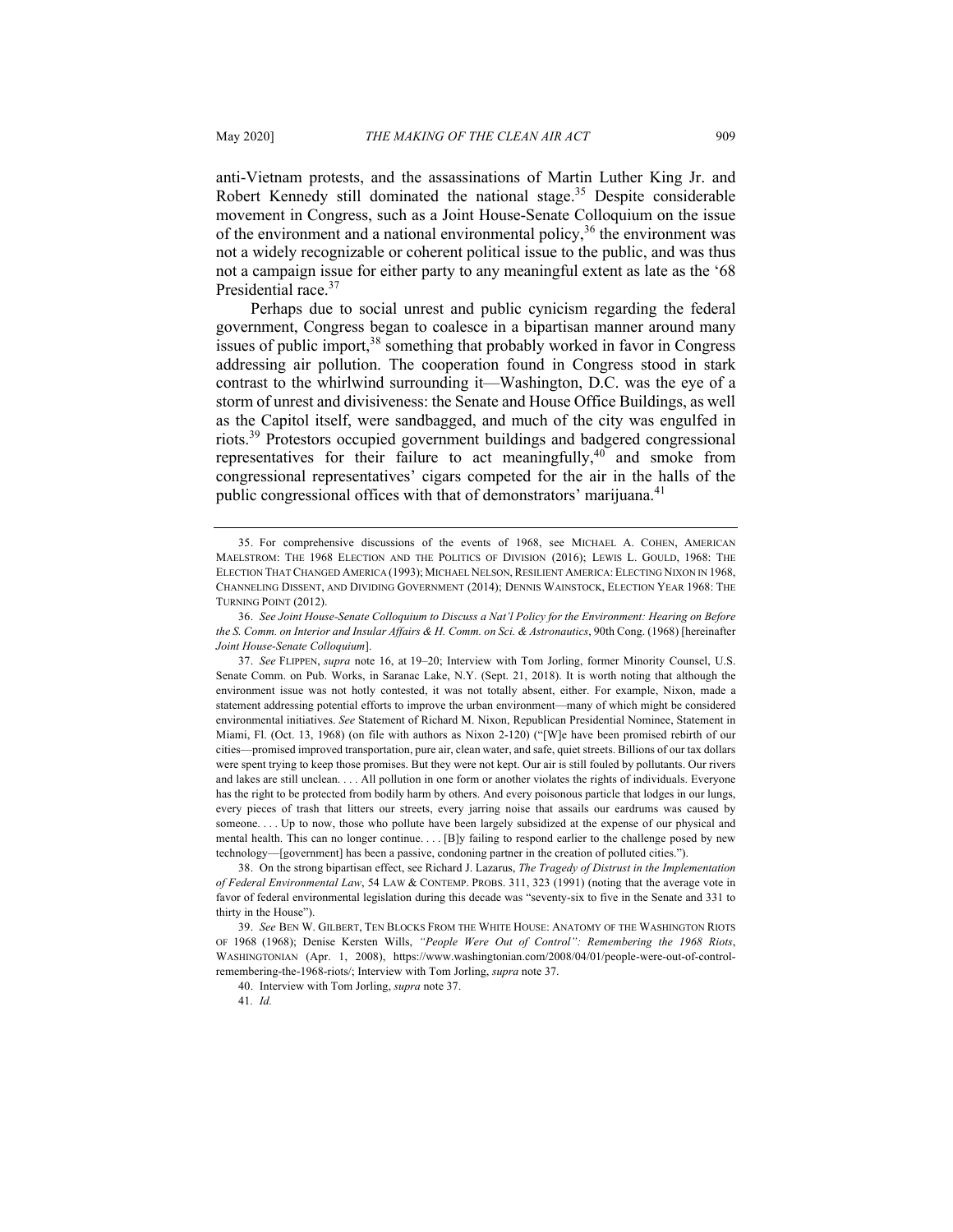This political climate acted as a catalyst to the developing grassroots environmental movement.<sup>42</sup> Many members of Congress were eager to appease a growingly skeptical and divided public by demonstrating that they could effectively recognize and advance the public interest through flashy new legislative packages.

Some members of Congress saw an opportunity enact tougher legislation on the environment, for example, seeking to atone for "a sad and frustrating history of weak-kneed inaction," believing that they had "been charged with protecting the divine right of every citizen to breathe clean air."<sup>43</sup> A few months before movement on the Clean Air Act began, Senator Henry Jackson similarly justified the National Environmental Policy Act. A "primary purpose" of that Act, he said, "is to restore public confidence in the Federal Government's capacity to achieve important public purposes and objectives and at the same time maintain and enhance the quality of the environment."<sup>44</sup>

Vietnam, civil rights, and Soviet tension may all have been out of reach, but cleaning the air seemed to be attainable, and gains could be measured and seen. But for this cynicism and distrust of the government, it is highly unlikely that the environmental movement itself, growing since the early 1960s, would have resulted in the strong iteration of the Clean Air Act which we now have.<sup>45</sup> At the turn of the decade, a perfect storm of events focused the nation's attention on the problem of environmental quality in particular, channeling general unrest into new vessels of "ecology": an unprecedented environmental disaster arising from the Santa Barbara oil spill.<sup>46</sup> As the nation began to focus on the

<sup>42.</sup> Elliott, et al., *supra* note 16, at 321.

<sup>43.</sup> HOUSE CONSIDERATION OF THE REP. OF THE CONF. COMM., at 7 (Dec. 18, 1970), *reprinted in* 1 COMM. ON PUB. WORKS, A LEGISLATIVE HISTORY OF THE CLEAN AIR ACT AMENDMENTS, 1970, at 116 (1974).

<sup>44.</sup> *See* National Environmental Policy Act of 1969, S. REP. NO. 91-296, at 8 (1969); *see also* 115 CONG. REC. 19,008 (1969) (covering the consideration of a bill amending the National Environmental Policy Act, which provides the purposes and policy goals of the Act).

<sup>45.</sup> Interview with Tom Jorling, former Minority Counsel, U.S. Senate Comm. on Pub. Works, in Provo, Utah (Feb. 11, 2019). *But see* Christopher D. Ahlers, *Origins of the Clean Air Act: A New Interpretation*, 45 ENVTL. L. 75, 77–78 (2015) (arguing that the Clean Air Act arose not necessarily because of events of 1970 but rather due to a gradual, if not inevitable, evolution of federal air regulations from 1955 to 1970; in other words, arguing that the 1970 Act does not represent "punctuated evolution," so to speak).

<sup>46.</sup> Leslie Carothers, *Upholding EPA Regulation of Greenhouse Gases: The Precautionary Principle Redux*, 41 ECOLOGY L.Q. 683, 717 (2014) ("When EPA's health-based lead regulations were undergoing final interagency review in the fall of 1973, long lines were forming at service stations as a result of the Arab oil embargo following the Yom Kippur War. . . . As EPA Deputy Administrator John Quarles recalled in his firsthand account of EPA's battle with White House staff in November 1973, one of the major lead processors ran full-page newspaper ads in the *Washington Post* and the *New York Times* claiming that the rules would waste one million barrels of oil per day. Although this wild claim was never substantiated, EPA agreed with the staff of the Office of Management and Budget to change the lead reduction schedule to reduce the first-year impacts and extend the final compliance date, while achieving a slightly greater level of total lead reduction." (footnotes omitted)); Craig N. Oren, Comment, *Struggling for Context: An Appraisal of "Struggling for Air,"* 46 ENVTL. L. REP. 10838, 10842 (2016) ("The Arab oil embargo of 1973 . . . . led to many states abandoning their ambitious goals for emission reduction" (footnote omitted)); Arnold W. Reitze, Jr., *A Century of Air Pollution Control Law: What's Worked; What's Failed; What Might Work*, 21 ENVTL. L. 1549, 1602 (1991) ("The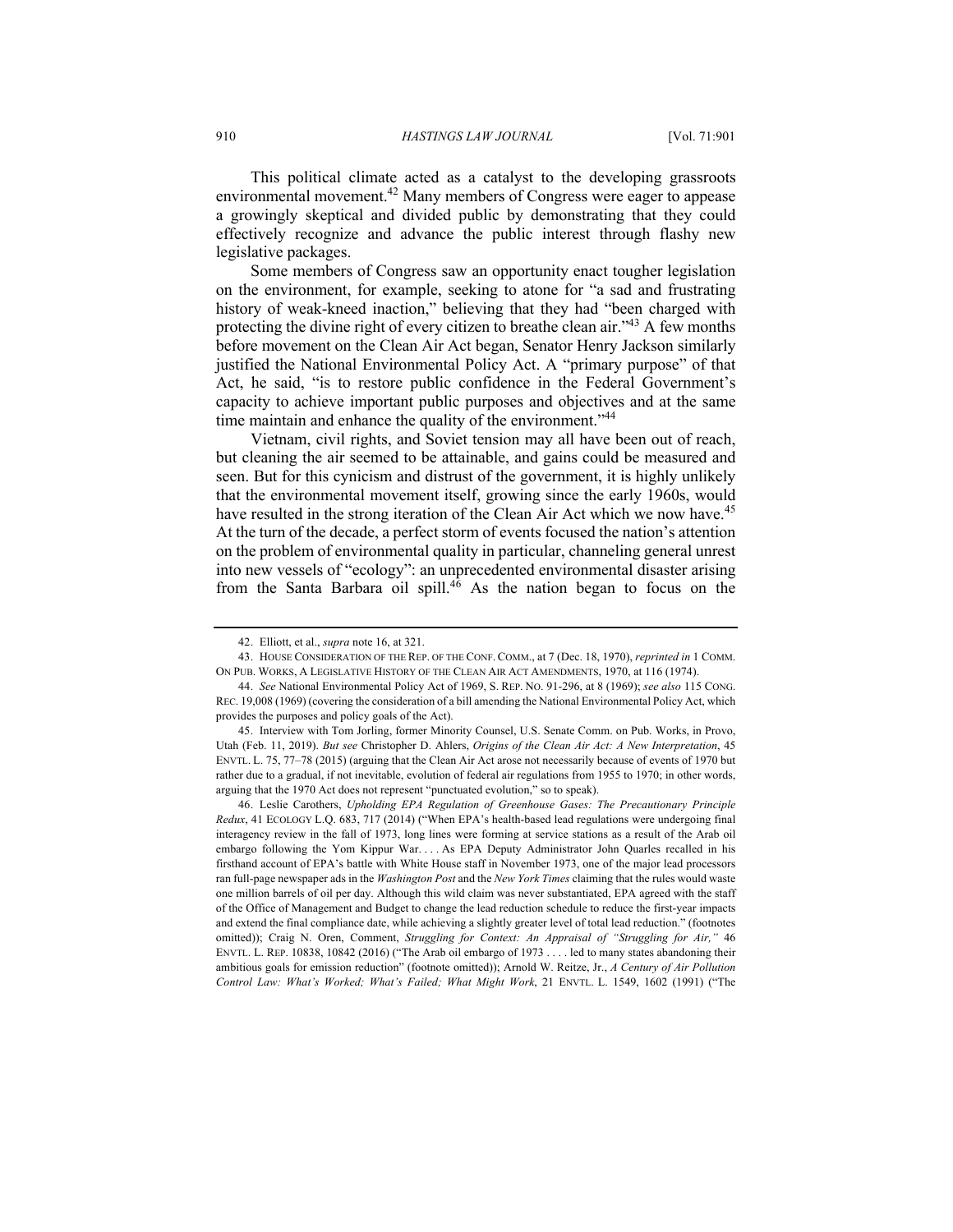environment, more ecological problems, previously ignored, also became apparent.

During this initial "honeymoon era" of the environment, $47$  as it would later be called by some in the Nixon White House, "pollution and ecology" enjoyed its widest base. Polling data from the period illustrate the transformation and show a degree of public support, which might seem unimaginable in a modern political atmosphere.

In May 1971, just a few months after the Clean Air Act was signed, Opinion Research Corporation's Tom Benham conducted a poll for internal use by the White House.<sup>48</sup> The President's adviser charged with heading up environmental policy, an environmentally-concerned Domestic Policy Council member named John Whitaker, $49$  wrote a memo to Nixon that cited this poll and tried to make a case that the President should try his hand in the environmental arena.

Benham's polling clearly demonstrates the prominence of air and water pollution as an issue, being designated "very important" by seventy-nine percent of respondents—up near the top or even higher than problems of combating crime, holding down inflation, or managing unemployment.<sup>50</sup> Seventy-four percent of respondents said that government spending should be increased in response to air and water pollution—the second highest such rating.<sup>51</sup>

Even more dramatically, the polling data revealed that seventy-seven percent of the public favored closing down any factory which "continually violates laws regulating pollution, and 88% of the public similarly favored heavy fines against companies who continually violate pollution control laws."<sup>52</sup> A strong plurality of Americans (forty-five percent) even went so far as to insist that sources of pollution be shut down even at the expense of the jobs of "many of their neighbors."<sup>53</sup> Set against a background of public ignorance just a few

program to protect areas already having clean air was bogged down by EPA's failure to implement the prevention of significant deterioration (PSD) program. At the same time, unemployment had grown to nine percent, there was double digit inflation, and the nation was struggling with the aftermath of the 1973 Arab oil embargo. It was in this context that Congress, in 1977, attempted to redirect EPA toward achieving the goals of the CAA" (footnote omitted).); Memorandum from Russell Train, former Admin., Envtl. Prot. Agency, to Robert P. Mayo, former Dir., Bureau of the Budget (Apr. 16, 1970) (on file with authors as Nixon 6-221) ("Serious students of the environmental movement agree that the Santa Barbara oil spill was the single incident that crystallized the amorphous concern for the environment into an international movement.").

<sup>47.</sup> EDMUND S. MUSKIE, 92D CONG., REPORT ON S. SUBCOMM. ON AIR AND WATER POLLUTION ACTIVITY (1972) (on file with authors as Muskie 3-7).

<sup>48.</sup> Memorandum from John C. Whitaker, former Member, Domestic Policy Council, to President Richard Nixon (June 29, 1971) (on file with authors as Nixon 2-70) (including polling data from Benham poll).

<sup>49.</sup> Whitaker's role in the Nixon-environment push in general is difficult to overstate, although tangential to the topic at hand and perhaps better left to other research reports.

<sup>50.</sup> Memorandum from Thomas W. Benham, former Executive Vice President, Opinion Research Corporation, to John C. Whitaker (June 22, 1971) (on file with authors as Nixon 2-72).

<sup>51</sup>*.* Memorandum from John C. Whitaker, *supra* note 48 (including polling data from Benham's poll). 52*. Id.* at 3.

<sup>53</sup>*.* Memorandum from John C. Whitaker, former Member, Domestic Policy Council, to John D. Ehrlichman (July 29, 1971) (on file with authors as Nixon 2-76) (including polling data from Benham's poll).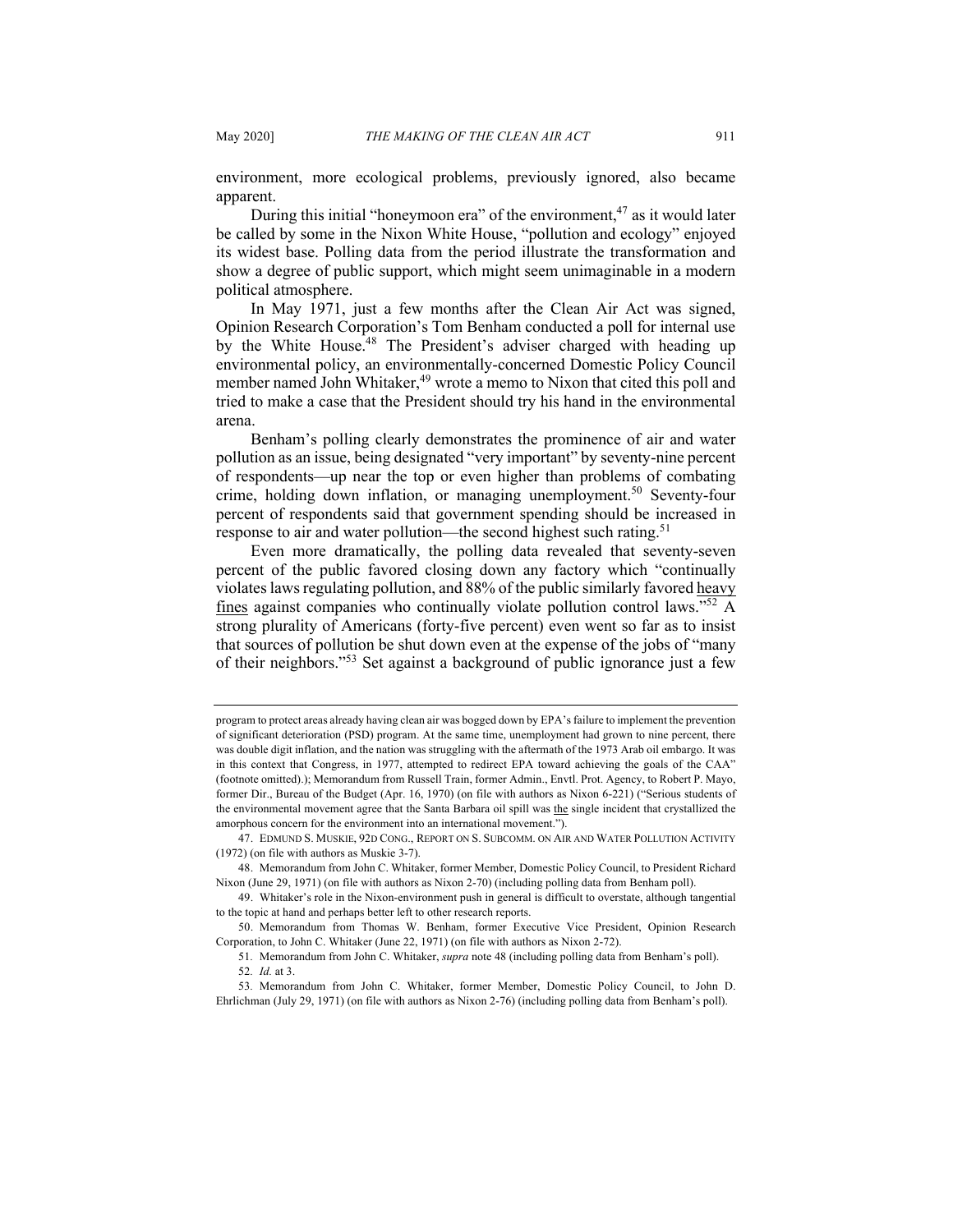years prior (as well as partisan antipathy in the coming years),<sup>54</sup> these polling figures were and remain today dramatic.<sup>55</sup>

The broad appeal and political one-sidedness during this period thus illuminate Gene McCarthy's characterization of clean air and the environment as an issue "that's better than motherhood."<sup>56</sup> But Nixon had an additional reason to worry about pollution, one that is often cited by historians of the environmental movement—Senator Edmund Muskie of Maine—who was in significant part responsible for much of Congress' early environmental enactments.<sup>57</sup>

As a result, Muskie surged in popularity as a potential Democratic presidential candidate when the environment began to gain traction.<sup>58</sup> As support for Muskie grew, so did Nixon's interest in the environment reflexively.<sup>59</sup> Muskie had earned the reputation as the Senate's "Mr. Clean"<sup>60</sup> and, unlike the rigid "law and order" Nixon who presented himself as the political establishment's response to insurgent counter-culture movements, Muskie could appeal to a disillusioned youth that formed a key voting constituency. Muskie was also later crucial in forcing "a commitment from the Nixon Administration that the Environmental Protection Agency would be an advocate, not an adjudicator, of environmental protection."<sup>61</sup>

In the last half of 1969, even as Senator Gaylord Nelson announced he would hold an Earth Day rally the following April (which would draw in nearly one in ten Americans), Nixon prepared to make a move of his own in 1970—an

In September of 1969, the Administration entered into a consent decree to settle a civil anti-trust [sic] suit against the auto companies for conspiring for more than a decade to thwart development of pollution control devices. During consideration of that suit, the Justice Department prepared a memo recommending criminal prosecution of auto executives for collusive efforts to thwart development of clean engine systems from 1953 through the late sixties.

#### *Id*.

<sup>54.</sup> See Leon G. Billings, former Staff Dir., U.S. Senate Env't Subcomm., Keynote Address at the 75th Annual Meeting of the Missouri Water Environment Association (Mar. 22, 2004), http://www.muskiefoundation.org/leon.missouri.html (noting the way in which the partisan divide on the environment grew in the years following the passage of the Clean Air Act).

<sup>55.</sup> *See* Memorandum from John C. Whitaker, *supra* note 48.

<sup>56.</sup> Memorandum from Leon Billings *supra* note 1, at 1 (undated) (on file with authors as Muskie 1-15); Memorandum to Files, Violation of Title II of the Clean Air Act (Nov. 13, 1972) (on file with authors as Muskie 1-51). A shift on the environment can also be demonstrated by shifting attitudes within the Administration on the enforcement of existing air legislation:

<sup>57.</sup> FLIPPEN, *supra* note 16, at 26–27; LAZARUS, *supra* note 8, at 76–78; John P. Dwyer, *The Pathology of Symbolic Legislation*, 17 ECOLOGY L.Q. 233, 242 (1990); Gottlieb *supra* note 20, at 302 (2009); Interview with Leon Billings, former Staff Dir., U.S. Senate Environment Subcomm., in Washington, D.C. (July 22, 2012) (on file with authors as Leon Billings D.C. Interview).

<sup>58.</sup> Louis Harris, *Muskie Leads Nixon for '72*, WASH. POST, Dec. 13, 1970 (on file with authors as Muskie 4-48); *Muskie Leads Kennedy in '72 Presidential Poll*, BOS. GLOBE, June 11, 1970, at 3 (on file with authors as Muskie 4-3).

<sup>59.</sup> 1 HOWARD H. BAKER, JR., UNIV. TENN., CTR. FOR PUB. POL'Y, CLEANING AMERICA'S AIR: PROGRESS AND CHALLENGES 14 (David C. Brill ed., 2005).

<sup>60.</sup> THEO LIPPMAN, JR. & DONALD C. HANSEN, MUSKIE 119 (1971).

<sup>61.</sup> Leon G. Billings, *Why Ed Muskie Mattered*, 13 ENVTL. F. 63, 65 (1996).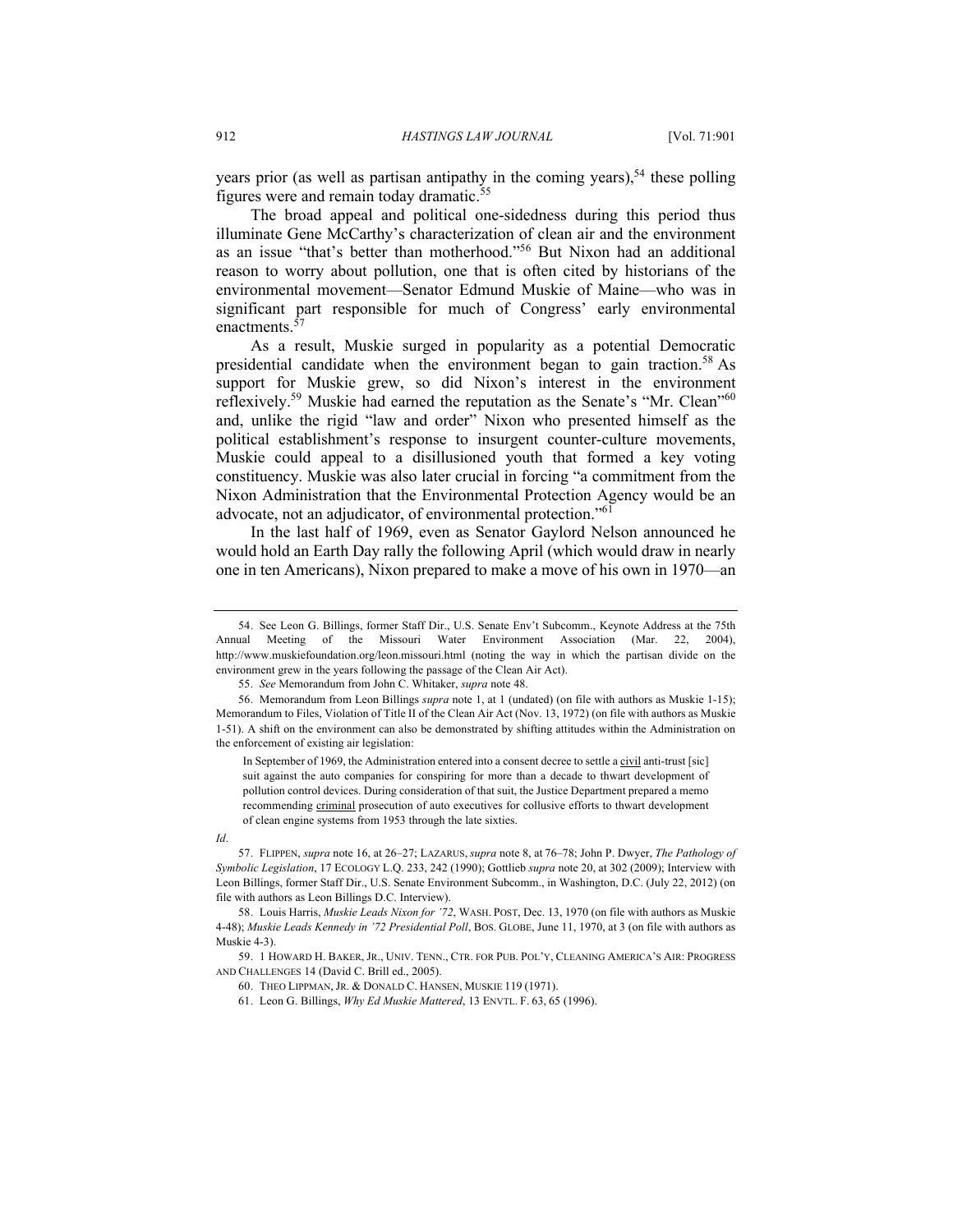aggressive call to legislate environmental protection.<sup>62</sup> Although Nixon did not necessarily seek to beat Muskie on the environmental front (knowing it was not feasible), he at least sought to stage a credible challenge. That Nixon and his Administration felt considerable pressure can be seen in the President's directions to his staff–namely, how he used Muskie to frame environmental initiatives.

For example, Nixon used Muskie as a reference point or sidebar for his own staff as he organized an environmental agenda and set boundaries for new policy—John Whitaker remembered being told by the President, "I want environmental cleanup, but not at such a cost-benefit ratio that's going to hurt the economy. Don't try to 'out-clean' Mr. Muskie; there's no way you can do it."<sup>63</sup> Elsewhere Whitaker noted that "[Nixon] wanted a position between the liberal Muskie-dominated Senate Public Works and the conservative Cramerdominated House Public Works Committee."64 Nixon's position might also be characterized by staff member Christopher DeMuth's recollection of Nixon's disclaimer that "I'm not going to go as far as Muskie. Muskie would close down all of American [industry]. I won't do that."65

Despite reservations and insistence that he would not go as far as Muskie, Nixon made a hard push to gain green ground. On the first day of 1970, he signed the National Environmental Policy Act and, in his accompanying statement, proclaimed the 1970s to be the decade of the environment.<sup>66</sup> Later that year, he dedicated a significant part of his State of the Union Address to call for

<sup>62.</sup> *See* THE PRESIDENT'S MESSAGE TO THE CONGRESS RECOMMENDING A 37-POINT ADMINISTRATIVE AND LEGISLATIVE PROGRAM (Feb. 10, 1970), *reprinted in* 2 COMM. ON PUB. WORKS, A LEGISLATIVE HISTORY OF THE CLEAN AIR ACT AMENDMENTS, 1970, at 1498–1511 (1974); Memorandum from John C. Whitaker, former Member, Domestic Policy Council, to Christopher DeMuth, Staff Assistant to the President (Dec. 11, 1969) (on file with authors as Nixon 2-7); Memorandum from John C. Whitaker, former Member, Domestic Policy Council, to John Campbell (Dec. 3, 1969) (on file with authors as Nixon 2-5); Memorandum from John C. Whitaker, former Member, Domestic Policy Council, to John D. Ehrlichman (Nov. 13, 1969) (on file with authors as Nixon 2-4); Memorandum from John C. Whitaker, former Member, Domestic Policy Council, to President Richard Nixon (Nov. 26, 1969) (on file with authors as Nixon 3-85); *see also* S. 3466, (1970) (empowering the Secretary to propose regulations establishing nation air quality standards), *reprinted in* 2 COMM. ON PUB. WORKS, A LEGISLATIVE HISTORY OF THE CLEAN AIR ACT AMENDMENTS, 1970, at 1483 (1974); SUMMARY OF CLEAN AIR ACT AMENDMENTS OF 1970 (1970) (summarizing the 1970 amendments), *reprinted in* 2 COMM. ON PUB. WORKS, A LEGISLATIVE HISTORY OF THE CLEAN AIR ACT AMENDMENTS, 1970, at 1496  $(1974)$ 

<sup>63.</sup> Interview by Frederick J. Graboske & Raymond H. Geselbracht with John C. Whitaker, former Member, Domestic Policy Council, in Alexandria, VA (Dec. 30, 1987) (on file with authors as Transcribed Interviews 2-12).

<sup>64.</sup> Memorandum from John C. Whitaker, former Member, Domestic Policy Council, to President Richard Nixon's File (Apr. 1, 1970) (on file with authors as Nixon 2-117).

<sup>65.</sup> Interview by Frank Gannon, Richard Nixon Found., with Christopher DeMuth, Staff Assistant to President Richard Nixon (Apr. 27, 2010) (on file with authors as Transcribed Interviews 2-10).

<sup>66.</sup> Richard M. Nixon, former President, United States, Remarks at the Signing of the National Environmental Policy Act of 1969 (Jan. 1, 1970) (transcribed by the Richard Nixon Found.), https://www.nixonfoundation.org/2010/01/rn-in-70-the-decade-of-the-environment/.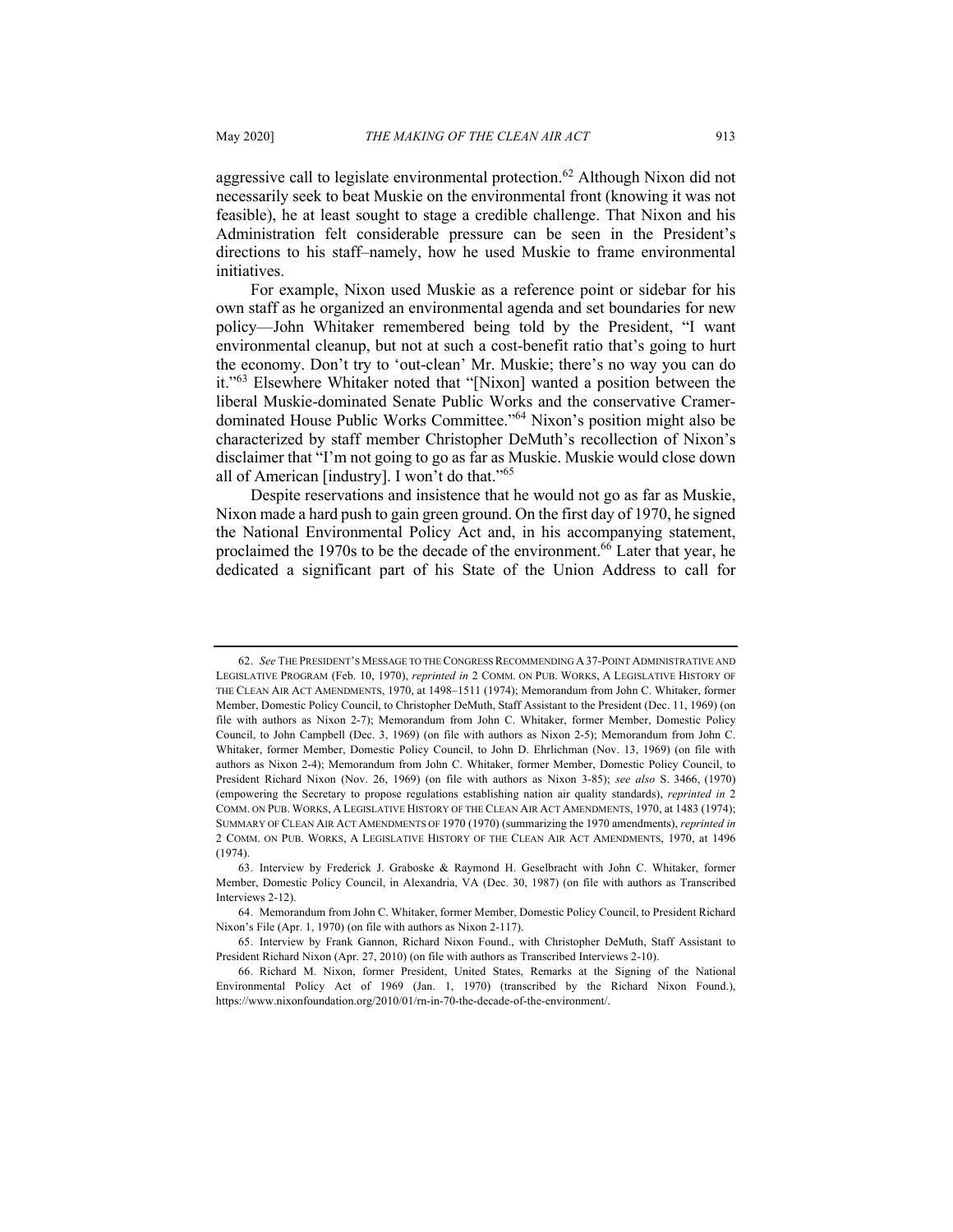environmental measures,  $67$  including a call to make "[c]lean air, clean water, [and] open spaces . . . [a] birthright of every American."<sup>68</sup> He also concluded, "[t]hrough our years of past carelessness we incurred a debt to nature, and now that debt is being called."69 Nixon followed up on his high rhetoric with a more detailed proposal in a separate "Environmental Message to Congress,"<sup>70</sup> which was a thirty-seven point plan to tackle the environment, many of these points being more aggressive proposals to address air pollution than those found at the time in Congress.

Thus, the Nixon Administration and the Democratic Congress initiated an arms race that would last the better part of Nixon's first term to ramp up proposals, draft bills, and claim the issue<sup>71</sup>—creating, as a side effect, the most comprehensive and demonstrably effective environmental legislation of the modern era and, perhaps unintentionally, a new legal discipline.<sup>72</sup>

Just eight days after Nixon presented his environmental message to Congress in February 1970, a new rendition of the National Air Quality Standards Act of 1970, sponsored by twenty-nine Republicans and four Democrats, was introduced before the Senate, incorporating Nixon's call for the federal government to "establish nationwide air quality standards."<sup>73</sup> Concurrently proposed in the House by a single Republican was a bill that focused on large stationary sources, and another concurrently introduced bill (sponsored by then-House Minority Leader Gerald Ford) sought to increase regulations on cars.74

Although some involved in the process would later insist that the Senate was already moving in the direction of national standards,  $75$  the effects of Nixon's legislative proposal should not be overlooked. Congress' existing

71. LAZARUS, *supra* note 8, at 76 (referring to the Clean Air Act as a "struggle between Nixon and Muskie"); Vogel, *supra* note 20, at 57 (1987) (discussing the "bidding war" that resulted in the Clean Air Act).

75*. See Air Pollution Amendments: Hearings Before the Subcomm. on Air & Water Pollution of the S. Comm. on Pub. Works*, Exec. Sess. 20 (May 6, 1970) [hereinafter *Public Works Hearings*].

<sup>67.</sup> Richard Nixon, former President, United States, Annual Message to the Congress on the State of the Union (Jan. 22, 1970), https://www.presidency.ucsb.edu/documents/annual-message-the-congress-the-statethe-union-2.

<sup>68</sup>*. Id.*

<sup>69</sup>*. Id.*

<sup>70.</sup> THE PRESIDENT'S MESSAGE TO THE CONGRESS RECOMMENDING A 37-POINT ADMINISTRATIVE AND LEGISLATIVE PROGRAM (Feb. 10, 1970), *reprinted in* 2 COMM. ON PUB. WORKS, A LEGISLATIVE HISTORY OF THE CLEAN AIR ACT AMENDMENTS, 1970, at 1505 (1974); s*ee also* S. 3466, (1970) (empowering the Secretary to propose regulations establishing nation air quality standards), *reprinted in* 2 COMM. ON PUB. WORKS, A LEGISLATIVE HISTORY OF THE CLEAN AIR ACT AMENDMENTS, 1970, at 1483 (1974); SUMMARY OF CLEAN AIR ACT AMENDMENTS OF 1970 (1970) (summarizing the 1970 amendments), *reprinted in* 2 COMM. ON PUB. WORKS, A LEGISLATIVE HISTORY OF THE CLEAN AIR ACT AMENDMENTS, 1970, at 1496 (1974).

<sup>72</sup>*. See supra* notes 6–7 and accompanying text.

<sup>73</sup>*.* THE PRESIDENT'S MESSAGE TO THE CONGRESS RECOMMENDING A 37-POINT ADMINISTRATIVE AND LEGISLATIVE PROGRAM (Feb. 10, 1970), *reprinted in* 2 COMM. ON PUB. WORKS, A LEGISLATIVE HISTORY OF THE CLEAN AIR ACT AMENDMENTS, 1970, at 1505 (1974); s*ee also* S. 3466, (1970) (empowering the Secretary to propose regulations establishing nation air quality standards), *reprinted in* 2 COMM. ON PUB. WORKS, A LEGISLATIVE HISTORY OF THE CLEAN AIR ACT AMENDMENTS, 1970, at 1483 (1974).

<sup>74.</sup> H.R. 16033, 91st Cong. (1970) (introduced in the House, Feb. 18, 1970).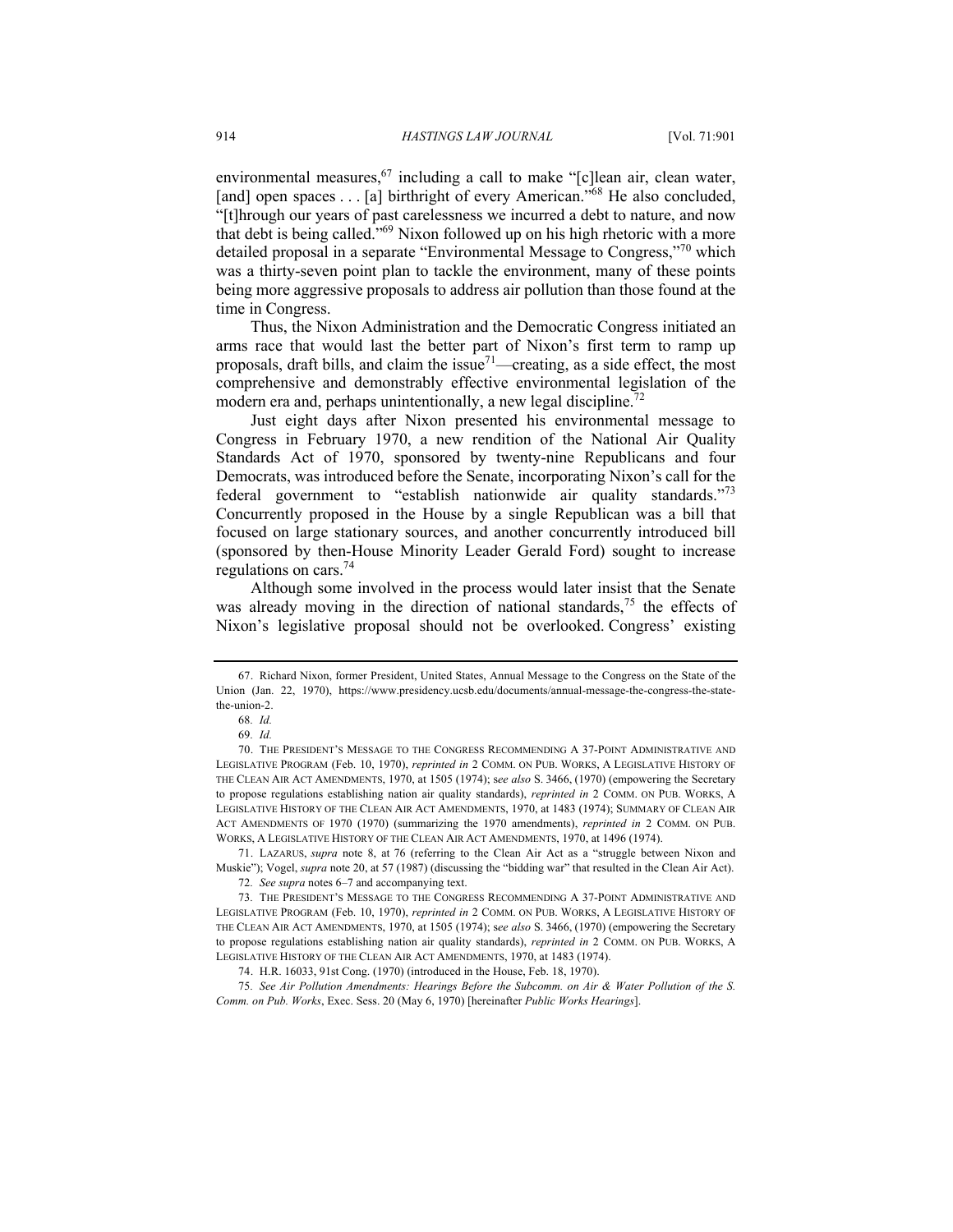momentum on air pollution, carried over from 1967, which had previously focused exclusively on expanding the regulatory range of Title II to cover noise pollution and jets, among other things,  $76$  was thus redirected towards remaking the Clean Air Act on a more fundamental level by Nixon's entry into the arena. Nationwide standards were the catalyst for a fundamentally different Clean Air Act. In the coming months, however, Congress would be digging far deeper than Nixon's call for nationwide standards.

And so, in March 1970, one month after Nixon's address, the Senate looked to up the ante again by introducing new efforts to amend the entire Clean Air Act, now recognizing the "limited" objectives of the 1967 Air Quality Act; $^{77}$  it additionally raised the rhetorical stakes by asserting that "the fight against pollution is not just a matter of cleaning up the environment but a necessity for man's survival," leveraging the polemic that the executive had failed to meet Congress' efforts in air pollution legislation under previous law.<sup>78</sup>

#### II. SENATE AIR AND WATER POLLUTION SUBCOMMITTEE

It was in this climate that Congress set out to capitalize on the opportunity by passing the 1970 Clean Air Act and thereby demonstrate its sensitivity to the public will.<sup>79</sup> Even in the context of Nixon's public statements and the House's pressure to implement national standards, the Clean Air Act evolved considerably in the Senate and was in large part defined by the Senate Subcommittee on Air and Water Pollution ("the Subcommittee"). In order to describe the coming-to-be of the Senate bill, in Subpart II.A, we consider the players in the room when the Subcommittee shaped the Clean Air Act. After introducing the Committee, we move on to highlight some players of particular importance in shaping the Act. In Subpart II.B, we consider Senator Ed Muskie, the primary player in Congress who influenced the substance of the Clean Air Act. In Subpart II.C, we discuss two other members of the Committee, Senators Howard Baker and Thomas Eagleton. Finally, we outline in Subpart II.D how Leon Billings and Tom Jorling, Senate staff members, played a key (and often diminished) $80$  role in making and strengthening the Act.

<sup>76.</sup> Introduction of Air Quality Improvement Act, S. 3229, 91st Cong. (1969), *reprinted in* 2 COMM. ON PUB. WORKS, A LEGISLATIVE HISTORY OF THE CLEAN AIR ACT AMENDMENTS, 1970, at 1533 (1974).

<sup>77.</sup> SENATE CONSIDERATION OF THE REP. OF THE CONF. COMM. (Dec. 18, 1970), *reprinted in* 1 COMM. ON PUB. WORKS, A LEGISLATIVE HISTORY OF THE CLEAN AIR ACT AMENDMENTS, 1970, at 124 (1974).

<sup>78.</sup> Introduction of National Air Quality Standards Act of 1970, S. 3546, 91st Cong. (1970), *reprinted in* 2 COMM. ON PUB. WORKS, A LEGISLATIVE HISTORY OF THE CLEAN AIR ACT AMENDMENTS, 1970, at 1470 (1974).

<sup>79.</sup> William Steif, *Nader's Raiders Take on Muskie*, SCRIPPS-HOWARD (May 13, 1970) (on file with authors as Muskie 1-34).

<sup>80.</sup> This is not to say that the role of staffers Leon Billings and Tom Jorling has been entirely ignored; *see infra* note 213*.*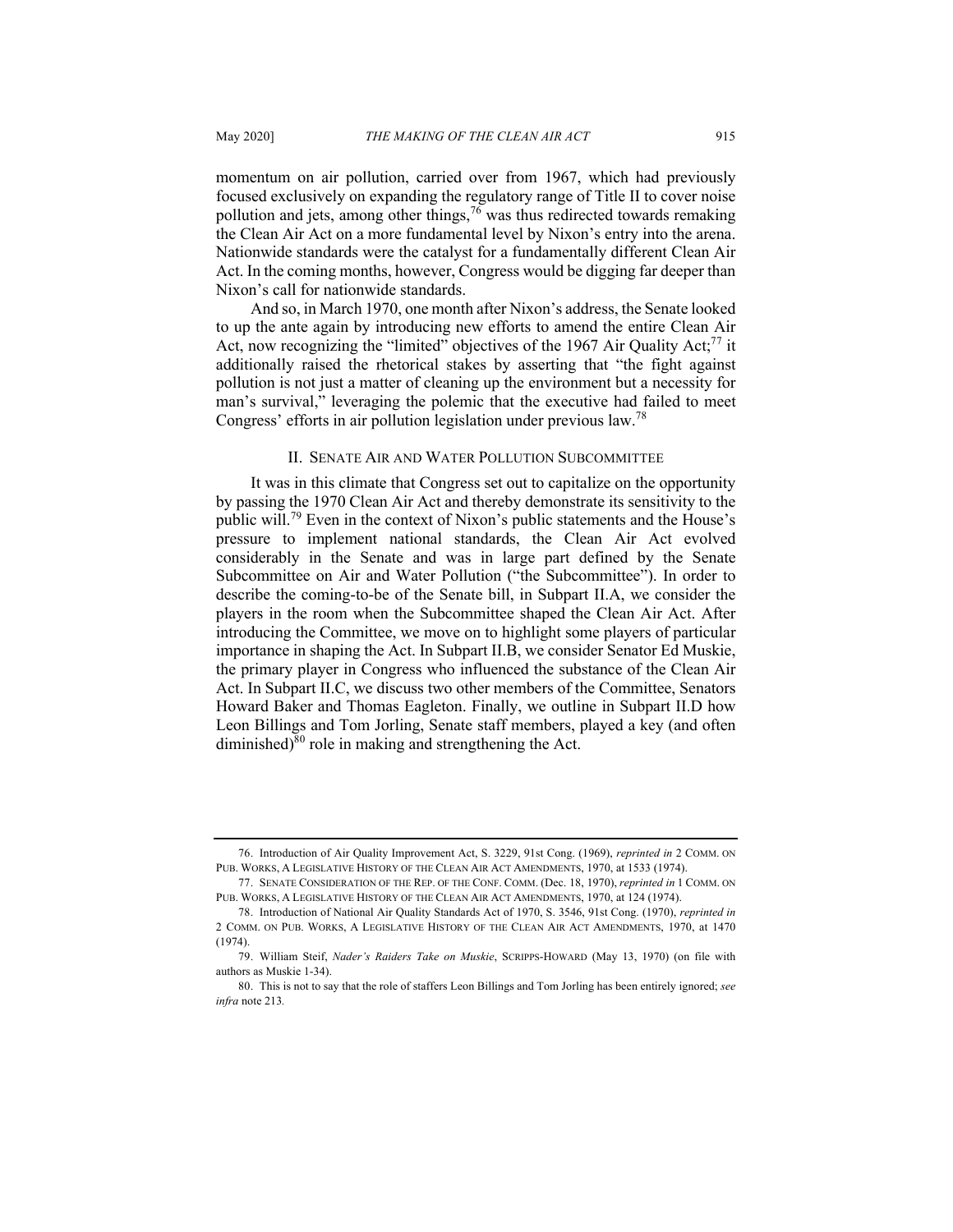#### A. THE SUBCOMMITTEE

The more Nixon-aligned House moved quickly on all of the air pollution suggestions found in Nixon's thirty-seven point proposal on the environment. Many of these proposals were rolled into a single bill that was introduced on April 27, 1970,  $\bar{s}$ <sup>1</sup> and it was passed out of the House about a month later.<sup>82</sup> The bill then moved to the Air and Water Pollution Subcommittee of the Senate Public Works Committee. The Subcommittee acted as the primary, largely independent, vessel for the Act, as it argued over and crafted a bill with little influence from organized lobbies, staff would argue.<sup>83</sup> While some of the innovations of the Clean Air Act made their way into the legislation as a result of efforts or points made by the Nixon or House, in large part what made the Clean Air Act so different from its antecedents came into the bill during the Subcommittee's deliberations—setting air quality and emission limitations based solely on public health criteria, a strong but balanced federal role, <sup>84</sup> enforceable statutory deadlines and standards (what became known together as "technology forcing"),  $85$  and a provision for citizen suits.

Subcommittee deliberations took place in the ironically smoke-saturated, mid-sized Public Works Committee conference room, number 4200, in the New Senate Office building, also known as the Dirksen.<sup>86</sup> These meetings were out of the public eye and off record, though stenographic notes were taken—a number of which, but not all, still survive.

Who sat around the table? Unfortunately, but typical for the time, all Subcommittee members and staff were white men. Also, an ironic note worth making when considering clean air legislation, every member of the Subcommittee and staff, except one, smoked: some puffed at cigars, others worked through packs of cigarettes as they discussed public health standards and air quality indices.<sup>87</sup> Windows in the conference room remained closed,  $88$  and so one can easily imagine the rising, trapped smoke filtering upwards past the chandelier and meeting the wood-paneled walls and ceiling.

The Subcommittee worked near the Foreign Relations hearing and conference rooms, a hotspot of crucial congressional action as the Vietnam War

<sup>81.</sup> H.R. 17255, 91st Cong. (1970) (introduced in the House, Apr. 27, 1970).

<sup>82.</sup> *Id.* (reported in the House, June 3, 1970).

<sup>83.</sup> Interview by Brien Williams with Leon Billings, former Staff Dir., U.S. Senate Env't Subcomm., in Washington, D.C. (Nov. 17, 2008), https://digitalcommons.bowdoin.edu/mitchelloralhistory/194/ ("[I]t was an era in which ten or eleven men . . . sat around in a closed room and talk about what public policy ought to be, without the influence of lobbyists and damn little influence of staff.").

<sup>84.</sup> Kramer, *supra* note 8, at 48 ("The federal role in the enforcement aspect of air pollution control has been changed dramatically by the 1970 Amendments. Federal participation in what will be called a supervisory or approval role, is basically a new addition to the regulatory scheme. This supervisory role encompasses the federal government's newly appointed powers to approve, disapprove, and promulgate state regulations and variances dealing with the air pollution abatement program.").

<sup>85.</sup> Gerard & Lave, *supra* note 21, at 763.

<sup>86.</sup> Interview with Tom Jorling, *supra* note 37.

<sup>87</sup>*. Id.*

<sup>88</sup>*. Id.*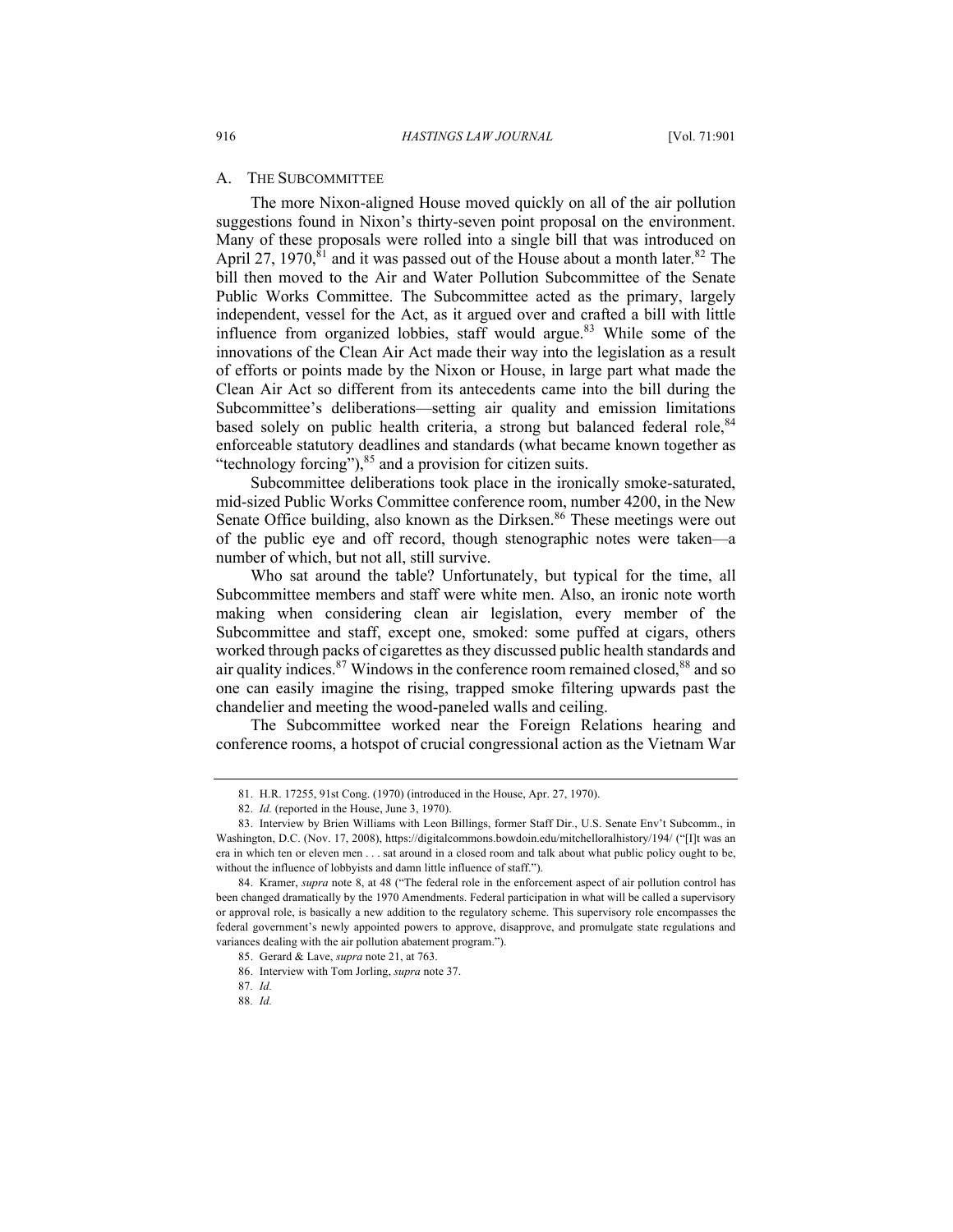intensified.<sup>89</sup> Due to the throngs of anti-Vietnam student-protesters in Washington, the halls were crowded and would frequently ring with anti-war chants when members of Congress were present, generally smelling not only of tobacco from the conference rooms but also of demonstrators' marijuana smoke.<sup>90</sup> Somehow, surrounded by the haze of their own smoke and tucked away from a progressive youth movement, this demonstrably homogenous and institutionalist collection of legislators, embodying uncontested privilege in America, worked out the fundamental piece of U.S. Code which would make significant progress in cleaning the air and protecting millions of Americans' health and well-being.

Members and staff sat around the oblong conference table at the center of the room, ranked by seniority. Acoustics were poor, so everyone present had to speak up.<sup>91</sup> Jennings Randolph, chair of the full Committee and *ex officio*  member of the Subcommittee, often occupied the head of the table and acted as a sort of mediator, known as being "characteristically moderate."<sup>92</sup> In his absence, Subcommittee Chair Ed Muskie took the head seat.<sup>93</sup> Left of Muskie sat Muskie's staff director and the-first full-time staff member of the Subcommittee, Leon Billings of Montana.<sup>94</sup> Although just a staff member, his influence is matched with his prominent seat at the table—he had Muskie's ear and generally stood between the Subcommittee and the language of the bills.<sup>95</sup> Left of Billings sat the majority Democrats, Thomas F. Eagleton, Birch Bayh, Joseph M. Montoya, and William Spong.<sup>96</sup> Sitting opposite the Democrats were minority Republicans Caleb Boggs, John Sherman Cooper, Howard Baker, Bob Dole, and counsel Thomas Jorling.<sup>97</sup>

Although it should be acknowledged that every member of the Subcommittee entered into the discussion and participated in the process (a point the Subcommittee itself was wont to acknowledge),  $98$  of those at the table, Muskie and Eagleton from the majority, Cooper and Baker of the minority, and staff members Billings and Jorling exerted notable influence on the Clean Air Act. We discuss the roles of each of these in turn.

<sup>89</sup>*. Id.*

<sup>90</sup>*. Id.*

<sup>91</sup>*. See A Bill to Amend the Clean Air Act and for Other Purposes: Hearings Before the S. Comm. on Pub. Works*, Exec. Sess. 6 (Aug. 27, 1970) [hereinafter *Public Works Hearings*] (offering an example of a comment concerning the acoustics).

<sup>92</sup>*. A Bill to Amend the Clean Air Act and for Other Purposes: Hearings Before the Subcomm. on Air & Water Pollution*, Exec. Sess. 50 (Aug. 19, 1970) [hereinafter *Air & Water Pollution Hearings*] (statement of Sen. Howard Baker).

<sup>93.</sup> Interview with Tom Jorling, *supra* note 37.

<sup>94</sup>*. Id.*

<sup>95</sup>*. See infra* Subpart II.D.

<sup>96.</sup> Interview with Tom Jorling, *supra* note 37.

<sup>97</sup>*. Id.*

<sup>98</sup>*. See A Bill to Amend the Clean Air Act and for Other Purposes: Hearings Before the S. Comm. on Pub. Works*, Exec. Sess. 491 (Sept. 11, 1970) (statement of Sen. John Sherman Cooper).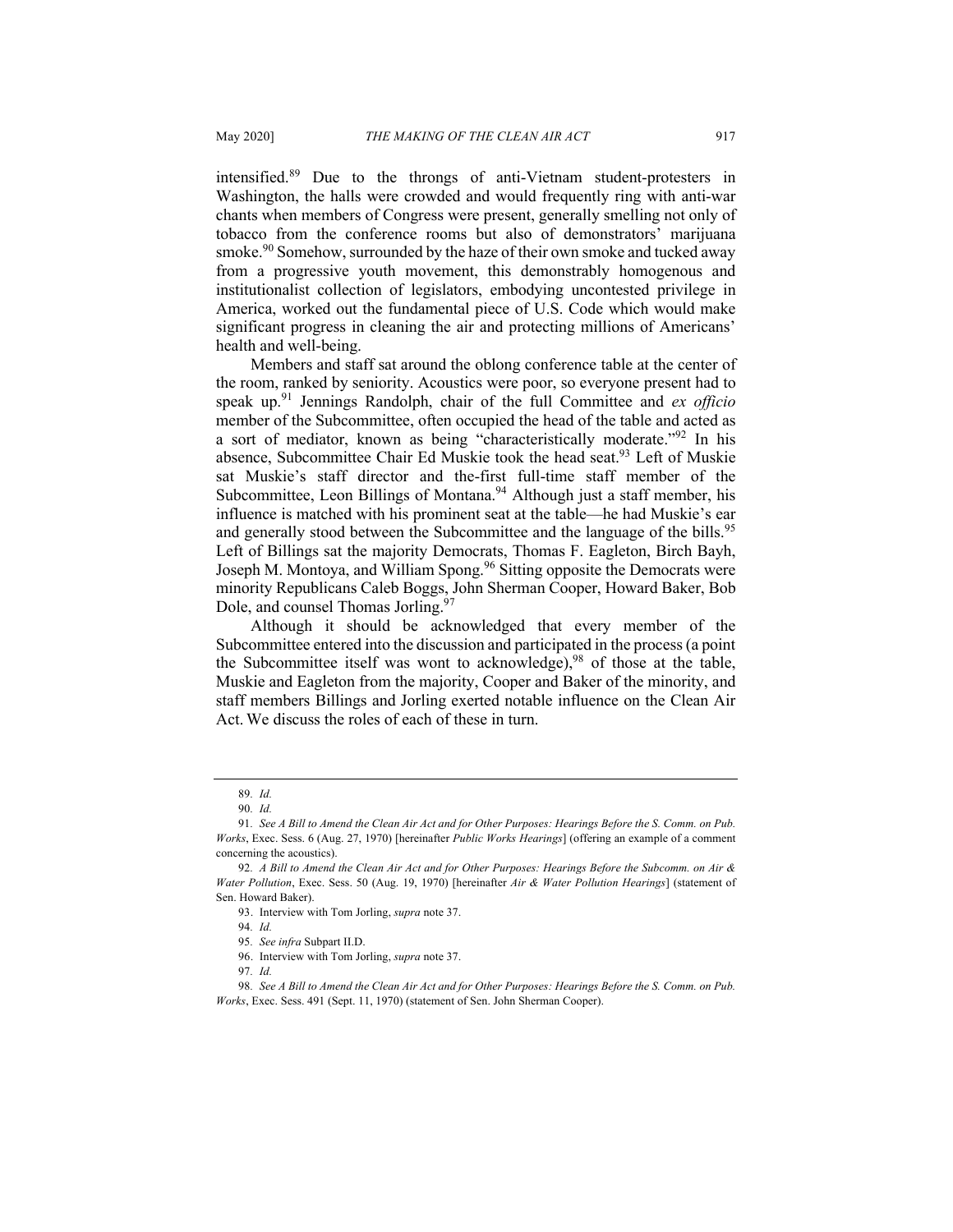#### B. SENATOR ED MUSKIE

Senator Ed Muskie warrants first consideration. A testament to his role, the Clean Air Act was, at times, called the "Muskie Bill" by frustrated White House staff.<sup>99</sup> Staffer Leon Billings later argued that the Clean Air Act was Muskie's "outstanding achievement."<sup>100</sup> In the Senate Subcommittee, Muskie offered two discrete policy contributions to the Clean Air Act that largely justify these sweeping characterizations—both of which grew out of lessons Muskie took from earlier versions of the Act and that we detail in this Subpart: a focus on public health, rather than a technical or economic feasibility, and an evolved take on shared federalism (the product of Muskie coming to terms with, although modifying, the momentum for national standards generated by Nixon's thirtyseven points).

To be clear, Muskie did not always see himself as an environment-oriented legislator.<sup>101</sup> When first elected to the U.S. Senate, his priority was to make a name for himself by bringing economic development to his generally rural constituency in Maine.102 Despite being a hunter and fisherman, Muskie's transition to matters of environmental conservation was something of a byproduct of political happenstance, rather than personal background or values.<sup>103</sup> Muskie was punished and exiled by being assigned to the Senate Public Works Committee, a result of sparring with Southern-dominated Democratic seniority, including Majority Leader and future-President Lyndon B. Johnson.104

At the time, public infrastructure, mainly upkeep of federal buildings, was front and center for the Public Works Committee.<sup>105</sup> This committee, along with the Government Operation's Intergovernmental Relations' Subcommittee and the Banking, Housing, and Urban Affairs' Housing Subcommittee, were considered by most as "secondary" committees<sup>106</sup>—the sort of places Johnson would send senators "with a penchant for independence and an inclination toward liberal activism" in order to isolate them and maintain a more conservative party core.<sup>107</sup> To the extent that Johnson wanted to punish Muskie, he succeeded, at least at first. Muskie's initial reaction to his assignment to Public Works and the Air and Water Subcommittee was one of

<sup>99.</sup> Memorandum from Dwight L. Chapin, Deputy Assistant to President Richard Nixon, to H.R. Haldeman, Chief of Staff, White House (Dec. 28, 1970) (on file with authors as Nixon 1-48).

<sup>100.</sup> Billings, *supra* note 61.

<sup>101</sup>*. See* Blohmquist, *supra* note 20, at 1–17; Interview with Leon Billings, *supra* note 57.

<sup>102.</sup> *See* Interview with Leon Billings, *supra* note 57.

<sup>103</sup>*. Id.*

<sup>104</sup>*.* Blohmquist, *supra* note 20, at 10–11; PAUL CHARLES MILAZZO, UNLIKELY ENVIRONMENTALISTS: CONGRESS AND CLEAN WATER, 1945–1972, at 69 (2006).

<sup>105.</sup> *See History and Recent Membership of the Committee on Environment and Public Works*, U.S. SENATE COMM. ON ENV'T & PUB. WORKS, https://www.epw.senate.gov/public/index.cfm/committee-history/ (last visited Apr. 15, 2020).

<sup>106</sup>*. See* interview with Leon Billings, *supra* note 57.

<sup>107.</sup> MILAZZO, *supra* note 104.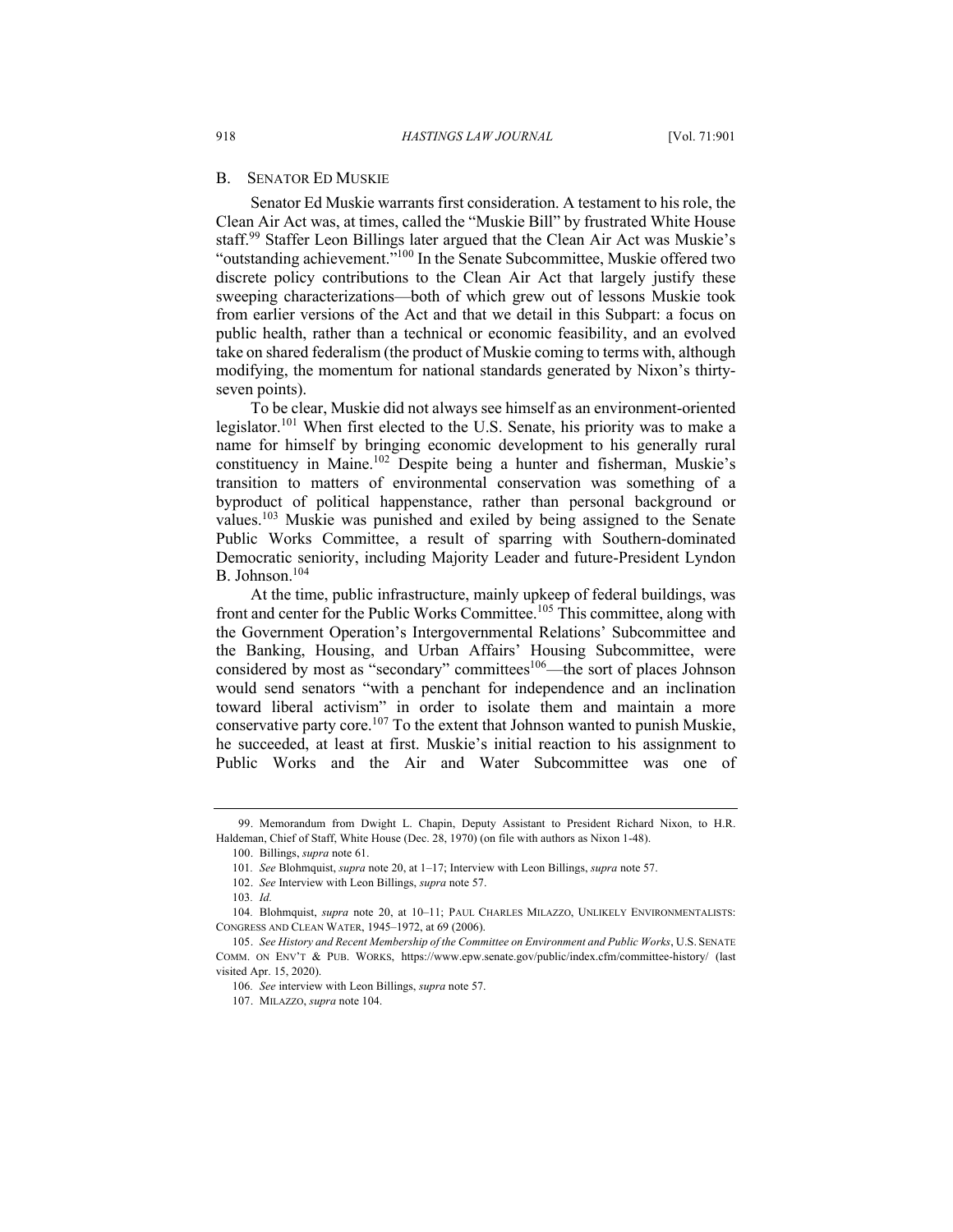disappointment<sup>108</sup>: "Air? What the hell do I care about air coming from Maine?"<sup>109</sup> In fact, he was initially more interested in the Rivers and Harbors Subcommittee because, in his words, "a little pork won't do me any harm."<sup>110</sup>

Compounding his initial disappointment, Muskie became the first Chairman of the Air and Water Pollution Subcommittee upon its creation in  $1963$ ;<sup>111</sup> after all, fighting pollution brought "little political payoff" at this  $time<sup>112</sup>$ 

As Robert Blohmquist recognizes, Muskie faced serious obstacles in passing pollution legislation of any significance; in addition to a lack of any antipollution legislation of consequence,  $113$  he was also up against "a presidential administration which was, at best, lukewarm in its desire to protect the environment . . . a quiescent and ill-informed public . . . and a recalcitrant, selfserving assortment of American industrial firms resistant to the notion of more rigorous and costly government pollution standards."114 His ascendancy on the environment in committee might be explained by the fact that the interests of the Committee Chairman Jennings Randolph were found in the brick-and-mortar aspect of the Committee, which essentially left an opportunistic and increasingly ambitious Muskie to run things on the environment for the Democratic side.<sup>115</sup> He quickly began work on various bills that laid the framework for later antipollution legislation, some of which has been outlined above: the Clean Air Act of 1963, the Water Quality Act of 1965, the Air Quality Act of 1967, and even the National Environmental Policy Act of  $1969$ <sup>116</sup>

Regardless of his initial motivation, Muskie had adopted a more ostensibly "environmental" outlook by 1967. During the Clean Air Act legislation process, he employed the parlance of the emerging ecological sciences, referring multiple times to "ecological systems"<sup>117</sup> and the effects of dirty air on "soils, water, vegetation  $\dots$  animals, wildlife  $\dots$  [and] climate."<sup>118</sup> Consideration of these non-human elements was central in Muskie's provisions of pollutant criteria as

115. *Russell E. Train: Oral History Interview*, U.S. ENVTL. PROTECTION AGENCY, https://archive.epa.gov/ epa/aboutepa/russell-e-train-oral-history-interview.html (last updated Sept. 8, 2016).

<sup>108.</sup> Blohmquist, *supra* note 20, at 10.

<sup>109.</sup> MILAZZO, *supra* note 104, at 70.

<sup>110.</sup> Blohmquist, *supra* note 20, at 11 n.38.

<sup>111.</sup> FORSWALL & HIGGINS, *supra* note 24.

<sup>112.</sup> Goldstein, *supra* note 20, at 227; LIPPMAN & HANSEN, *supra* note 60, at 143.

<sup>113.</sup> DAVID NEVIN, MUSKIE OF MAINE 184 (1972).

<sup>114.</sup> Blohmquist, *supra* note 20, at 17.

<sup>116.</sup> Although Senate Bill 1075, the basis for NEPA's policy statement and the bulk of its text, was the product of Senator Jackson's Interior and Insular Affairs Committee, Muskie and the Public Works Committee's Senate Bill 7, as well as competitions between the committees, had a significant impact on the National Environmental Policy Act that will be explored in future research. For existing literature that touches on this topic, see Sam Kalen, *Ecology Comes of Age: NEPA's Lost Mandate,* 21 DUKE ENVTL. L. & POL'Y F. 113 (2010).

<sup>117</sup>*. Air Pollution Amendments: Hearings Before the Subcomm. on Air & Water Pollution of the S. Comm. on Pub. Works*, Exec. Sess. 20 (July 16, 1970) [hereinafter *Public Works Hearings*] (statement of Sen. Edmund Muskie).

<sup>118</sup>*. Air & Water Pollution Hearings*, *supra* note 92, at 5 (statement of Sen. Edmund Muskie).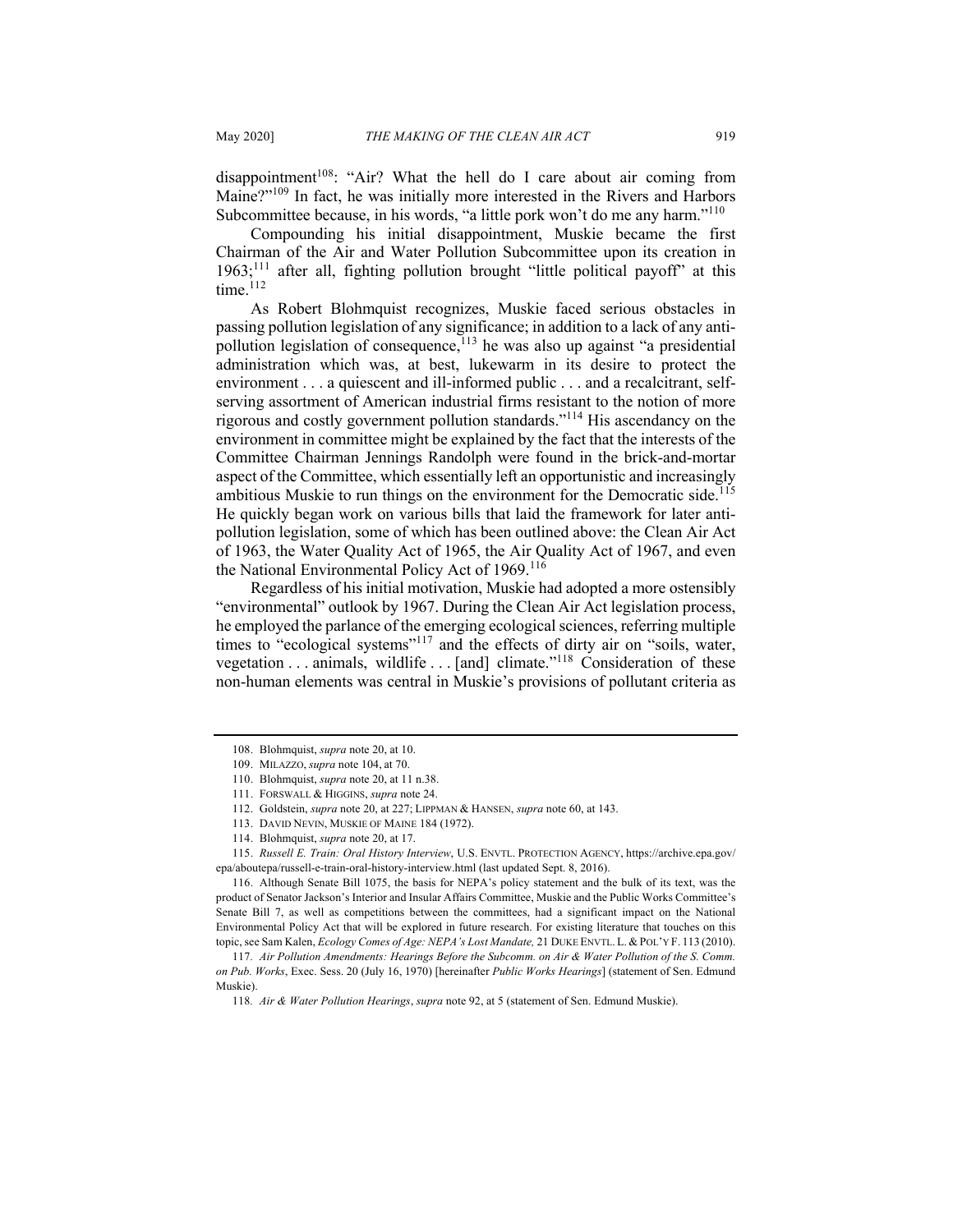they existed prior to 1970, and were incorporated into the enactment as secondary standards during conference deliberations of the 1970 Act.<sup>119</sup>

The 1970 Clean Air Act's public health (or rather, "health of persons") focus is thus both an extension of patterns exhibited by earlier legislation and a lesson learned by the lukewarm effect of Muskie's previous clean air efforts. While maintaining a focus on health, Muskie and his Committee now recognized that there could no longer be equivocation concerning standards and deadlines, nor could they seek only to employ "available" technologies.<sup>120</sup> By 1970, it was clear to Muskie that the job of Congress was not to make "technological judgments" but to establish what the "public interest requires in terms of health."121

Previous years and legislation experience with clean air drove in a very real distrust for industry among members of the Subcommittee.<sup>122</sup> Its executive session stenographs are heavily populated with Muskie's urging that standards consider the effects of pollution on public health alone, without regard towards effects on industry or for industry's evaluations of what it could or could not do: in fact, to the extent he focused on industry, it was to express pessimism that it would "drag its feet" and demonstrate the same lack of urgency as in previous years,<sup>123</sup> continuing to be "as conservative as the devil."<sup>124</sup> After one meeting with CEOs from the four major American automobile manufacturers, Muskie proclaimed, "If that's the quality of American business leadership, I can understand why the Japanese are beating the hell out of us." $125$ 

No doubt affected by the opportunity to capitalize on the political fervor and pressure from the environmental movement, Muskie saw to it that language considering "technical feasibility" be removed from the legislation, having been present as late as December of 1969.<sup>126</sup> Justifying this decision before the Senate, Muskie argued that "we learned that tests of economic and technological

<sup>119.</sup> STATEMENT OF THE MANAGERS ON THE PART OF THE HOUSE, *reprinted in* 1 COMM. ON PUB. WORKS, A LEGISLATIVE HISTORY OF THE CLEAN AIR ACT AMENDMENTS, 1970, at 194 (1974).

<sup>120</sup>*. A Bill to Amend the Clean Air Act and for Other Purposes: Hearings Before the S. Comm. on Pub. Works*, Exec. Sess. 274 (Sept. 10, 1970) [hereinafter *Public Works Hearings*] (statement of Sen. Edmund Muskie).

<sup>121</sup>*. Id.* at 277–78.

<sup>122.</sup> Interview with William Ruckelshaus, first Adm'r, Envtl. Protection Agency, in Seattle, Wash. 9–10 (May 24, 2011) ("They said, 'If you want another year **beyond the one extension**, you need to come back and ask us.' Muskie did not trust the automobile companies. He was very angry at them because they had told him in the previous iteration of the Clean Air Act that they would voluntarily comply and that they would come back and report to him from time to time about what they were doing. He had become convinced that **they** had lied to him and that they weren't making a good faith effort to **meet the standards**. That is the way the statute got written in such stringent terms—deadlines and percentage reductions.").

<sup>123</sup>*. A Bill to Amend the Clean Air Act and for Other Purposes: Hearings Before the Subcomm. on Air & Water Pollution of the S. Comm. on Pub. Works*, Exec. Sess. 142 (Aug. 4, 1970) [hereinafter *Air & Water Pollution Hearings*] (statement of Sen. Edmund Muskie).

<sup>124</sup>*. Public Works Hearings*, *supra* note 120, at 277–278 (statement of Sen. Edmund Muskie).

<sup>125.</sup> Interview with Leon Billings, *supra* note 57.

<sup>126.</sup> S. 3229, 91st Cong., 1st Sess. § 202(a) (Dec. 10, 1969), *reprinted in* 1 COMM. ON PUB. WORKS, A LEGISLATIVE HISTORY OF THE CLEAN AIR ACT AMENDMENTS, 1970, at 1514 (1974).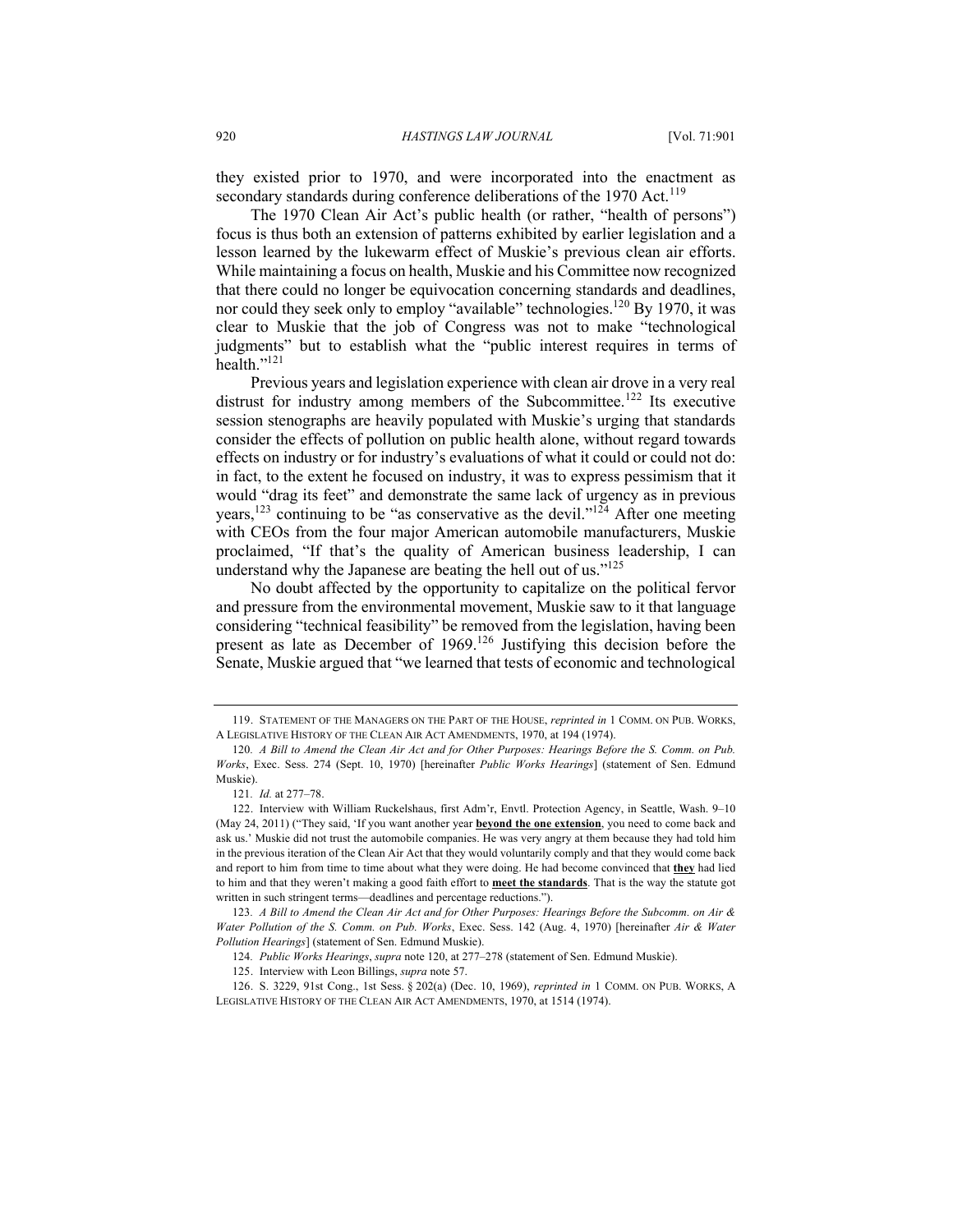feasibility applied to those standards compromise the health of our people and lead to inadequate standards."<sup>127</sup>

According to Muskie, to make reference to economic factors directly, in fact, would be to "dilute" the concept of the bill, which was public health exclusively.<sup>128</sup> "Now what may seem economically prohibitive today may with the benefit of hindsight ten years from now look like a very cheap answer that we should have insisted upon at that time if we had only known," he insisted before the Subcommittee.<sup>129</sup> Muskie's idea of public health was not only oriented towards the majority of the people, but also particularly sensitive or vulnerable groups. Although it would be a question left for the courts to determine how many people must be protected by the standards.<sup>130</sup>

Muskie established multiple times on record that the Act was intended to address the needs of the vulnerable minority<sup>131</sup>: "the elderly, the young, and the sick."<sup>132</sup> From the beginning, he urged the Subcommittee to center measurable physiological public health metrics as the primary standard.<sup>133</sup> It was this orientation of the bill's goals that allowed it, in conjunction with contributions offered by his Senate colleagues, to force technology to adapt to strict statutory standards. Thus, Muskie set the stage ideologically for the technology forcing function of the Clean Air Act by centering public health and disregarding technological feasibility.

A second major evolution in environmental law ushered in through the Act was the degree of federalization of regulatory authority over environmental pollution control created by delegating large segments of power to state governments (using their own boundaries to define jurisdiction) in determining how to meet his heath-based standards,  $134$  while simultaneously increasing federal power of review and enforcement. Responsibility for a stronger federal presence is shared between the House and Senate; section 113 of the Senate bill did much to expand the role of the EPA, and section  $110(a)(3)$  took its final form in the conference committee, largely the product of the House conferees.<sup>135</sup> Muskie's stance on the issue of the role of federal versus state powers is mixed

<sup>127.</sup> SENATE CONSIDERATION OF THE REP. OF THE CONF. COMM. (Dec. 18, 1970), *reprinted in* 1 COMM. ON PUB. WORKS, A LEGISLATIVE HISTORY OF THE CLEAN AIR ACT AMENDMENTS, 1970, at 125 (1974).

<sup>128</sup>*. A Bill to Amend the Clean Air Act and for Other Purposes: Hearings Before the S. Comm. on Pub. Works*, Exec. Sess. 217–18 (Sept. 1, 1970) (statement of Sen. Edmund Muskie).

<sup>129</sup>*. Public Works Hearings*, *supra* note 91, at 80 (statement of Sen. Edmund Muskie).

<sup>130</sup>*. Air & Water Pollution Hearings*, *supra* note 92, at 8–9 (statement of Howard Baker).

<sup>131</sup>*. A Bill to Amend the Clean Air Act and for Other Purposes: Hearings Before S. Comm. on Pub. Works*, Exec. Sess. 126–27 (Aug. 31, 1970) [hereinafter *Public Works Hearings*] (statement of Sen. Edmund Muskie).

<sup>132</sup>*. Air & Water Pollution Hearings*, *supra* note 92, at 9 (statement of Sen. Edmund Muskie); *see also Public Works Hearings*, *supra* note 131, at 126–127 (quoting Edmund Muskie about his intent for the Act to "have in mind groups that are especially sensitive").

<sup>133</sup>*. See Public Works Hearings*, *supra* note 75, at 15 (statement of Sen. Edmund Muskie).

<sup>134.</sup> This being in-line with Muskie's "states-first" environmental protection paradigm, as recognized by Kalen, *supra* note 116, at 128; *see also* 115 CONG. REC. 29052 (1969) ("[O]nly those measures which were designed to enhance air and water quality would be acceptable and that local and State government have the prime responsibility to implement those measures.").

<sup>135.</sup> Kramer, *supra* note 8, at 66.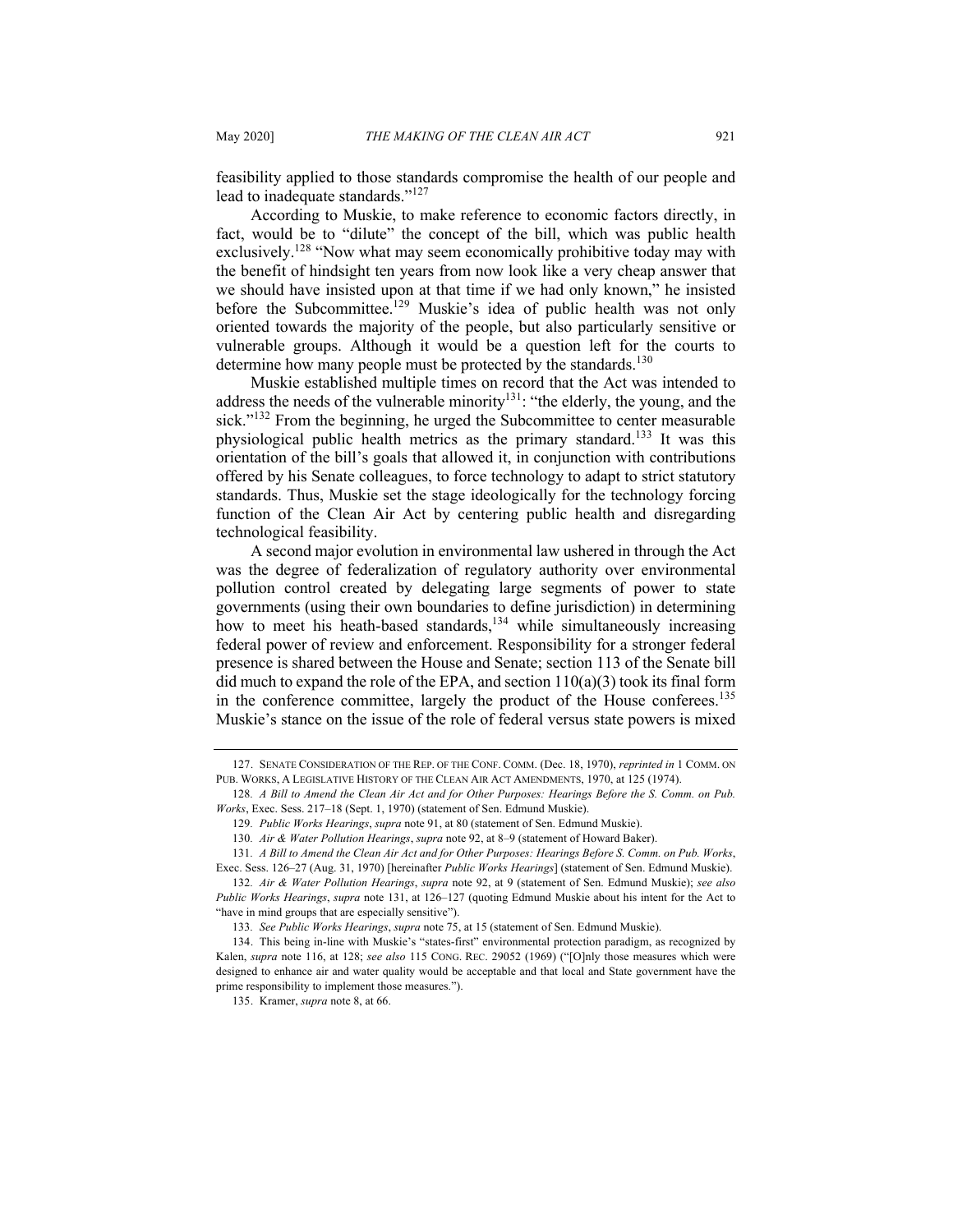and, we argue, contributed to a more balanced outcome, perhaps ironically moderating the federalizing pushes of the Administration and House.

Muskie himself was initially ideologically opposed to this transition of authority towards the federal government. Again, national standards, unlike the lion's share of what would become the Clean Air Act, actually find their origin in the Nixon Administration and more conservative House committees.<sup>136</sup> Although his original position going into 1970 was to carry over the regional standards approach of his earlier legislation, Muskie recognized that the logic of a health-based standard required a nationally uniform standard in order to be maximally enforceable by a federal agency—after all, to set higher standards in some regions might give the impression of prioritizing the health of those people at the expense of others.<sup>137</sup>

Muskie's earlier concern was based on a fear that that the House and Administration version's national ambient air quality standards provision would trend the other way and result in some compromise in terms of standard setting (e.g. setting national standards as permissive as the most conservative state would permit), and thus create a standard too low to protect the health of vulnerable persons.<sup>138</sup> Cooper, always the statesman, even had to confront Muskie on the issue, asking, "[w]ell, you rejected everything else Nixon wants, how about nationalizing air quality standards?"<sup>139</sup> In fact, two years prior, during a House-Senate Colloquium on a national environmental policy, Muskie demonstrated his aversion to national standards when he stated that that "there must be a great diversity in whatever [standards] we get at," and, most strikingly, that the Congress "ought to avoid *the straitjacket of Federal standards*."140

Muskie eventually conceded, however, possibly compelled by political necessity or out of competition with Nixon, that merely stimulating greater local planning and standard-setting was insufficient,  $141$  and that only uniform standards could create the requisite sense of urgency and eliminate the risk of

<sup>136</sup>*. See supra* Part I; *see also* Kramer, *supra* note 8, at 62 (discussing the more "'conservative' tenor" of the House).

<sup>137.</sup> STATEMENT OF DR. JOHN T. MIDDLETON, COMM'R, NAT'L AIR POLLUTION CONTROL ADMIN., HEW AND IRWIN L. AUERBACH, SPECIAL ASSISTANT FOR LEGISLATIVE AFFAIRS, NAT'L AIR POLLUTION CONTROL ADMIN., HEW, *reprinted in* 2 COMM. ON PUB. WORKS, A LEGISLATIVE HISTORY OF THE CLEAN AIR ACT AMENDMENTS, 1970, at 1211 (1974) (Statement of Mr. Guard); *A Bill to Amend the Clean Air Act and for Other Purposes: Hearings Before the Subcomm. on Air & Water Pollution of the S. Comm. on Pub. Works*, Exec. Sess. 52 (July 29, 1970) [hereinafter *Public Works Hearings*] (statement of Sen. Edmund Muskie).

<sup>138</sup>*. See Public Works Hearings*, *supra* note 117, at 18 (statement of Sen. Edmund Muskie).

<sup>139.</sup> Interview by Don Nicoll with Leon Billings, former Staff Dir., U.S. Senate Env't Subcomm., in Washington, D.C. (Sept. 16, 2002).

<sup>140.</sup> *Joint House-Senate Colloquium*, *supra* note 36, at 81, 44 (emphasis added); Arlen J. Large, *New Car Deadline Highlights Pollution Bill, but Other Parts Could Have Broad Impact*, WALL ST. J., Dec. 21, 1970, at 2.

<sup>141.</sup> Introduction of National Air Quality Standards Act of 1970, S. 3546, 91st Cong. (1970), *reprinted in* 2 COMM. ON PUB. WORKS, A LEGISLATIVE HISTORY OF THE CLEAN AIR ACT AMENDMENTS, 1970, at 1470–1474 (1974).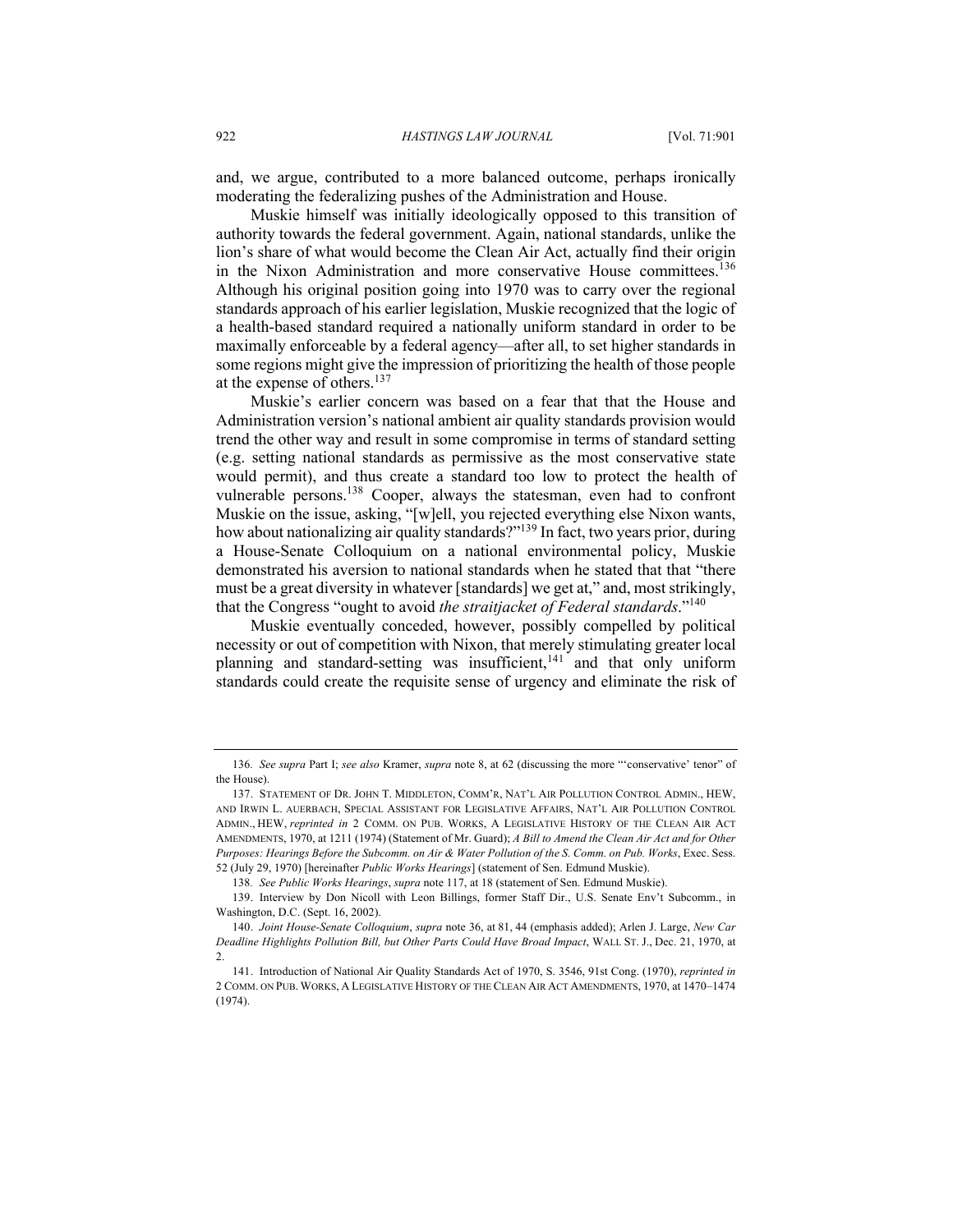appearing equivocal or arbitrary on the issue of public health.<sup>142</sup> Thus, Muskie needed to step aside in order to federalize regulation, initially acting as a sort of barrier.

However, once he accepted the thinking of federalizing power, he further worked to strengthen the role of the federal government and the nation-wide consistency of enforcement, demanding that federal or "national muscle" be exerted in non-attaining areas below the established national standard, a move prescient of the still-forthcoming Environmental Protection Agency.<sup>143</sup> In fact, Muskie was never ignorant of the Act's potential to alter the landscape of American federalism; introducing the bill in Subcommittee, he acknowledged that it represented "a major extension of federal involvement in air pollution control and will require an expanded federal presence."<sup>144</sup>

"We learned from experience with implementation of the law that States and local cities need greater incentives and assistance to protect the health and welfare of all people,<sup>"145</sup> Muskie told the Senate as he presented his bill. A race to the bottom phenomenon prevented the states from shouldering pollution control by themselves.<sup>146</sup> Because of inadequate enforcement, he determined, "[t]he Federal presence and backup authority had to be increased."<sup>147</sup> His inclusion of land use and transportation control regulatory elements in conference committee also created a new field of EPA control over state plans and widened the agency's toehold in the matter of the states.<sup>148</sup>

Balancing national standards with state-driven implementation would allow uniform protection of public health standards by setting a "line"<sup>149</sup> that could not be crossed anywhere, even when economic growth would be halted,  $150$ and preventing some regions from slacking in order to draw economic growth,

<sup>142</sup>*. Air Pollution Amendments: Hearings Before the Subcomm. on Air & Water Pollution of the S. Comm. on Pub. Works*, Exec. Sess. 14 (July 23, 1970) [hereinafter *Public Works Hearings*] (statement of Sen. Edmund Muskie).

<sup>143</sup>*. Air Pollution Amendments: Hearings Before the Subcomm. on Air & Water Pollution of the S. Comm. on Pub. Works*, Exec. Sess. 28 (May 20, 1970) (statement of Sen. Edmund Muskie).

<sup>144.</sup> *See, e.g.*, *Hearings on S. 3229, S. 3466 and S. 3546 Before the Subcomm. on Air & Water Pollution of the S. Comm. on Public Works*, 91st Cong., 2d Sess., pt. 1, at 1 (1970).

<sup>145.</sup> SENATE CONSIDERATION OF THE REP. OF THE CONF. COMM., 2 (Dec. 18, 1970), *reprinted in* 1 COMM. ON PUB. WORKS, A LEGISLATIVE HISTORY OF THE CLEAN AIR ACT AMENDMENTS, 1970, at 124 (1974).

<sup>146.</sup> Interview with William Ruckelshaus, *supra* note 122, at 1–2 ("Among which was the basic problem **was** that the states were primary regulatory entities in the country, and they were competing so hard for the location of industry within their borders that they weren't very good regulators. . . . As you went south, it got worse. I think that is because industrialization came along later in the south than it did in the north. As you went north in the country where there is more concern about natural systems and the environment in general, the regulatory system got a little tougher, but only a little. I mean I can remember George Wallace, when he was governor of Alabama, advertising in the Indiana newspapers, '[b]ring your industry down here. It is okay with us if you pour some stuff in the river. We want jobs.'").

<sup>147.</sup> SENATE CONSIDERATION OF THE REP. OF THE CONF. COMM., at 3 (Dec. 18, 1970),*reprinted in* 1 COMM. ON PUB. WORKS, A LEGISLATIVE HISTORY OF THE CLEAN AIR ACT AMENDMENTS, 1970, at 124 (1974).

<sup>148.</sup> John P. Dwyer, *The Practice of Federalism Under the Clean Air Act*, 54 MD. L. REV. 1183, 1199–1205 (1995).

<sup>149</sup>*. Public Works Hearings*, *supra* note 137, at 52 (statement of Sen. Edmund Muskie).

<sup>150</sup>*. See id. at* 49 (statement of Sen. Edmund Muskie).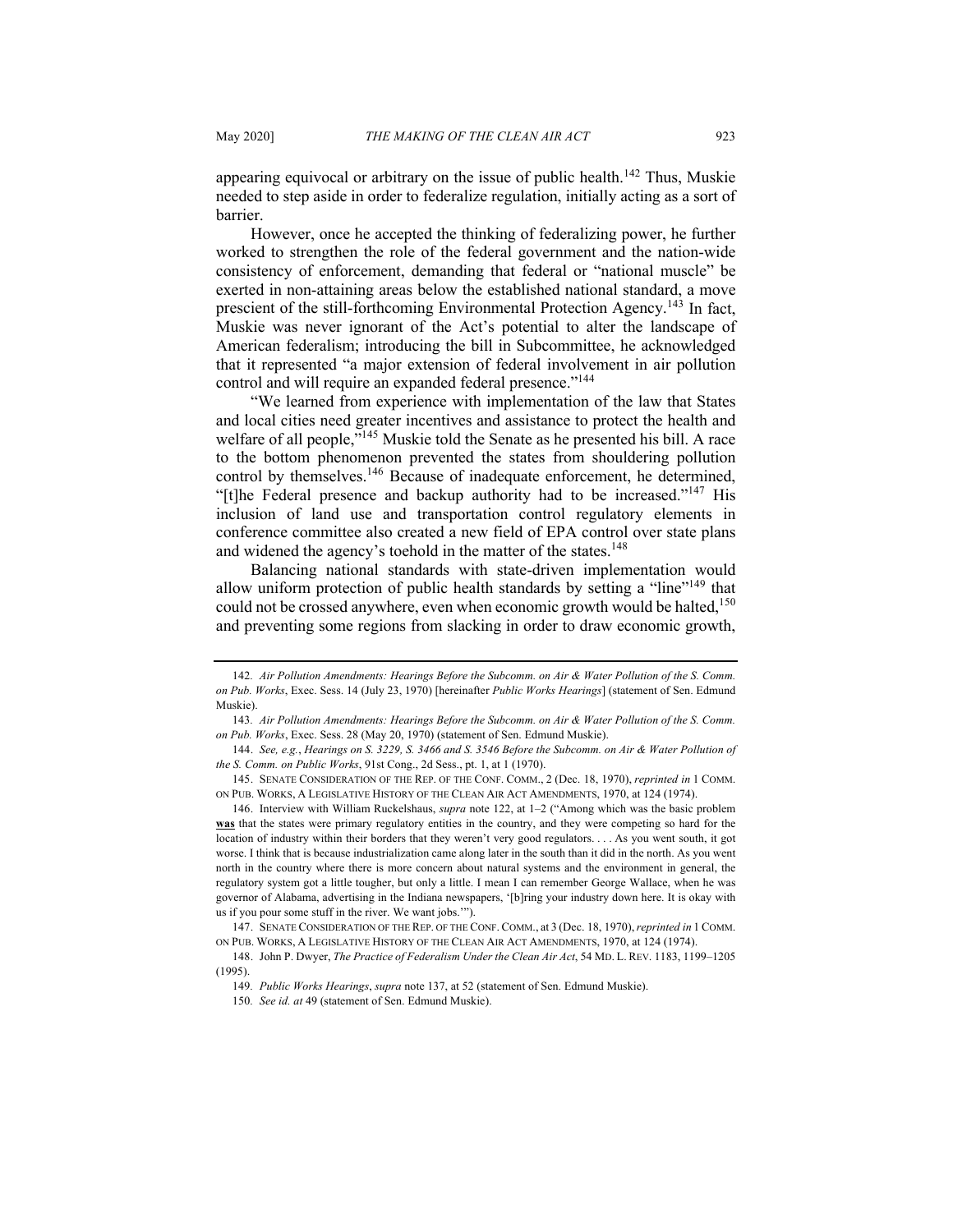while still preserving some power in the states.<sup>151</sup> Operationally, Muskie and his colleagues settled on the idea of state implementation plans, the largest moving part of the Act and a critical evolution over the "regulatory zones" of the 1967 Air Quality Act.<sup>152</sup> By giving a mandate to the states to regulate sources while shifting some pressure from the states to the federal government, Congress' new framework allowed the legislation to justify more stringent standards while providing the states with some discretion about how to meet federal standards. In the event that states failed to meet set federal standards, the Act would create a non-discretionary duty for the federal government to step in and make the call instead, absolving the state of assuming political fallout.

Thus, although the Act broadened federal authority, Muskie was careful to design it so as not to create an unwieldy federal bureaucracy. In Senate debates, for example, Muskie was sure to emphasize the latent primacy of states and municipalities in enforcement.<sup>153</sup> Instead, the Act sought to give to states the responsibility and authority to act at first, with federal agency action reserved as a back-up in the case of state failure.<sup>154</sup> Muskie moderated the expansion of

<sup>151.</sup> David E. Adelman, *Environmental Federalism When Numbers Matter More than Size*, 32 UCLA J. ENVTL. L. & POL'Y 238, 256 (2014) ("The standards for new motor vehicles, which required roughly a 90 percent reduction in emissions by 1975, were the most hotly contested provisions."); Lazarus, *supra* note 38, at 324–35 (describing the Clean Air Act's numerous deadlines as ambitious if not unrealistic); *see also* Adelman, *supra*, at 293 ("The NAAQS program and its system of cooperative federalism are considered to be the cornerstone of the CAA and integral to its many successes."); Ann E. Carlson, *Iterative Federalism and Climate Change*, 103 NW. U. L. REV. 1097, 1106 (2009) ("The basic framework for controlling air pollution since the enactment of the modern CAA in 1970 is one of cooperative federalism."); Dwyer, *supra* note 148, at 1184; Richard J. Lazarus, *The Greening of America and the Graying of United States Environmental Law: Reflections on Environmental Law's First Three Decades in the United States*, 20 VA. ENVTL. L.J. 75, 77–78 (2001); Jeffrey G. Miller, *Theme and Variations in Statutory Preclusions Against Successive Environmental Enforcement Actions by EPA and Citizens, Part Two: Statutory Preclusions on EPA Enforcement*, 29 HARV. ENVTL. L. REV. 1, 10 (2005) (calling the Clean Air Act's "complicated 'cooperative federalism'" the "bedrock of its environmental programs"); Erin Ryan, *Negotiating Federalism*, 52 B.C. L. REV. 1, 31, 64 (2011) (calling the Clean Air Act a "cooperative federalism program" and explaining that in the Clean Air Act "Congress allocates rulemaking authority to a federal agency but invites the states to implement and enforce those rules"). How much cooperation is part of the Clean Air Act's cooperative federalism scheme though is a matter of debate. *See* Train v. Nat. Res. Def. Council, 421 U.S. 60, 64 (1975) (describing the Clean Air Act's cooperative federalism as "taking a stick to the States"); Robert L. Glicksman, *From Cooperative to Inoperative Federalism: The Perverse Mutation of Environmental Law and Policy*, 41 WAKE FOREST L. REV. 719, 754–55 (2006) (arguing cooperative federalism serves as a "constraint on the capacity of either level of government to take effective steps to protect the environment").

<sup>152.</sup> *See generally* Arnold W. Reitze, Jr., *Air Quality Protection Using State Implementation Plans—Thirty-Seven Years of Increasing Complexity*, 15 VILL. ENVTL. L.J. 209 (2004).

<sup>153.</sup> 116 CONG. REC. 42,385 (1970). Muskie had maintained this position of relative state primacy since 1963. *See* Edmund S. Muskie, *The Role of the Federal Government in Air Pollution Control*, 10 ARIZ. L. REV. 17, 18 (1968) ("The philosophy of the Clean Air Act of 1963 was to encourage state, regional and local programs to control and abate pollution, while spelling out the authority of the national government to step into interstate situations with effective enforcement authority.").

<sup>154</sup>*. Air & Water Pollution Hearings*, *supra* note 92, at 26–27 (statement of Sen. Edmund Muskie); Clean Air Act § 116, 42 U.S.C. § 7416 (2018).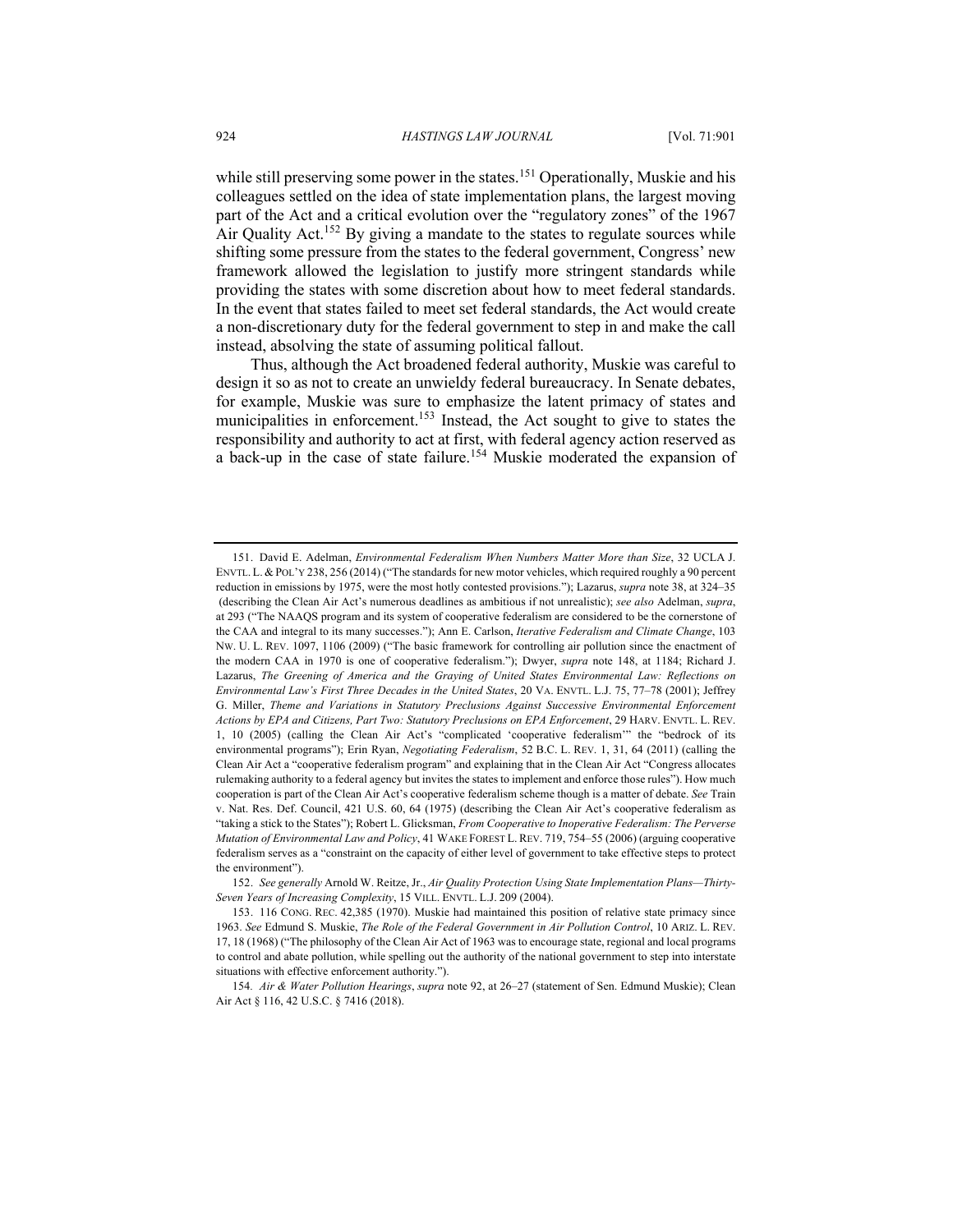federal authority and saw to a balanced vision of Clean Air Act federalism.<sup>155</sup> The coming EPA was intended by the Clean Air Act to assume the role of the "gorilla in the closet," as the first Administrator of the EPA, William Ruckelshaus, characterized it, who would oversee, but not commandeer, the operations of the states.156

It is worth noting that Muskie led the Subcommittee by working to build consensus, rather than by commanding or asserting himself unnecessarily. Howard Baker, Muskie's Republican counterpart on the Subcommittee, called him "lead ass" for his ability to sit and listen to questions and comments about potential legislation for hours until he was totally satisfied that the needs of the Subcommittee were taken into account, sometimes leaving the office at 10:00 at night with a stack of memos and returning at 5:00 in the morning with responses ready.157 In the conference committee, however, Muskie was able to shift from patterns of compromise and instead draw the line in order to protect the integrity of the Senate bill with minimal unnecessary substantive concessions.<sup>158</sup>

As a final note on the importance of Senator Muskie in the development of the Act, it must be acknowledged that his political stature as a threat to Nixon placed significant pressure on the President to adopt the environment as an issue in general. After Ted Kennedy's Chappaquiddick incident ruined his chances at the Presidency, Muskie became the Democratic frontrunner to challenge Nixon in 1972.<sup>159</sup> Polls showed Muskie as a true threat to defeat the Republican President.<sup>160</sup> Despite some criticism from radicals like Ralph Nader,<sup>161</sup> Muskie had broad appeal to Democrats due to his strength on Civil Rights and the environment. While Muskie's campaign for the Presidency would eventually be derailed by a forged letter accusing him of racism towards French-Canadians,  $^{162}$ his status as the lead challenger to Nixon gave strength to the environmental movement and motivated Republicans to back environmental initiatives.<sup>163</sup>

<sup>155</sup>*. See* Air Quality Act of 1967, Pub. L. No. 90-148, § 101(a)(3), 81 Stat. 485; Air Quality Act of 1967, Pub. L. No. 90-148, § 108(b), 81 Stat. 491 as amended, 42 U.S.C. § 1857c-3 (1970); *see also* 113 CONG. REC. 19174–75 (1967) (remarks of Sen. Boggs); 113 CONG. REC. 19172 (1967) (remarks of Sen. Edmund Muskie). The role of the federal government in Muskie's SIP framework may have been less clear, but it was also less commanding outright than the Administration bill. Kramer, *supra* note 8, at 60.

<sup>156.</sup> Interview with William Ruckelshaus, *supra* note 122 ("We would say to **industries**, you better deal with them or you will have to worry about the EPA coming in here and flailing around and getting you in trouble. In that sense, **the States used** us as a bogeyman or **"gorilla in the closet"** that would really harm **the polluters if they** did not come into compliance.").

<sup>157.</sup> Interview with Tom Jorling, *supra* note 37.

<sup>158</sup>*. See infra* Subpart III.A.

<sup>159.</sup> Robert Wayne Norton, *The Rhetorical Situation Is the Message: Muskie's Election Eve Television Broadcast*, 22 CENT. STS. SPEECH J. 171, 175 (1971).

<sup>160</sup>*. Nixon and Muskie Nearly Even at 43% and 42% in Gallup Poll*, N.Y. TIMES, Jan. 31, 1972, at L69.

<sup>161.</sup> Brigham Daniels, *Environmental Regulatory Nukes*, 6 UT. L. REV. 1505, 1517–18 (2013).

<sup>162.</sup> James N. Naughtin, *Muskie Denies an Ethnic Slur*, N.Y. TIMES (Feb. 27, 1972), https://www.nytimes.com/1972/02/27/archives/muskie-denies-an-ethnic-slur.html.

<sup>163</sup>*. See* Daniels, *supra* note 161, at 1517–18.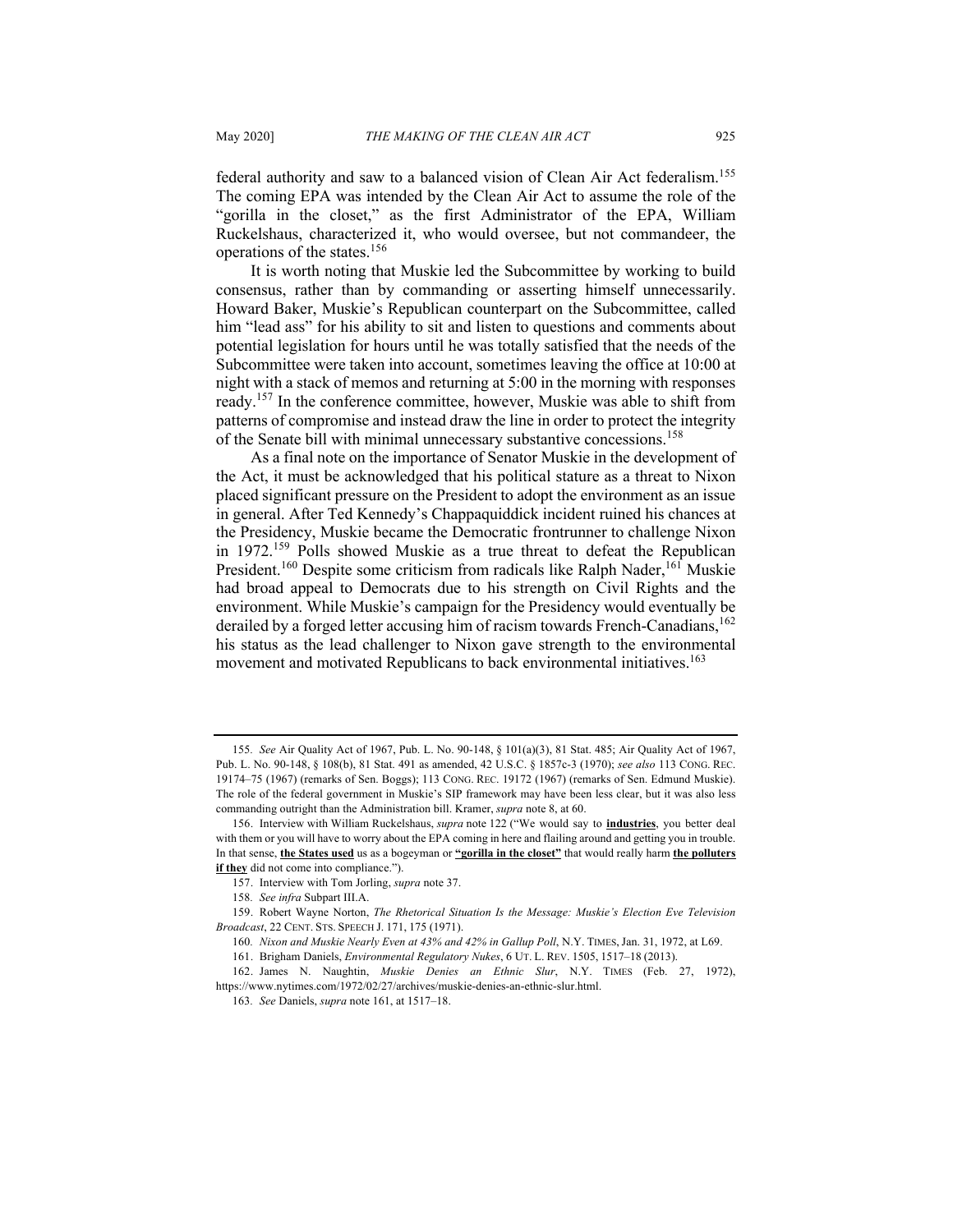### C. SENATORS BAKER AND EAGLETON

Although these contributions and the ideological framing provided by Senator Muskie established a base for the Clean Air Act, particular details of the bill were the result of participation in the legislation process by other members of the Subcommittee, particularly Senator Baker from the Republican Minority and Senator Eagleton from the Democratic Majority, as mentioned above. An issue that would come to follow strict party lines in later decades, the Clean Air Act surprisingly received robust support from Subcommittee members of both parties at its genesis. If Senator Muskie, the poster boy of the environmental movement, was an "unlikely environmentalist,"<sup>164</sup> then the rest of the Committee's members were even less likely environmentalists. Even if they were skilled legislators with the best of intentions, there was nothing in the past of these senators that made them likely candidates to do what they did in advancing policies to protect the environment.

What makes their contributions all the more worth understanding is that despite these Senators' odd fit for the job, they made some of the most innovative contributions to the Act, which oftentimes are wrongly credited to Senator Muskie alone. Indeed, between Senators Howard Baker and Thomas Eagleton, crucial structures of technology forcing were advanced within the Subcommittee and implemented into the Clean Air Act, in large part giving the Clean Air Act teeth. The ingredients they offered, outlined below, together minimized potentially obstructive Administrative deference and forced the hands of both the EPA and the courts for decades to come.<sup>165</sup>

Next to Senator Muskie, Senator Baker (R-Tennessee) is frequently credited from those involved for playing what might be seen as the most important role of any senator on the Committee in the Act's legislative process. Deep into one late executive session, for example, Senator Eagleton commented that Baker persevered on the bill "second to none, or maybe second to Muskie."<sup>166</sup> Baker was recalled as Muskie's "first mate and later his co-captain" on the environment,  $167$  and was known as a great conciliator for his ability to bring together proponents of vastly different ideologies and reach compromise.<sup>168</sup> After his death, a Democratic colleague memorialized Baker, saying that "Howard Baker's distinguished career as senator and statesman is a product of his unique capacity to win the confidence and trust of even those with whom he fundamentally disagreed."<sup>169</sup> This unique capacity became especially important while Baker worked on environmental policy on the Committee.

<sup>164</sup>*. See generally* MILAZZO, *supra* note 104.

<sup>165.</sup> Interview with William Ruckelshaus, *supra* note 122.

<sup>166</sup>*. Public Works Hearings*, *supra* note 120, at 325 (statement of Sen. Thomas Eagleton).

<sup>167.</sup> BAKER JR., *supra* note 59, at 12.

<sup>168</sup>*. See id.* at 4.

<sup>169.</sup> Ron Elving, *Howard Baker's Legacy: Political, but Not Partisan*, NPR (June 26, 2014, 5:33 PM), https://www.npr.org/sections/itsallpolitics/2014/06/26/325920335/howard-bakers-legacy-political-but-not-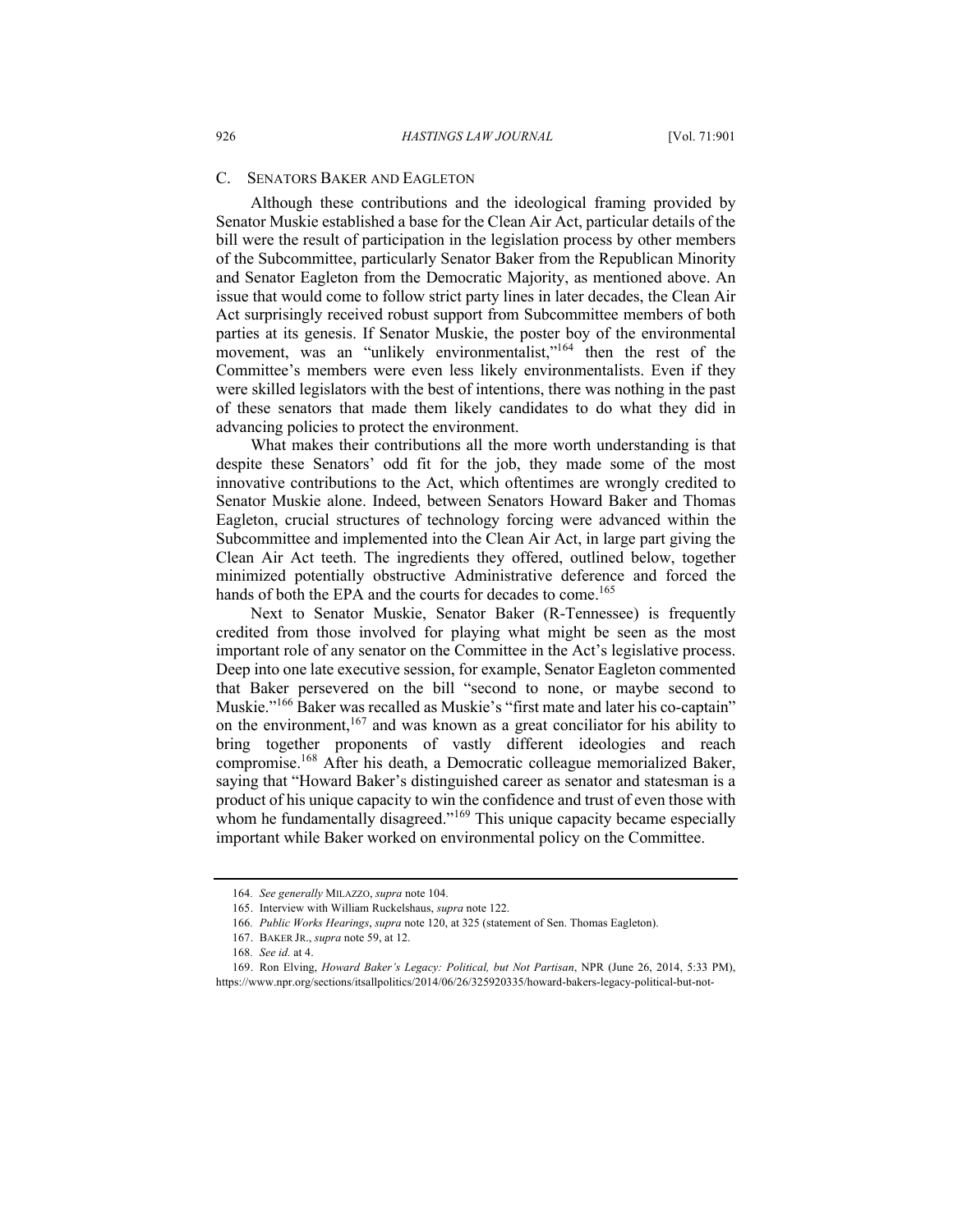Despite any complaints of industry to the contrary, Baker, a "technological cornucopian,"<sup>170</sup> strongly believed in American industry's capacity to adapt and overcome technological challenges.<sup>171</sup> The term "technology forcing" was first coined by the courts,<sup>172</sup> partially in reference to Senator Eagleton's words in Subcommittee executive session,  $173$  to refer to the Clean Air Act's provision "to require stationary sources of air pollution to comply with regulatory standards or shut down, even if the state's emission control requirements are economically or technically impossible to achieve," thus seeking to "induce technical innovation."<sup>174</sup>

Technology forcing is both a complement to and a consequence of commitment to Muskie's public health focus. "The health of people is more important," the Senate report reads, "than the question of whether the early achievement of ambient air quality standards protective of health is technically feasible. . . . Therefore, the Committee determined that existing sources of pollutants either should meet the standard of the law or be closed down."<sup>175</sup>

In committee, Baker frequently and aggressively pushed the issue of using public policy to force technological evolution. On one occasion in executive session, for example, Billings expressed what seemed to be an ostensible display of doubt regarding the practicality of the forcing concept being pursued by the Committee, to which Baker responded "Leon, you are a gentle advocate, and what you are trying to do is to lead into saying that this isn't practical, but it is."<sup>176</sup>

The auto industry saw the possibility of avoiding heavy investment into cleaner cars on the basis of economic and technological infeasibility, and discussions with industry representatives became frustrating for members of the Subcommittee; $177$  thus, as conflict between Committee members and industry representatives grew more common, the distaste held by the Senators towards the auto industry grew. One example of this comes from a particularly intense

partisan. Baker's bipartisan ethics carried translated into the actions of the other members of the Committee: "Prejudices and priorities, interests and constituencies were laid on the table, often bluntly, frequently with humor. And in our committee, we always made decisions by consensus." Howard Baker, Ambassador to Japan, Cleaning America's Air—Progress and Challenges (Mar. 9, 2005), http://www.muskiefoundation.org/ baker.030905.html.

<sup>170.</sup> Interview with Tom Jorling, *supra* note 37.

<sup>171.</sup> Baker, *supra* note 169.

<sup>172.</sup> Union Elec. Co. v. EPA, 427 U.S. 246, 258 (1976). The term "technology-forcing" first appeared in cases and commentaries in 1975; *see*, *e.g.*, Train v. Nat. Res. Def. Council, 421 U.S. 60, 91 (1975); John Bonine, *The Evolution of "Technology-Forcing" in the Clean Air Act,* Env't Rep. (BNA), Monograph No. 21, 1975.

<sup>173</sup>*. Public Works Hearings*, *supra* note 142, at 11–12 (statement of Sen. Thomas Eagleton).

<sup>174</sup>*. Forcing Technology: The Clean Air Act Experience*, 88 Yale L.J. 1713, 1713–14 (1979).

<sup>175.</sup> 1 COMM. ON PUB. WORKS, A LEGISLATIVE HISTORY OF THE CLEAN AIR ACT AMENDMENTS, 1970, at 402–03 (1974), *quoted in* MELNICK, *supra* note 16, at 213 (alteration in original).

<sup>176</sup>*. Air Pollution Amendments: Hearings Before the Subcomm. on Air & Water Pollution of the S. Comm. on Pub. Works*, Exec. Sess. 30 (July 20, 1970) (statement of Sen. Howard Baker).

<sup>177.</sup> Leon Billings, former Staff Dir., U.S. Senate Env't Subcomm., & Thomas Jorling, former Minority Counsel, U.S. Senate Comm. On Pub. Works, Address at Columbia Law School (Sept. 3, 2014), https://vimeo.com/122375774.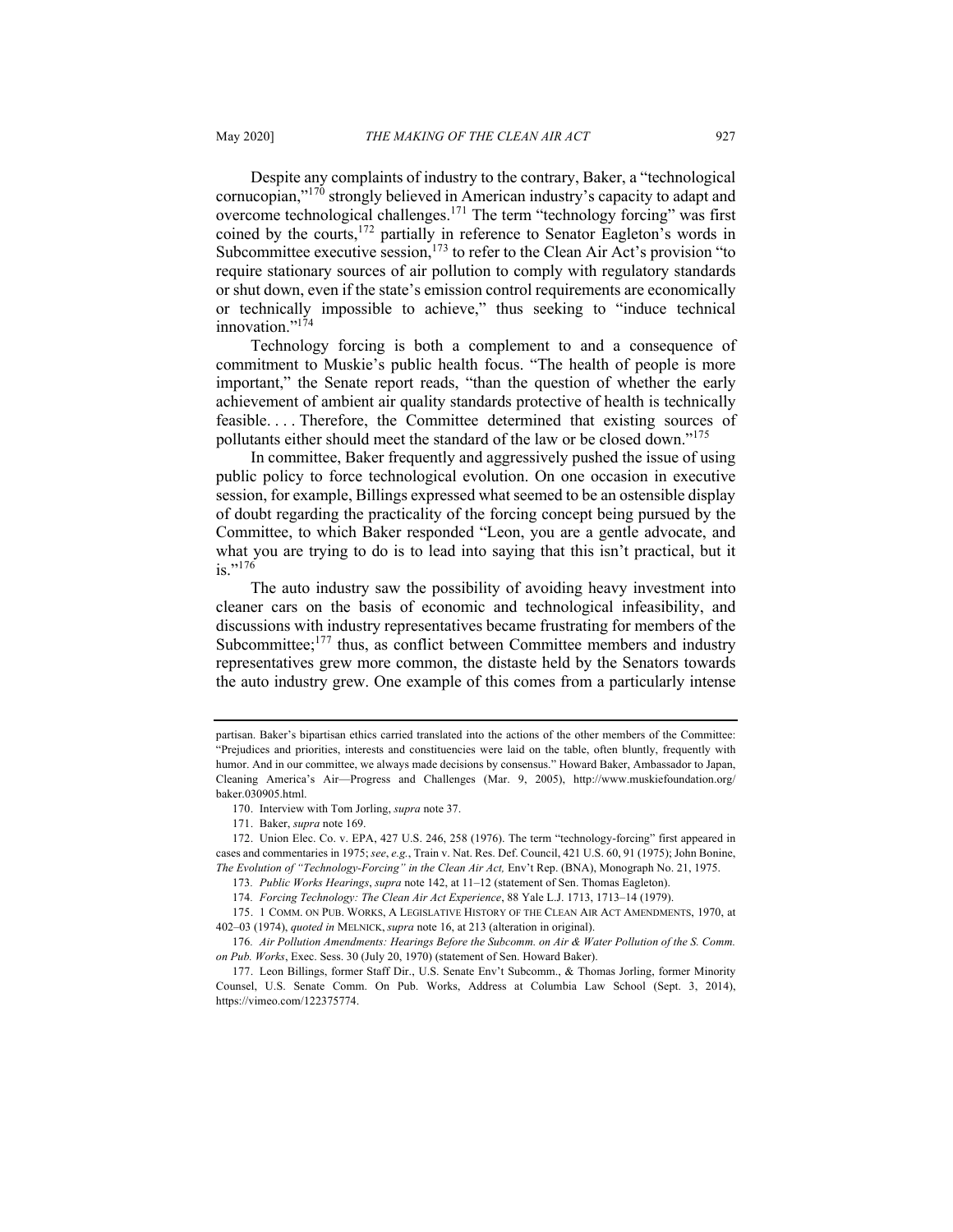meeting where industry representatives were attempting to convince a skeptical Committee that the technology standard pushed by the Subcommittee was not feasible for the industry to meet. Part way through the meeting, minority counsel Tom Jorling left the meeting room to use the restroom.<sup>178</sup>

On this occasion, he was followed by one of the technical people from General Motors. While standing next to each other at the urinal, the man confided to Jorling: "We can build whatever you tell us to build. If you tell us to build a clean car, we will build a clean car."<sup>179</sup> There were other instances where manila envelopes were sent anonymously to the Subcommittee with internal documents that undercut positions industry representatives had made to the Committee.180 Interactions like these did not do any favors for the auto companies, and Baker was able to win over the Committee members, doubling down on Muskie's general skepticism, that industry could comply with the standards included in the bill. History would vindicate the technology forcing approach. As a result of the law, new emission control technologies were induced for various polluting industries, including copper smelting and electric power production.<sup>181</sup>

Another important contribution of Senator Baker to the Act was his unwavering efforts to push along the work of the Committee, which translated to his unwavering support of the enactment's passage. It is not hard to imagine that Senator Baker's support of the bill (as the Committee's minority ranking member) gave many other Republicans comfort—he was no Senator Muskie who aspired to unseat a GOP President. Baker's support, certainly along with the President's earlier call for clean air legislation, gave ample political cover for Republicans in Congress who wanted to support the Clean Air Act.

Another Senator, Thomas Eagleton, also bore significant influence on the Act and helped ideate policy mechanisms to translate the intentions of the Subcommittee into meaningful law. More than any other Subcommittee member, Eagleton was responsible for the many fixed statutory deadlines found in the Clean Air Act. Like his colleagues, Eagleton may have been aware of broad public cynicism concerning Congress.<sup>182</sup> His pitch when coming to the Committee, as later characterized and most likely caricaturized by staff member Leon Billings, demonstrates these feelings: "You know, we tell the public all this bullshit about how we are going to do something and then we never do it because we don't set deadlines. If I am going to participate in the process, we are going to set deadlines on this law."183

<sup>178</sup>*.* Interview with Tom Jorling, *supra* note 37.

<sup>179</sup>*. Id.*

<sup>180</sup>*. See id.*

<sup>181.</sup> *See* GERARD & LAVE, *supra* note 21; *Forcing Technology*, *supra* note 174, at 1719–21; Schoenbrod, *supra* note 12, at 744–45.

<sup>182.</sup> *See supra* note 45 and accompanying text.

<sup>183.</sup> Interview with Leon Billings, *supra* note 57.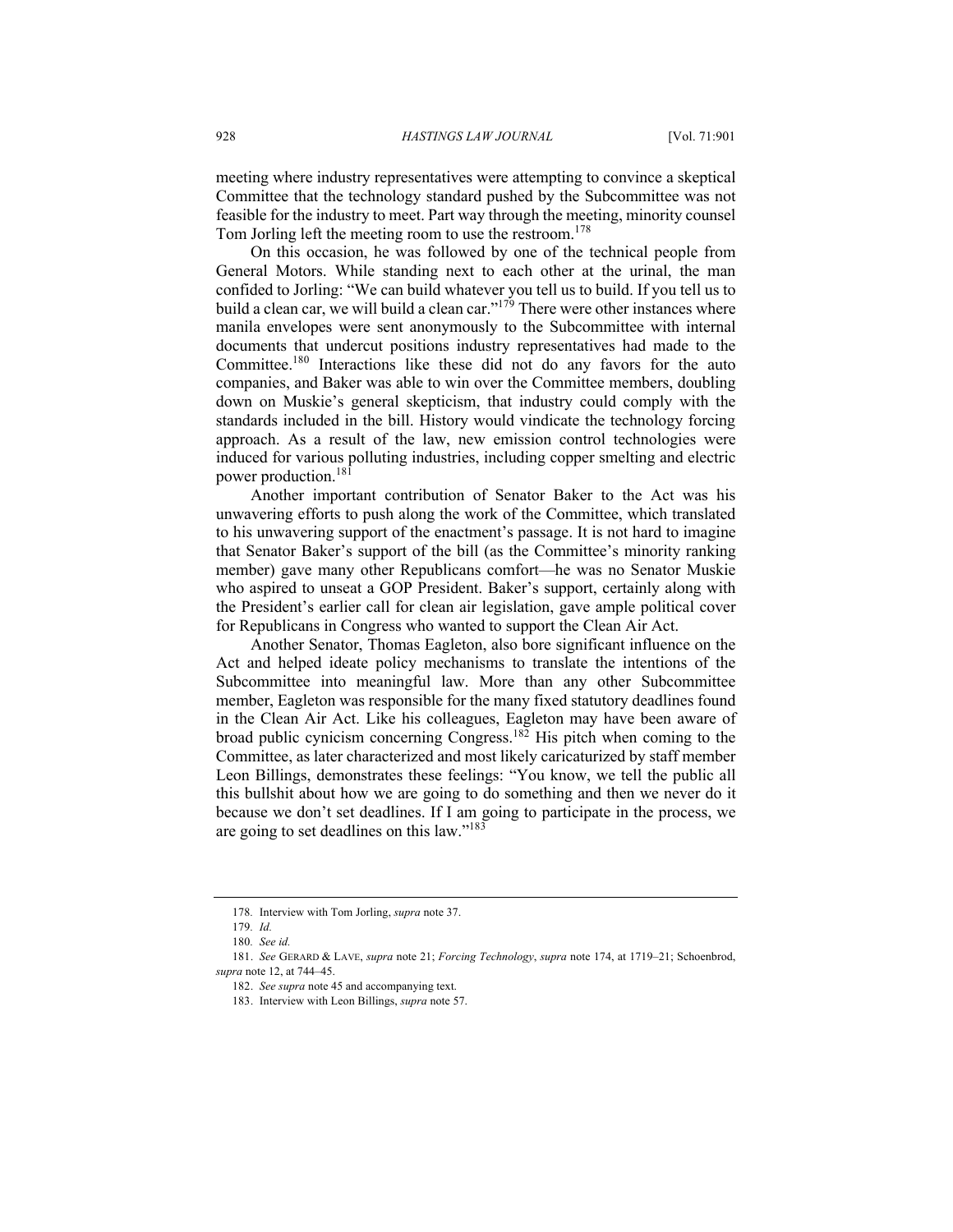The Clean Air Act operates by deadlines to force action at various levels of government;<sup>184</sup> a thirty-day limit on EPA to publish standards, nine months granted to the states to submit implementation plans after comment review,<sup>185</sup> seven months for emissions standards promulgation.<sup>186</sup> and so on.<sup>187</sup> Most importantly, an insistence for deadlines-forcing resulted in Title II's statutory 1975 deadline for a ninety percent reduction in hydrocarbons and carbon monoxide reduction and later became the bill's key source of controversy,<sup>188</sup> a major hang-up for both the Nixon Administration and the House conferees.<sup>189</sup> The Administration bill had initially set the goal of 1980, but Eagleton, Muskie, and the Committee sought an even more ambitious goal of achieving the pollution reduction goals five years earlier. Eagleton was the "initiator" of the conversation of statutory deadlines for ambient air quality standards and pushed the 1975 deadline in particular.<sup>190</sup>

Tasked with enforcing this stringent deadline, Russell Train, as the second Administrator of the EPA, called the decision "arbitrary."<sup>191</sup> And, admittedly, this criticism is not without merit. However, as Eagleton insisted, arbitrary deadlines still had the power to force action, and a firm deadline was better than a lax one to this end. Eagleton's drive to set a deadline that would create significant pressure on industry was not necessarily borne out of a belief that they would definitely achieve it, but rather out of a broader awareness that without deadlines, action would be delayed indefinitely. As he stated in executive session:

I just felt that unless you put an identifiable goal and try to force, as it were, use the word "force," people towards that goal. If it is open-ended, God knows whenever we will get to the goal. . . . I am not saying this all won't be amended two or three or four years from now. If we don't have a date in it, in my judgment somewhere along the line it will go on into the 90's and the year 2000.192

Eagleton's insistence for deadlines also folded in well with Muskie's and Baker's broader goals, who stated that a deadline by statute best leverages the

<sup>184.</sup> For example, see Delaney v. EPA, 898 F.2d 687, 691 (9th Cir. 1990) ("When Congress has explicitly set an absolute deadline, congressional intent is clear. . . . The EPA cannot extract leeway from a statute that Congress explicitly intended to be strict."); *see also infra* Part IV (considering the Act as it exists today as the product of all branches of government).

<sup>185.</sup> 42 U.S.C. § 1857c-5(a)(2)(A)(i) (2018).

<sup>186.</sup> *Id.* § 1857c-6(b)(1)(B).

<sup>187</sup>*. See* Kramer, *supra* note 8, at 67–68.

<sup>188.</sup> Clean Air Amendments of 1970, Pub. L. No. 91-604, § 6(a), § 202, 84 Stat. 1690 (codified as amended at 42 U.S.C. § 7521 (2018)) ("The regulations under subsection (a) applicable to emissions of carbon monoxide and hydrocarbons from light duty vehicles and engines manufactured during or after model year 1975 shall contain standards which require a reduction of at least 90 per centum from emissions of carbon monoxide and hydrocarbons allowable under the standards under this section applicable to light duty vehicles and engines manufactured in model year 1970.").

<sup>189</sup>*. See infra* Subpart III.A.

<sup>190</sup>*. Public Works Hearings*, *supra* note 142, at 1 (statement of Sen. Edmund Muskie).

<sup>191.</sup> TRAIN, *supra* note 1, at 167.

<sup>192</sup>*. Public Works Hearings*, *supra* note 142, at 11–12 (statement of Sen. Thomas Eagleton).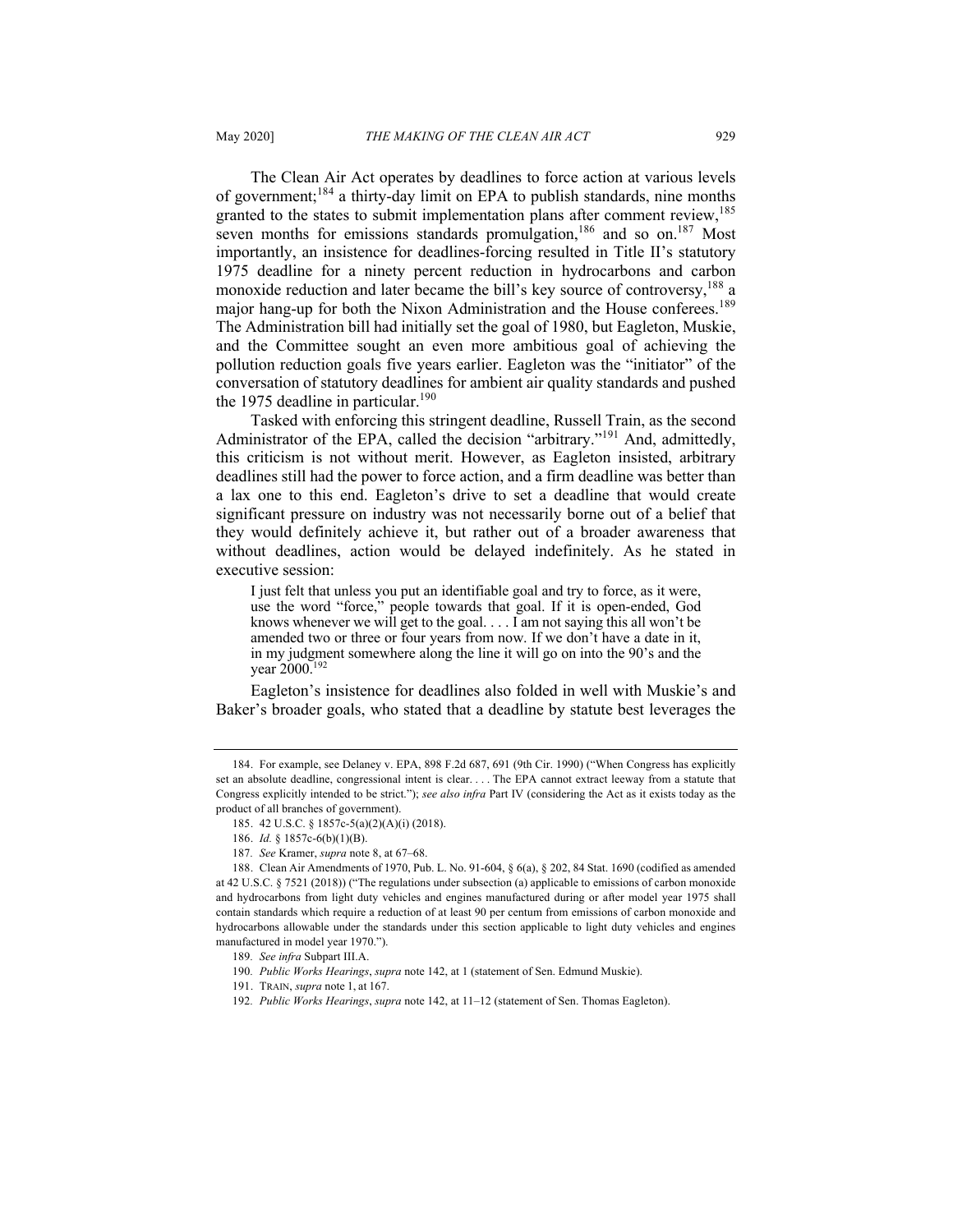*ethos* of Congress to communicate the "urgency of the problem, the importance of public health.... [T]his is the goal[;] Congress says it is."<sup>193</sup> Or, as Baker articulated, deadlines by statute force action and shield the decision from future political pressure: "[W]e have got to have some sort of future arbitrary date if we are going to accomplish anything and . . . we have got to relieve the Secretary of HEW" of lobbying "to have the regulations changed or a date extended, or an exception granted, and the like."<sup>194</sup> This recognition that such an "arbitrary date" must be soon enough so as to spur innovation was balanced against the recognition that a date set too soon carried the risk of discrediting the law.<sup>195</sup>

Other innovations of the Senate bill also set it apart from the House version, though the sources of these changes are harder to square with the Congressional Record. Criminal penalties and citizen suits, while not included in the House bill,<sup>196</sup> were integral parts of the Senate version, giving teeth to other provisions and providing incentives for the government to comply with federal mandates and polluters to comply with regulations. While the legislative record isn't entirely conclusive on the inclusion of these ideas into the bill and the circumstances in which they were incorporated, first-hand accounts from Billings and Jorling give some hints as to factors that encouraged their adoption.

The idea of citizen suits apparently originated not only outside the Committee, but also outside the Senate altogether.<sup>197</sup> At the time, Professor Joseph Sax (then at the University of Michigan Law School) was writing articles that pushed federal courts to provide the opportunity for citizens to litigate environmental issues, a concept tested at a smaller scale in the form of the Michigan Environmental Protection Act.<sup>198</sup> According to Jorling and Billings, Sax had introduced Michigan Senator Phil Hart to these ideas with hopes of them being included in some federal environmental legislation.<sup>199</sup> Senator Hart also happened to be Ed Muskie's closest personal friend in the Senate, giving him Muskie's ear and allowing him to ask Muskie to incorporate Sax's ideas into the 1970 Clean Air Act.<sup>200</sup> Although Muskie initially "hated"<sup>201</sup> the idea, according to Billings, he insisted that it be considered by the Subcommittee as a favor to his friend Senator Hart.<sup>202</sup> The staunchest supporters of the idea of citizen suits

<sup>193</sup>*. Public Works Hearings*, *supra* note 120, at 349.

<sup>194</sup>*. Public Works Hearings*, *supra* note 142, at 12 (statement of Sen. Howard Baker).

<sup>195</sup>*. Id. at* 14–16.

<sup>196.</sup> STATEMENT OF THE MANAGERS ON THE PART OF THE HOUSE*, supra* note 119.

<sup>197.</sup> Interview with Tom Jorling, *supra* note 37.

<sup>198.</sup> JOSEPH L. SAX, DEFENDING THE ENVIRONMENT: A STRATEGY FOR CITIZEN ACTION (1970); *see also* JEFFREY G. MILLER, CITIZEN SUITS: PRIVATE ENFORCEMENT OF FEDERAL POLLUTION CONTROL LAWS 4, 10 (1987); Mark Van Putten, *Making Ideas Matter: Remembering Joe Sax*, 4 MICH. J. ENVTL. & ADMIN. L. 167, 170 (2014) (crediting Sax with inventing the idea for citizen suits); Joseph L. Sax & Joseph F. DiMento, *Environmental Citizen Suits: Three Years' Experience Under The Michigan Environmental Protection Act*, 4 ECOLOGY L.Q. 1, 62 (1974) (compiling states that follow Sax's model enactment, used first in Michigan).

<sup>199.</sup> Interview with Tom Jorling, *supra* note 37; interview with Leon Billings, *supra* note 57.

<sup>200.</sup> Interview with Tom Jorling, *supra* note 45.

<sup>201.</sup> Interview with Leon Billings, *supra* note 57.

<sup>202.</sup> Interview with Tom Jorling, *supra* note 45.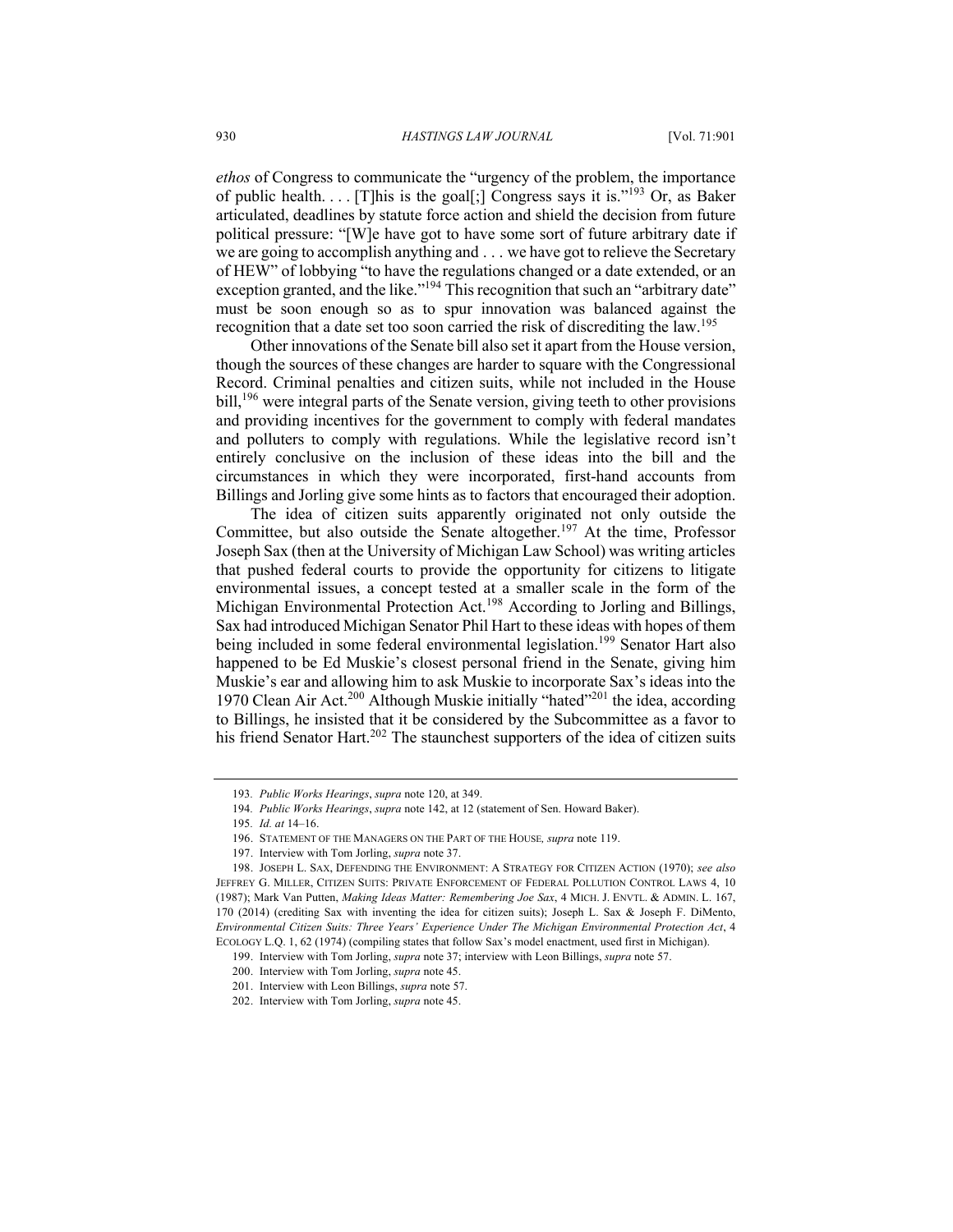on the Subcommittee, on the other hand, seem to have been Senators Eagleton and Baker.<sup>203</sup>

The arrival of the idea of citizen suits came at an opportune time as the members considered what to do when "the government doesn't act on a mandatory duty."<sup>204</sup> Thus, Hart's friendship with Muskie and the need for a check on the government led to the adoption of citizen suits as the bill's vehicle for enforcement. This sat well with Baker and Eagleton, who had been advocating for a remedy to governmental failure to comply with mandates that went beyond oversight.<sup>205</sup>

Finally, the legislative record gives little indication of who introduced criminal penalties to the Senate bill, but it does show that it was a point of debate and discussion.<sup>206</sup> While the final determination that entered the enactment set the maximum penalty for five years' imprisonment,  $207$  the evolution of the discussion is not altogether clear. We do find at least initial hesitation on the part of Senator Cooper, who held the position that imprisonment was never a power to be taken lightly, representing a conservative ideology that was rooted in his concern over power of the state.<sup>208</sup> Despite the reservations of Cooper, the penalties made it into the bill, giving the necessary teeth to the Clean Air Act to demand that it be taken seriously and marked a serious innovation by the Subcommittee.

### D. STAFF CONTRIBUTIONS OF LEON BILLINGS AND THOMAS JORLING

The roles that Leon Billings and Tom Jorling played on the Committee were also significant.<sup>209</sup> They were not only the work engines that translated the

<sup>203.</sup> Interview with Leon Billings, *supra* note 57.

<sup>204.</sup> Interview with Tom Jorling, *supra* note 37.

<sup>205</sup>*. Id.*

<sup>206</sup>*. Public Works Hearings*, *supra* note 137, at 36–41 (statement of Sen. Edmund Muskie).

<sup>207.</sup> Clean Air Act of 1970, 42 U.S.C. § 7413(c)(1) (2018).

<sup>208.</sup> Interview with Tom Jorling, *supra* note 37.

<sup>209.</sup> The prominence of Billings and Jorling, though generally recognized by those involved, is often neglected in the literature, though there are a few notable exceptions to this characterization. *See* FLIPPEN,*supra*  note 16, at 9, 113, 151, 191; MILAZZO,*supra* note 104, at 92–97, 126–133, 195–96, 241, 243; TRAIN,*supra* note 2 at 179 (recalling Leon Billings by name in conjunction with Muskie and the "close eye" they kept on "EPA and its implementation of the laws," and that they were in frequent touch). References to Leon Billings may be the defining characteristic that distinguishes a certain tier of histories of this period in environmental law of the first and second sort. *See* Transcript of Oral Argument at 40, Utility Air Regulatory Group v. EPA, 573 U.S. 302 (2014) (No. 12-1146), cited in Brief of Leon G. Billings and Thomas C. Jorling as Amici Curiae Supporting Respondents at 3, West Virginia v. EPA, U.S. Court of Appeals for the D.C. Circuit (2016) (No. 15-1363) ("Justice Breyer has cited Mr. Billings' leadership in drafting the 1970 Amendments as a valuable resource in the interpretation of the Act as it applies to stationary sources and greenhouse gas emissions."); Robert F. Blohmquist, *In Search of Themis: Toward the Meaning of the Ideal Legislator-Senator Edmund S. Muskie and the Early Development of Modern American Environmental Law, 1965–1968,* 28 WM. & MARY ENVTL. L. & POL'Y REV. 539, 606–07 (2004) (noting Billings's influence to the environmental debate); William H. Rodgers, Jr., *The Most Creative Moments in the History of Environmental Law: The Who's*, 39 WASHBURN L.J. 1, 6 (1999) ("Leon Billings and Tom Jorling, young staffers for Senator Edmund Muskie, borrowed the central premise of the Clean Water Act—no discharge—from the Refuse Act of 1899."); William H. Rodgers, Jr., *The*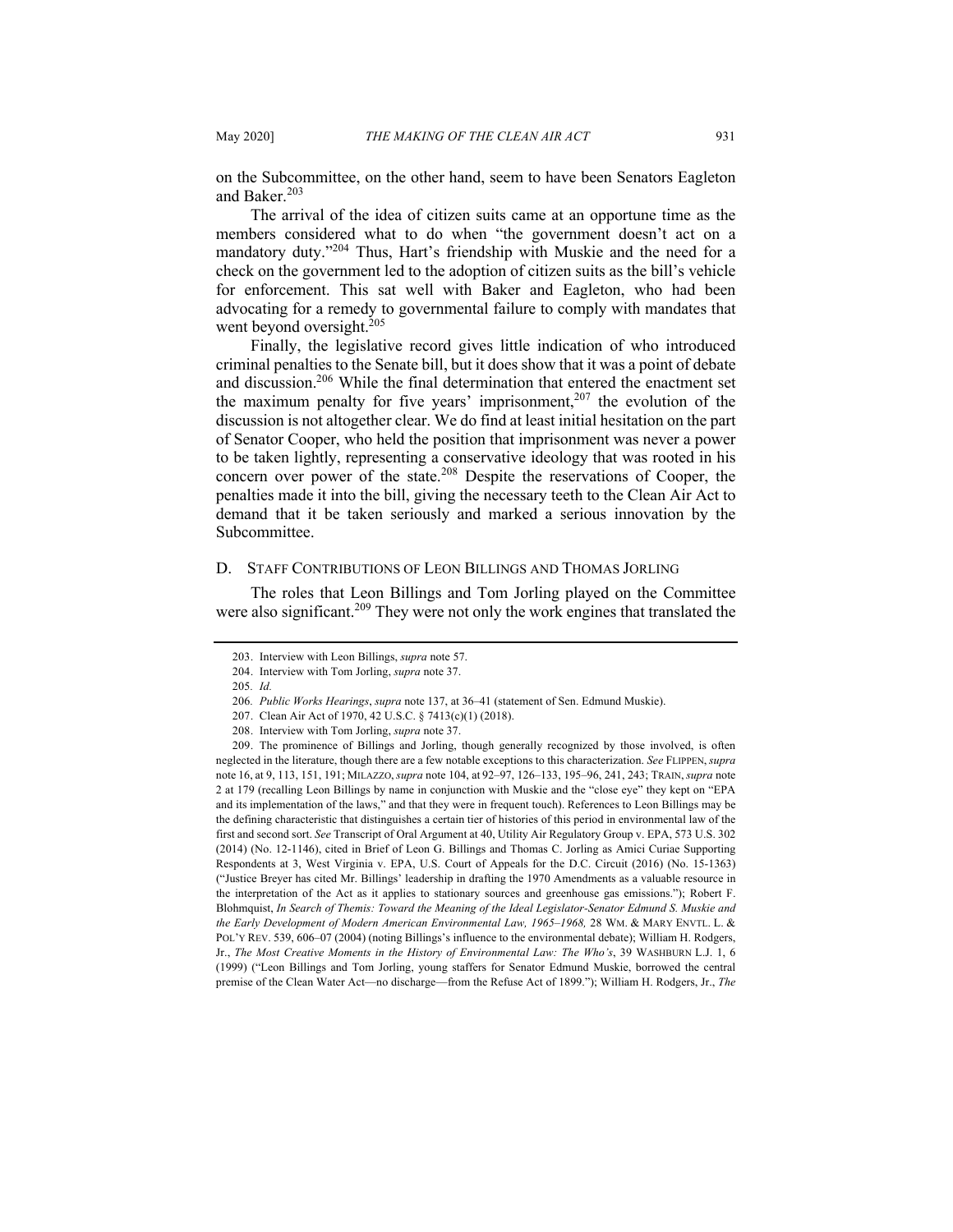Subcommittee's deliberations into concise statutory language and organized the agenda, they were also active participants at critical decision points, at times even being advocates for policy positions, generally granted considerable deference by full members of Subcommittee.<sup>210</sup> In other words, their contributions affected both the atmosphere of deliberation and the language of the Act itself. Other staff members, such as Minority Chief of Staff Richard B. Royce and Chief Counsel M. Barry Meyer, participated actively in discussions and should not be overlooked altogether, but Billings and Jorling stand out for their prominent role in the Subcommittee's work on the Clean Air Act and continued engagement in overseeing the Act in the coming years, $2^{11}$  justifying the particular attention we pay to them in this Subpart.

Jorling and Billings had come to know each other during the 1968 election cycle, even before they began work together on the Public Works Committee.<sup>212</sup> Their ability to work well together was derived from their respective backgrounds; Billings believed strongly in the environmental issue,  $2^{13}$  and Jorling had a rare postgraduate education in ecology, then a budding scientific discipline.<sup>214</sup> Billings was, in his own words, "the political guy who didn't know jack shit about the environment,"<sup>215</sup> while Jorling was "the environmentalist who had gone to law school and had some fixed ideas on what was wrong with the public policy."<sup>216</sup>

Of the two staff members, perhaps due to his bombastic personality, Billings' voice was heard frequently on the Committee. Billings' stature was even noted by the popular press media of the day, which characterized him facetiously as "Senator Billings,"<sup>217</sup> and he similarly claimed to have garnered a

*Seven Statutory Wonders of U.S. Environmental Law: Origins and Morphology*, 27 LOY. L.A. L. REV. 1009, 1014 (1994) (noting the "staff heroics" of Billings and Jorling).

<sup>210.</sup> Interview with Tom Jorling, *supra* note 37; interview with Tom Jorling, *supra* note 45.

<sup>211.</sup> In later years, the two would stand out as the primary *de facto* historians of the Committee during this crucial period of merging environmental law through visiting lectures at universities, interviews, and other speaking engagements. Unfortunately, Billings was never able to publish a complete volume of his reflections.

<sup>212.</sup> Interview with Tom Jorling, *supra* note 37; interview with Tom Jorling, *supra* note 45.

<sup>213.</sup> Memorandum from Leon Billings to File (undated) (on file with authors as Muskie 1-13, at 2) ("We are creating ecological Armageddon. We are tampering in unknown ways with elements of the biosphere, the interconnection of which we either don't know or don't understand."); *see also* Emily Yehle, *Recalling the Long, Hard Slog to a "Historic Piece of Legislation*,*"* E&E NEWS (Jan. 20, 2014) ("This may sound phony: I didn't do this to get my name attached to something. I did it for the outcome," Billings says today from his home in Bethany Beach, Del. "It has always been more important to me. I don't mind the recognition—I'm not being humble. In the context of what I had opportunity to accomplish, I'm very comfortable taking the credit.").

<sup>214.</sup> Interview with Tom Jorling, *supra* note 45.

<sup>215.</sup> Interview with Leon Billings, *supra* note 57.

<sup>216.</sup> Interview with Tom Jorling, *supra* note 37. The two grew closer as they commuted to work together in Billings' black F-150 taking detours to avoid riots in the protest-torn Washington. These rides served a unifying purpose, allowing for Jorling and Billings to discuss the happenings of each day and maintaining strong communication, transparency, and trust between the majority and minority factions of the Committee. *Id.*

<sup>217.</sup> Arthur J. Magida, *Clean Air Act Deliberations—the Changing of the Guard*, NATIONAL JOURNAL - ENVIRONMENT REPORT 340-41 (1976) (on file with authors as Muskie 1-10) (see, e.g*.*, David Johnson, National Governors' Conference: "The problem was Billings. He was extremely frustrating. In his autocratic fashion, he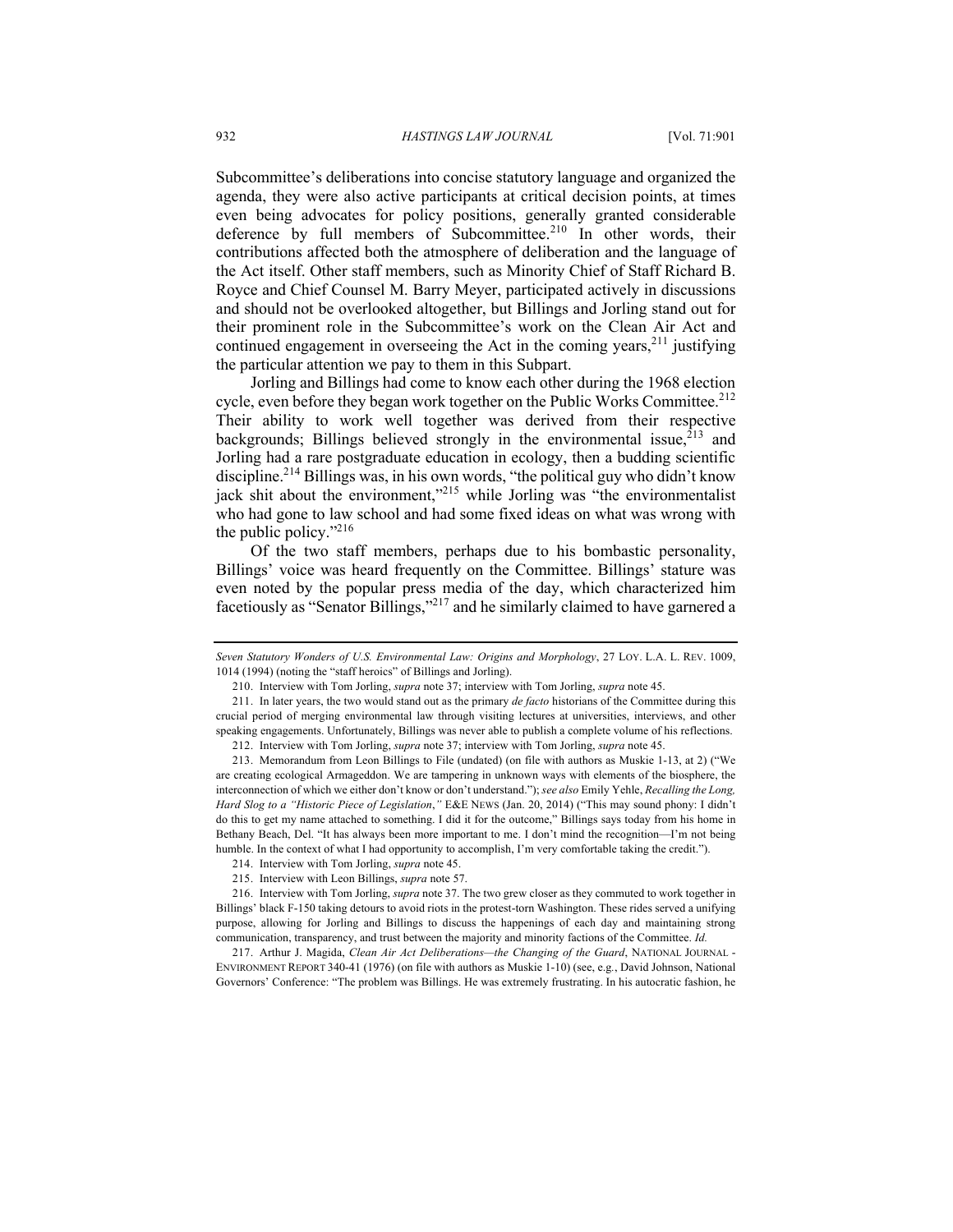reputation in Detroit among the auto making industry.<sup>218</sup> Despite his modesty in claiming "damn little influence" on the Subcommittee, $219$  Leon Billings in reality held a prominent place in the air legislation process and in the Committee generally, $220$  supporting tough provisions in Committee and defending the bill against detractors,<sup>221</sup> like an up-and-coming Ralph Nader.<sup>222</sup> President Cole of General Motors told Billings over dinner that he believed he could "spit at the real cause of the auto industry's problem on clean air in Washington," implying that Billings was the "real" driver of the Clean Air Act.223 Cole continued by "tirad[ing] against the staff for distorting the information" and accused Billings of "deliberately misinforming the members," further claiming that "not a single member of the Committee had ever read the bill nor did they understand it, indicating that [Billings] was the only person who knew the legislation at all."<sup>224</sup> Someone even etched into the plaster wall of a telephone booth across the hall of the Committee's offices the ominous confession "Leon Billings is God."225

Jorling played the important role of advising the Republican Senators on legal and ecological matters as minority counsel, and it may be difficult to overstate the degree of importance that his cross-disciplinary background had in fulfilling his responsibilities on the Committee.<sup>226</sup> Jorling helped the Subcommittee run smoothly and efficiently by providing important context and information regarding both the science and language of the enactment during

showed no genuine interest in the needs of the states. I don't know whether Muskie was aware of his indifference"; Larry S. Snowhite: "He's [Billing's] probably one of the most knowledgeable staff persons on the Hill. You can't bull him. But he has more rigid views than the House staff.").

<sup>218.</sup> Memorandum from Leon Billings to File 2 (on file with authors as Muskie 1-24).

<sup>219.</sup> Billings, *supra* note 61, at 63; Interview by Brien Williams with Leon Billings, *supra* note 83, at 23.

<sup>220</sup>*. See* Memorandum from John C. Whitaker, to John D. Ehrlichman (June 24, 1971) (on file with authors as Nixon 2-66) (blaming Billings for discarding the Administration Clean Water bill and supplanting it with a tougher and more expensive bill; Whitaker calls the new Senate print the "Billings bill."); *see also* interview with Russell Train (on file with authors as Transcribed Interviews 4-10) ("Leon didn't let many days go by without calling and telling you what you did wrong."); Memorandum from Leon Billings 2–3 (on file with authors as Muskie 1-24) (In 1970, when Ralph Nader attacked Muskie and his work on the 1967 Air Quality Act, it was Billings who coordinated and managed the counterattack even through Conference. In addition to "shoving it up Nader's ass," Billings also saw himself as the "bête noire" of the auto industry, subject to deep "personal animosity" from the executives of major American automakers. He engaged in verbal spats with the President of Ford Motors, Ed Cole, on one trip to Detroit, working to set the tone of the Committee's invulnerability to industry influence); Letter from Edmund Muskie, United States Senator, to Jimmy Carter, President-elect (Dec. 3, 1976) (on file with authors as Muskie 1-9) (Muskie recommends Billings for the position of EPA Administrator, telling the President that Billings "is known, and I think respected, by industry, environmentalists, state and local government officials, and many members of Congress. He is candid, aggressive, and intelligent. I doubt there is any single individual who has broader knowledge of environmental law, environmental issues and environmental politics.").

<sup>221</sup>*. See Air & Water Pollution Hearings*, *supra* note 123, at 145 (showing that Senator Muskie pushed for quicker implementation of the clean internal combustion engine).

<sup>222</sup>*. See generally* JOHN C. ESPOSITO, VANISHING AIR: THE RALPH NADER STUDY REPORT ON AIR POLLUTION (1970).

<sup>223.</sup> Memorandum from Leon Billings, *supra* note 220, at 3.

<sup>224</sup>*. Id.*

<sup>225.</sup> Interview with Leon Billings, *supra* note 57.

<sup>226.</sup> Leon Billings & Thomas Jorling, *supra* note 177.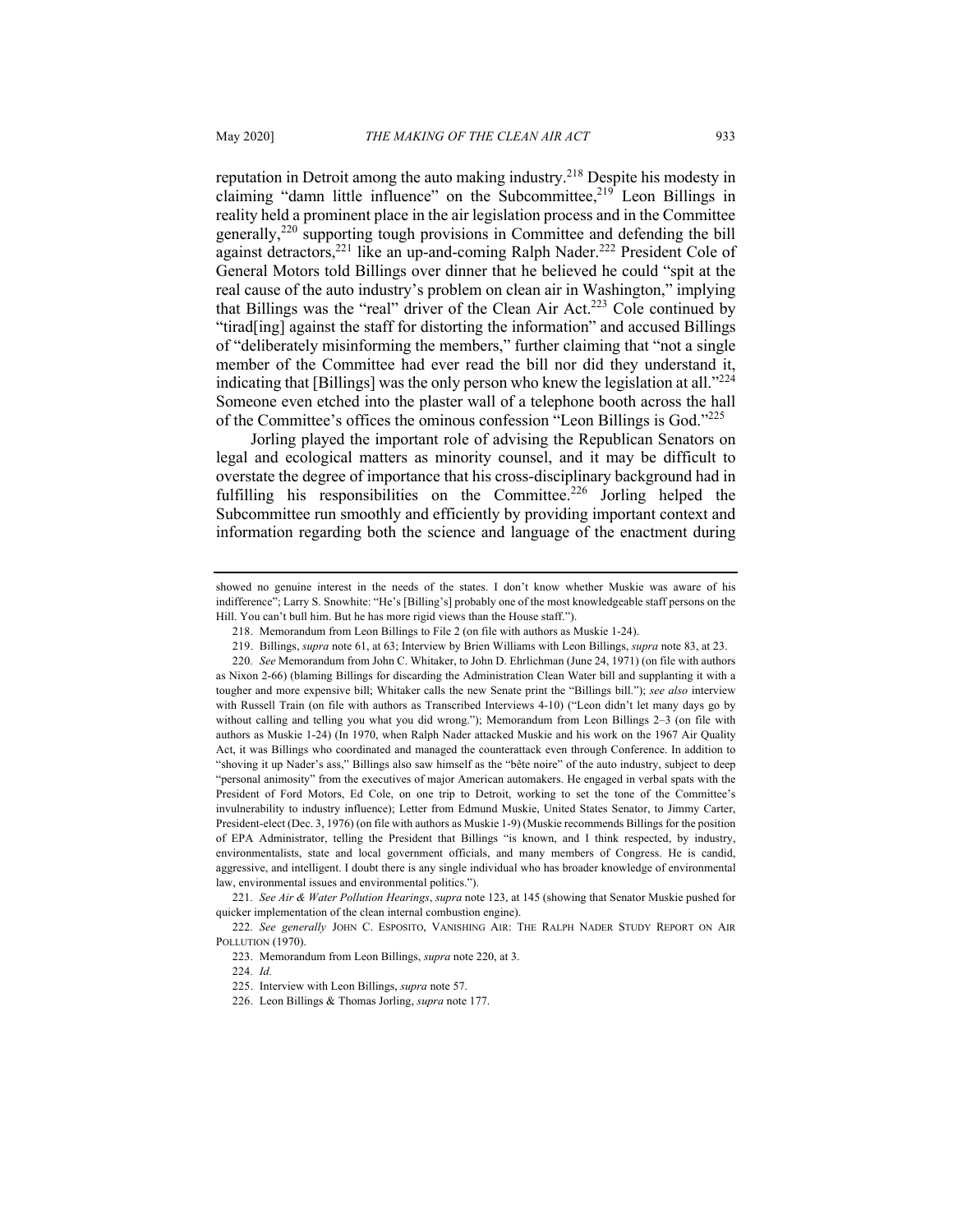deliberations in Subcommittee and negotiations between Senate and House conferees.<sup>227</sup> While this work often required long hours of tedious work poring over details, it allowed for the Senators to sort through ideas and deliberate effectively. Having come to the Committee with hesitations about working for Republicans, with whom he disagreed on some issues,  $228$  Jorling embraced the opportunity to achieve his bold environmental ambitions while serving the members of the Committee.

Most specifically, Billings' and Jorling's positions put them "closest to language," $^{229}$  standing between the Senators and the bill's text, interpreting proposed language and evaluating its probable impact. They were also the pointmen in the effort to take "the maze out" of the text by insisting on clear, straightforward, and mandatory language.<sup>230</sup> This non-discretionary nature, dominating much of the Clean Air Act, would later become crucial in forcing the hand of the EPA and the courts to enforce the Act consistently and in line with congressional intentions.<sup>231</sup> As Jorling remembers, the two were committed to the viewpoint that "discretion always meant either delay or nonperformance."<sup>232</sup> Mandatory language protected the at-times-willing EPA from political backlash in making tough regulatory decisions and twisted the arm of other-times-unwilling EPA programs just the same.<sup>233</sup>

Ultimately, in the spirit of Muskie's aim for "national muscle," Billings insisted that "given the choice from being controversial or being weak, [the agencies] always chose weakness" and needed to be compelled rather than guided.<sup>234</sup> In particular, Billings petitioned the Committee to exclude from the Clean Air Act the term "significantly" and other adverbs "that tended to make it possible to argue what Congress really meant."<sup>235</sup> Uses of "may" were swapped by staff out for "shall" and, with little controversy or discussion, Billings and Jorling shaved off the "fuzz language" of previous bills that severely limited their meaning and worked to narrow potentially significant language like "minute" and "irreversible harm."<sup>236</sup> Jorling believes that this effort paid off, and

<sup>227.</sup> *Air Pollution Amend: Hearings Before the Subcomm. on Air & Water Pollution of the S. Comm. on Pub. Works*, 91st Cong., Exec. Sess. 27–31 (July 28, 1970) [hereinafter *Air & Water Pollution Hearings*] (statements of Sen. Thomas Jorling); Brief of Leon G. Billings and Thomas C. Jorling as Amici Curiae Supporting Respondents at 3, West Virginia v. EPA, U.S. Court of Appeals for the D.C. Circuit (2016) (No. 15- 1363) (quoting Transcript of Oral Argument at 40, Utility Air Regulatory Group v. EPA, 573 U.S. 302 (2014) (No. 12-1146)).

<sup>228.</sup> Interview with Tom Jorling, *supra* note 37.

<sup>229</sup>*. Air & Water Pollution Hearings*, *supra* note 92, at 106 (statement of Sen. Howard Baker).

<sup>230.</sup> Interview with Leon Billings, *supra* note 57.

<sup>231</sup>*. See infra* Part IV.

<sup>232.</sup> Interview with Tom Jorling, *supra* note 37 ("Discretion always meant either delay or non-performance. So, how do you address discretion? You change it to mandatory obligation, but even if it's mandatory. We had a lot of discussions about this with Howard Baker, who was a very good lawyer. 'Let's say we charge EPA you shall do this' and they don't do it. What's the remedy? There is no remedy, and that led to citizen suits.").

<sup>233</sup>*. See infra* Part IV.

<sup>234.</sup> Interview with Leon Billings, *supra* note 57.

<sup>235</sup>*.* Interview with Leon Billings, *supra* note 57.

<sup>236</sup>*. See Air & Water Pollution Hearings*, *supra* note 227, at 8–10.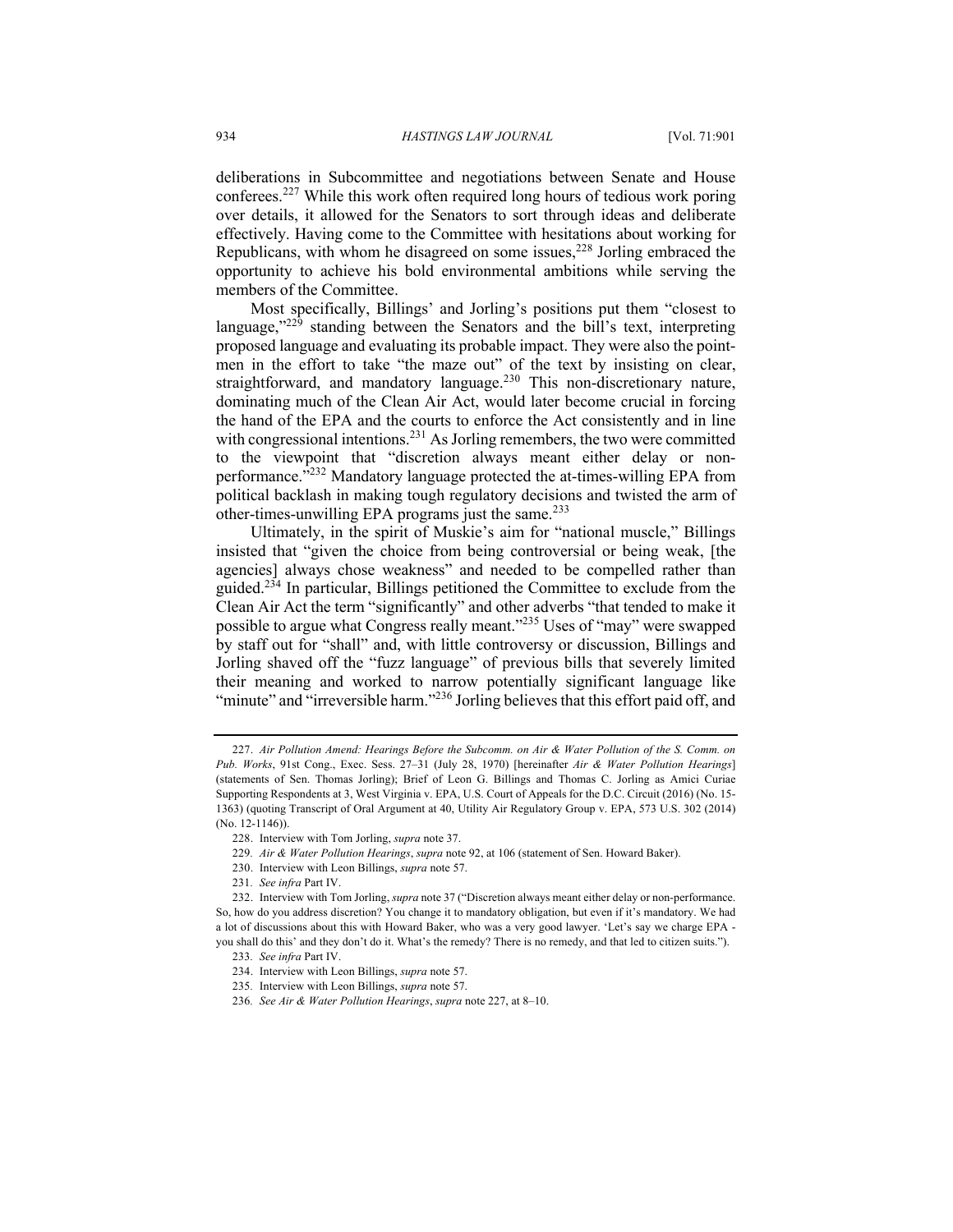that the language of the Act was sufficiently straightforward that the courts have generally interpreted the text in a way that he sees as true to the Committee's intent.<sup>237</sup>

#### III. CONFERENCE COMMITTEE AND PASSAGE

The work of the Senate Committee, however, still had to survive some scrutiny in the form of conference committee with the more Administrationsensitive and conservative House conferees before the Act was in the clear. This Part follows the story of the challenges posed to the Senate bill both by the conference process itself and in the process of securing President Nixon's signature. Although Nixon publicly called for clean air legislation and endorsed Congress' early working bills, the bill had evolved in the Senate Committee to demand much more than that which the President originally sought, and significantly more than he was comfortable with. Both stories, that of the conference committee and the signing, demonstrate a through-line of agonism between Nixon and Muskie which signified their larger political rivalry, perhaps even threatening to sink the Clean Air Act altogether.

#### A. CLEARING CONFERENCE COMMITTEE

The Subcommittee's bill cleared the Senate with minimal scarring from floor debates. Like the House's earlier bill, the bill passed out of the Senate with overwhelming support, garnering a unanimous vote of eighty-six to zero.<sup>238</sup> Because the bills from the House and the Senate were so different, a lot hung in the balance as both the Senate and the House appointed members to the conference committee, where the conferees would need to reconcile the weaker House bill, which matched well with the Nixon Administration's stated preferences,<sup>239</sup> with a much tougher Senate bill.

As discussed in this Subpart, a major hurdle for the conference committee became clear as pressure from the White House, mediated by the House conferees and actions of Administration officials, threatened to eliminate the Senate bill's strict one-year automotive emissions reduction deadline provision and economic cost inconsideration. The Senate conferees' effort was guided primarily by Muskie, whose uncompromising position dominated the conference outcome. Still recognizing the contributions of other Subcommittee members, Billings later remembered that Muskie "challenged his colleagues in committee, on the floor, and in conference to defend anything less than forcing technology to achieve healthy air by a date standard. None did."<sup>240</sup> Leon

<sup>237.</sup> Interview with Tom Jorling, *supra* note 45.

<sup>238.</sup> 1 COMM. ON PUB. WORKS, A LEGISLATIVE HISTORY OF THE CLEAN AIR AMENDMENTS OF 1970, at iii (1974).

<sup>239.</sup> Memorandum, General Strategy—Air Pollution Conference Committee, at 1 (undated) (on file with authors as Nixon 2-126) ("The House bill on the other hand generally follows the Administration's recommendations, and is therefore reasonably satisfactory.").

<sup>240.</sup> Billings, *supra* note 61, at 63.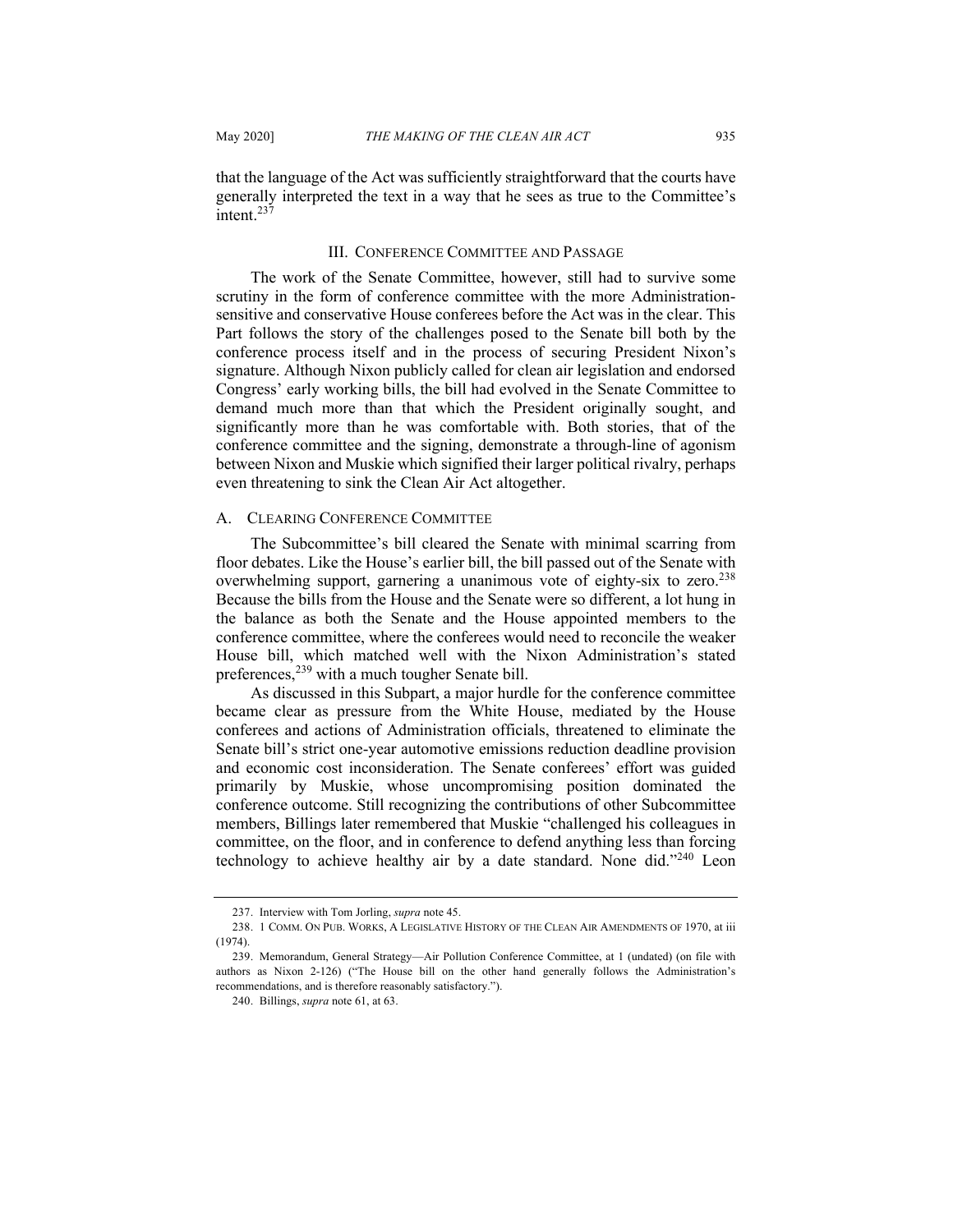Billings' recollections provide much color and insight into the conference committee process that may be otherwise absent in the available documentary history, and his characterization of the events are considered here to craft a narrative of the conference proceedings.

In contrast to his efforts to seemingly bend over backwards to create consensus on the Subcommittee, Muskie's unwillingness to compromise in the conference made him a perennial obstacle to those who wanted to change the legislation in such a way that he believed might weaken it. Illustrating the Administration's position, and demonstrating Muskie's prominent ability to shelter the bill from weakening, John Whitaker wrote during the conference process that

The Muskie Senate version is much tougher with some real questions as to whether the automobile companies can meet the standards for automobile emissions required by the bill.

. . . .

The Administration [can] make no attempt to soften the Senate Bill in Conference because if we publicly oppose the bill, we will be hurt politically by being "too soft on pollution" and in Dick Cook's view, [it] won't affect the outcome anyway. $24$ 

The culmination of the Subcommittee's work to force technology for the public interest, the 1975 auto emissions standard in many ways became the sticking point in the conference.<sup>242</sup> As "[i]ndustry cried foul, ... demanded hearings, [and] several groups suggested that the bill would put them out of business,"<sup>243</sup> it became the key decision of the conference.<sup>244</sup>

Statutory standards offered stronger congressional control and minimized the risk of administrative equivocation and weakening of the Act. With little movement happening in conference, the legislation risked being lost altogether should Congress adjourn without reconciling the different bills.<sup> $245$ </sup> In fact, some within the White House had been working to slow the conference process with the House conferees in order to kill the bill and try again next year.<sup>246</sup> Just before midterm election day, a "flurry of activity" and concessions from the House

<sup>241.</sup> Memorandum from John C. Whitaker, Deputy Secretary to the President for Domestic Affairs, to Ken Cole, Assistant to the President for Domestic Aff. (Sept. 17, 1970) (on file with authors as Nixon 2-39).

<sup>242.</sup> Staff Reporter, *Nixon Expected to Sign Clean Air Act Today*, WALL ST. J., Dec. 31, 1970, at 9.

<sup>243.</sup> Memorandum from Leon Billings *supra* note 1, at 1 (undated) (on file with authors as Muskie 1–15).

<sup>244.</sup> SENATE CONSIDERATION OF THE REP. OF THE CONF. COMM. (Dec. 18, 1970), *reprinted in* 1 COMM. ON PUB. WORKS, A LEGISLATIVE HISTORY OF THE CLEAN AIR AMENDMENTS, 1970, at 123–28 (1974) ("One issue on which there will be repeated interpretation and misinterpretation involves the deadline for achievement of emissions standards for passenger cars.").

<sup>245.</sup> This was a conscious strategy of contrarians in the White House. Memorandum from Ken Cole, Assistant to the President for Domestic Affairs, to John Whitaker, Deputy Sec'y to the President for Domestic Affairs (Oct. 3, 1970) (on file with authors as Nixon 2-125) ("If the Congress tackled this bill after the election, we would have a little more freedom to maneuver. Of course, we may lose the bill entirely, but it's such a bad bill that it hardly seems to make any difference at this point."). *See generally* Memorandum from Leon Billings, *supra* note 56.

<sup>246.</sup> Memorandum from Ken Cole, *supra* note 245 (explaining that the Nixon Administration maneuvered to delay the bill as long as possible).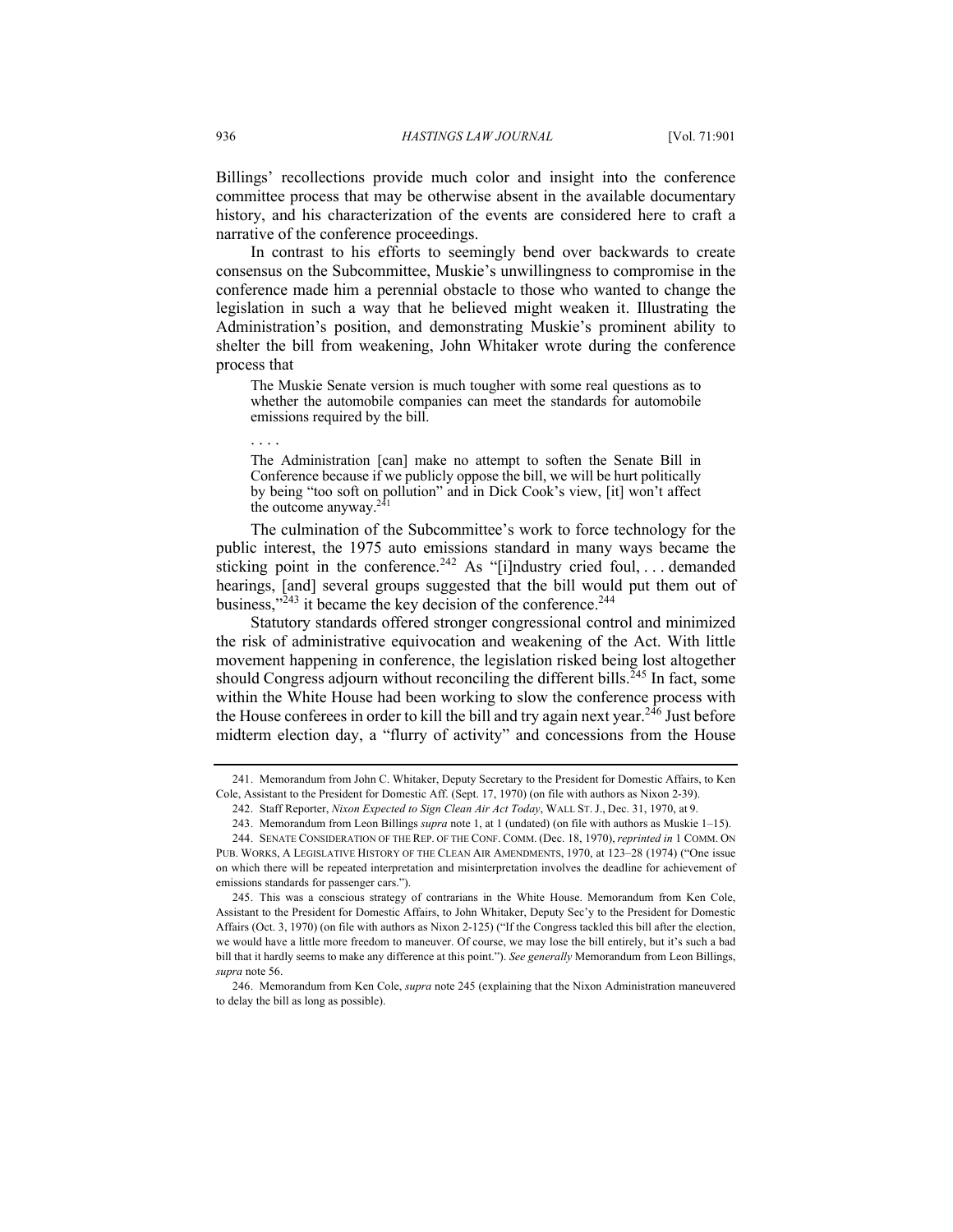allowed the Senate to have their way on 1975 auto emissions, and the Title II standards were incorporated into the law.<sup>247</sup> The election itself was undoubtedly a major factor in this period of rapid gaining of ground by Muskie and his Senate cohort; any House member would be tempted by the political points in their home districts offered by credit-taking on the motherhood issue.

Once the conferees returned, however, and political pressure was alleviated by the release valve of a past election, the Senate conferees lost their momentum and "[n]o one could quite recall accepting Senate language and the job began all over again," as Billings remembered.<sup>248</sup> Like the more moderate House conferees, the 1975 auto emissions standard deadline was also the major hangup of the White House, despite the urging of then-CEQ Chair and future EPA Administrator Russell Train to accept the "extremely tough" Senate bill in order to avoid any potential political backlash.<sup>249</sup>

Opposing Train, however, Secretary Richardson of Health, Education, and Welfare mobilized to influence House conferees, $250$  attempting to cut the stronger Senate deadline and citizen suit provisions,  $251$  which did not exist in the House bill, $^{252}$  thus providing cover for the Administration and allowing it to set its own priorities when it came time to enforce the bill. Some controversy was generated by the publicly-released "Richardson letter," which threatened to out the White House and its attempt to curb the Clean Air Act. Richardson's efforts were, in reality, part of a larger scheme orchestrated by John Whitaker, who hoped to make any alterations to the bill privately through work with the House, thus avoiding any costly public statements by the President against the popular bill. This strategy relied on "stiffen[ing] [the] back[s]" of the House conferees, particularly when it came to standing up against the Title II deadline.<sup>253</sup> Possibly

<sup>247.</sup> Memorandum from Leon Billings, *supra* note 1, at 2.

<sup>248</sup>*. Id.*

<sup>249.</sup> Memorandum from Russell E. Train, Chairman, Council on Environmental Quality, to President Richard M. Nixon (Oct. 1, 1970) (on file with authors as Nixon 2-127, at 3–4) ("Columnists have noted the Administration's silence on the Senate bill. Numerous inquiries concerning the Administration's position have been made by the press. Senator Muskie has publicly requested the Administration's support and had stated that silence can only be construed as nonsupport. I would certainly not recommend that the Administration be pressured politically into supporting an unwise or irresponsible bill. However, in my judgment, neither description can be used to characterize this bill. I fear that if the Administration does not embrace this monumental piece of legislation, its credibility in the environmental field will be seriously undermined. And I also fear that it will not be clear that the basics of the legislation are the Administration's proposals.").

<sup>250.</sup> Memorandum, General Strategy—Air Pollution Conference Committee, *supra* note 239 (supporting the House version).

<sup>251.</sup> SENATE CONSIDERATION OF THE REP. OF THE CONF. COMM., at 5 (Dec. 18, 1970), A LEGISLATIVE HISTORY OF THE CLEAN AIR AMENDMENTS, 1970, at 147 ("The conference substitute retains the Senate provision for citizen suits.").

<sup>252.</sup> STATEMENT OF THE MANAGERS ON THE PART OF THE HOUSE, at 55, A LEGISLATIVE HISTORY OF THE CLEAN AIR AMENDMENTS OF 1970, at 205 (1974) ("The House bill did not include a provision for citizen suits.").

<sup>253.</sup> Memorandum from John C. Whitaker, Deputy Secretary to the President for Domestic Affairs, to Ken Cole, Assistant to the President for Domestic Affairs 2–3 (Nov. 4, 1970) (on file with authors as Nixon 1-31) ("The political realities are such that the Muskie version will carry the day. . . . If the President proposes a compromise, although it has a slight chance of passage, he will be open to the charge from the public of being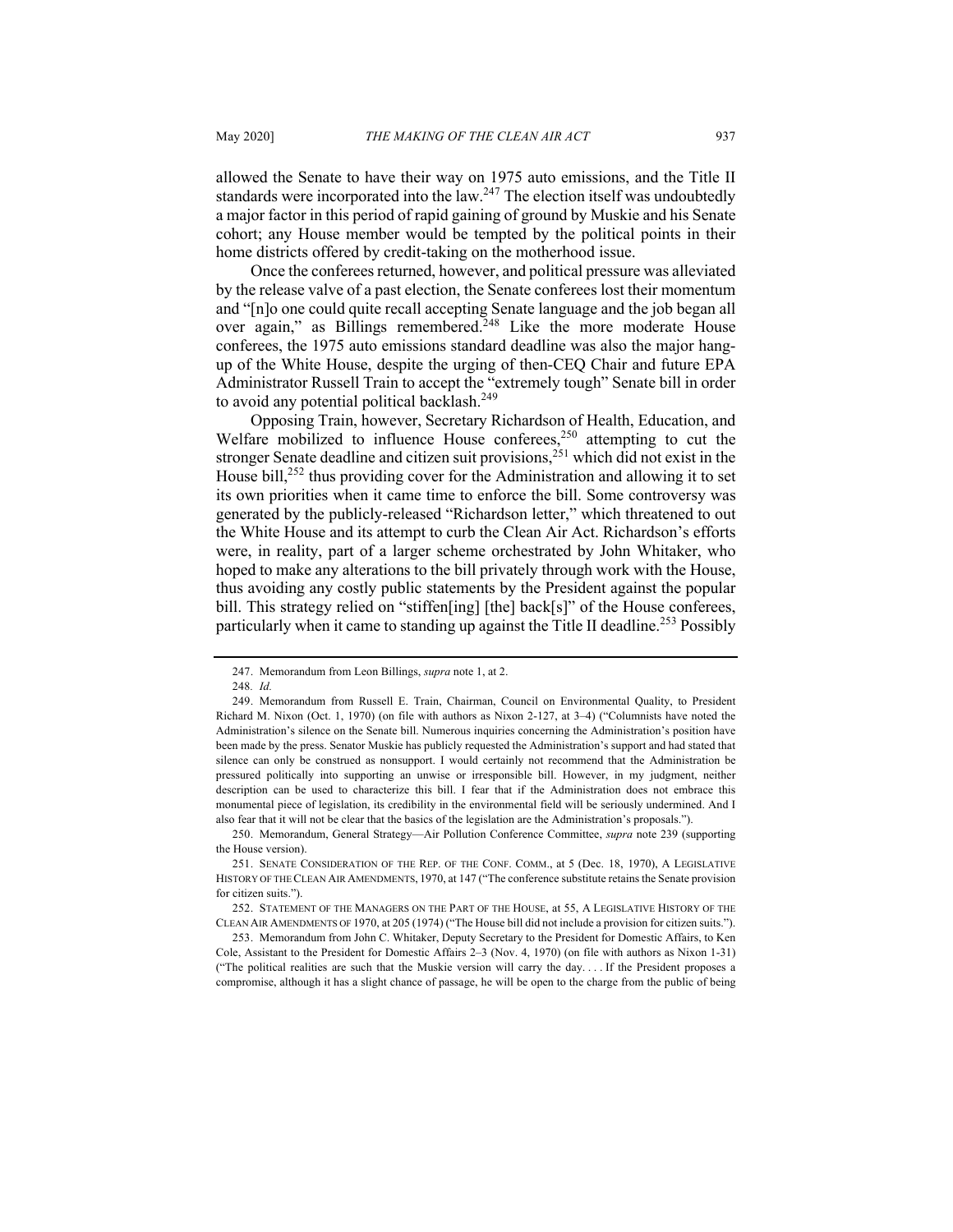caving to pressure from the Administration, House conferees maintained their opposition to key parts of the Senate bill.<sup>254</sup> Muskie was furious, not only because everyone seemed to have "lost their memory," but also because he feared it made him look foolish as he had already declared that the issue was settled.<sup>255</sup>

Controversy rattled the conference as Democrat John Jarman on the House side was revealed in the press to have a potential conflict of interest due to his family's owning auto dealerships in Oklahoma.<sup>256</sup> The process dragged on for another month, and the elephant in the room of auto emissions was put off and neglected, similar to the way it was saved for last, as it were, even during the committee process.<sup>257</sup> One morning session, the House appeared to finally take a definitive stand on 1975 standards, and offered their ultimatum: an amendment that would provide for unlimited extensions of the 1975 statutory standards deadline. This, they hoped, would give the auto industry room to continue business as usual without threat of total collapse, while still granting the Senate the standards in the Act itself.<sup>258</sup>

At this point, Muskie and the Senate conferees could have folded and acquiesced earlier arguments about keeping the extension and conditions for it as narrow as possible.<sup>259</sup> However, because the terms of the amendment proposed were anathema to the policy goals of the Subcommittee, the Senate conferees refused the offer and Muskie considered a compromise, ordering Senate staff to formulate alternatives to be presented in a caucus meeting during recess.<sup>260</sup> Billings (who also acted as a negotiator in the conference committee),<sup>261</sup> Jorling, and the ten other Senate staff members presented four alternatives.<sup>262</sup> As Billings recalled, the debate was "turgid" and conferees were tired, largely unresponsive, and confused about what the staff was proposing in terms of new technical proposals. $263$ 

In huddle, some Senate conferees now seemed to have been willing to accept a compromise and change their original position to a more moderate one, and each of the four proposed alternatives would have provided an additional one-year deadline extension beyond the Senate's one-year extension.<sup>264</sup> This

too soft on the auto industry. . . . Muskie will probably dare the Administration to take a position and charge us with being silent. . . . I think John Ehrlichman should discuss this whole matter with the President since his mood might very easily be to simply take Muskie on with an open statement saying he is irresponsible. I say this even though I do not agree with the strategy.").

<sup>254.</sup> *See generally* Memorandum from Leon Billings, *supra* note 1, at 1–2.

<sup>255.</sup> Interview with Leon Billings, *supra* note 57, at 13.

<sup>256</sup>*. Id.*

<sup>257</sup>*. See Public Works Hearings*, *supra* note 131, at 92.

<sup>258.</sup> *See generally* Memorandum from Leon Billings, *supra* note 1, at 2–3.

<sup>259</sup>*. See generally Public Works Hearings*, *supra* note 91, at 53.

<sup>260.</sup> Memorandum from Leon Billings, *supra* note 1, at 2–3.

<sup>261.</sup> Brief of Billings and Jorling as Amici Curiae, *supra* note 227, at 2.

<sup>262.</sup> Memorandum from Leon Billings, *supra* note 1, at 2–3.

<sup>263</sup>*. Id.*

<sup>264</sup>*. Id.*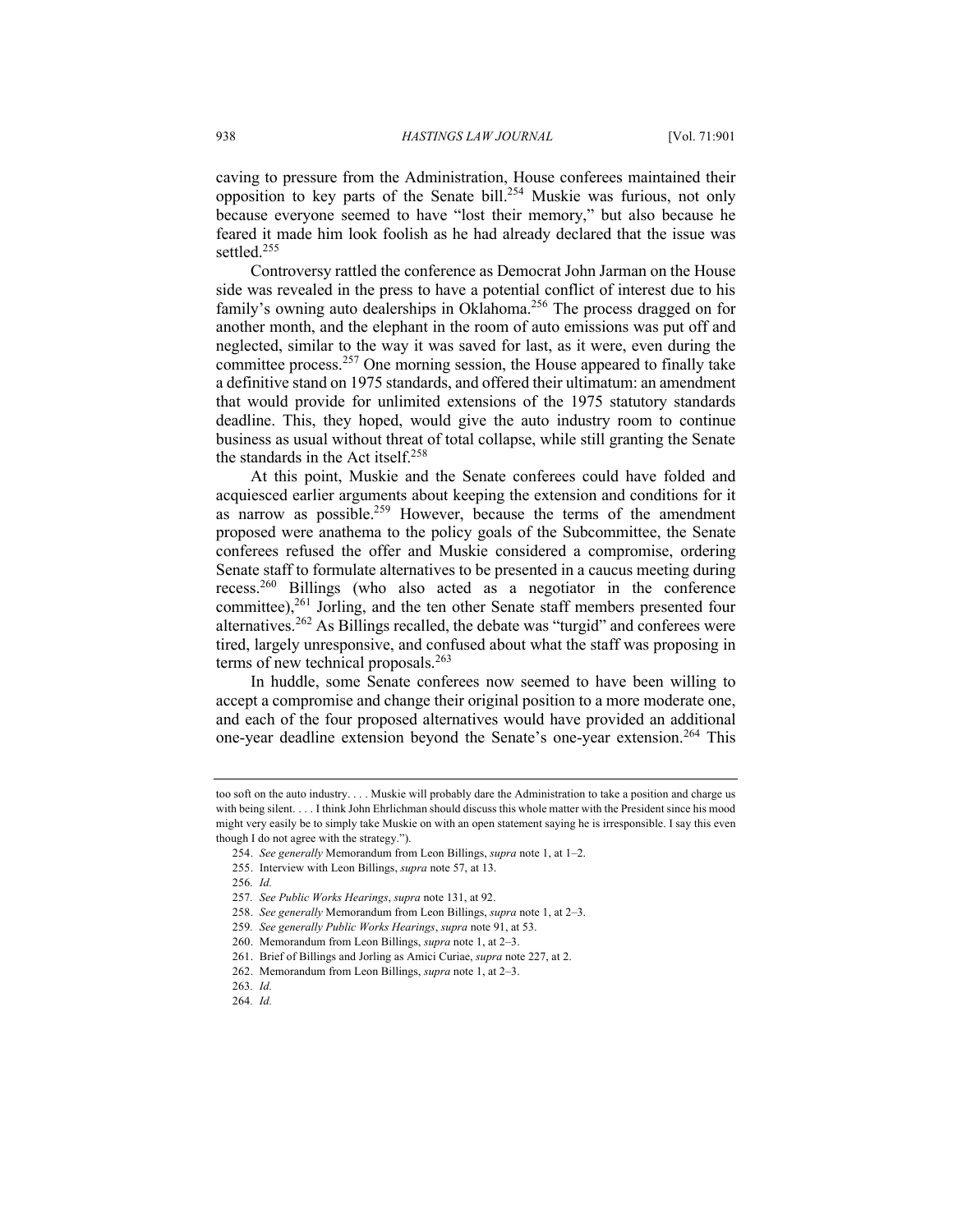seemed to Muskie in particular, however, to provide too much leeway to the executive branch, which violated a core principle of nondelegation driving the Act's intent to strip enforcement discretion from the Act.<sup>265</sup>

However, Billings gave credit to Muskie alone at this critical juncture for urging the Senate conferees to maintain their original position. Faced with the additional deadline extension, Muskie insisted, by Billings' colorful characterization:

Well, god dammit, I'm not going to go in the House and propose that we gut the goddamn bill. And I don't think anybody in this conference committee is going to go in there and tell the House that we want to gut the goddamn bill. What have you guys been doing for the last two hours?<sup>266</sup>

Billings also recalled Muskie as also saying concerning substantive concessions,

I will not accept that—I will not accept a deadline extension beyond the Senate bill. The Senate has called for a deadline of 1975 and giving the automobile industry an additional year if they can prove that the [emission control technology] does not exist. Anything beyond that is unacceptable and I think the country ought to be so informed.<sup>267</sup>

Backs stiffened, Senate conferees rallied behind Muskie and agreed eight to zero to support their original bill.<sup>268</sup> Not even moderate Committee Chair Jennings Randolph, who "would have killed for that extra year," voiced opposition.<sup>269</sup> By one account offered by Billings, at this point an unnamed staff person turned to Muskie and said that "that killed the bill," insisting that the House would put the brakes on the whole process.<sup>270</sup> "[T]hen let the bill die," Muskie responded, "this is the public issue . . . this is what the public expects and this is what the public should get or there will be no bill at all."<sup>271</sup>

Returning to the full conference committee that same day, the Senate reupped its adamancy and refusal to compromise as Muskie offered the compromise, which was, in Billings' words, something along the lines of "if you guys can't accept our proposition, we'll see you next year."<sup>272</sup> Despite its earlier

<sup>265.</sup> Interview with William Ruckelshaus, *supra* note 122 ("One of the ways of reading the **Clean Air Act** is an expression of lack of faith in the executive branch by the legislative branch. They lock you into these standards and time frames in which you must hit them. Essentially saying, 'We'll do that. Your job is to enforce what we have already done. You can grant them one year then they have to come back to us.' To me, that is a useful way to read the Clean Air Act and the Clean Water Act—an expression of a lack of trust of the executive branch by the legislative branch.").

<sup>266.</sup> Interview with Leon Billings, *supra* note 57, at 14 (quoting Sen. Edmund Muskie (internal quotation marks omitted)). Billings and others insist that Muskie was no stranger to colorful language, and so there is reason to believe that this characterization of Muskie's mannerisms may not be too far off the mark.

<sup>267.</sup> Memorandum from Leon Billings, *supra* note 1, at 3 (quoting Sen. Edmund Muskie) (internal quotations omitted).

<sup>268.</sup> Interview with Leon Billings, *supra* note 57; *see also* Memorandum from Leon Billings, *supra* note 1, at 3.

<sup>269.</sup> Interview with Leon Billings, *supra* note 57, at 14.

<sup>270.</sup> Memorandum from Leon Billings, *supra* note 1, at 3.

<sup>271.</sup> *Id.*

<sup>272.</sup> Interview with Leon Billings, *supra* note 57.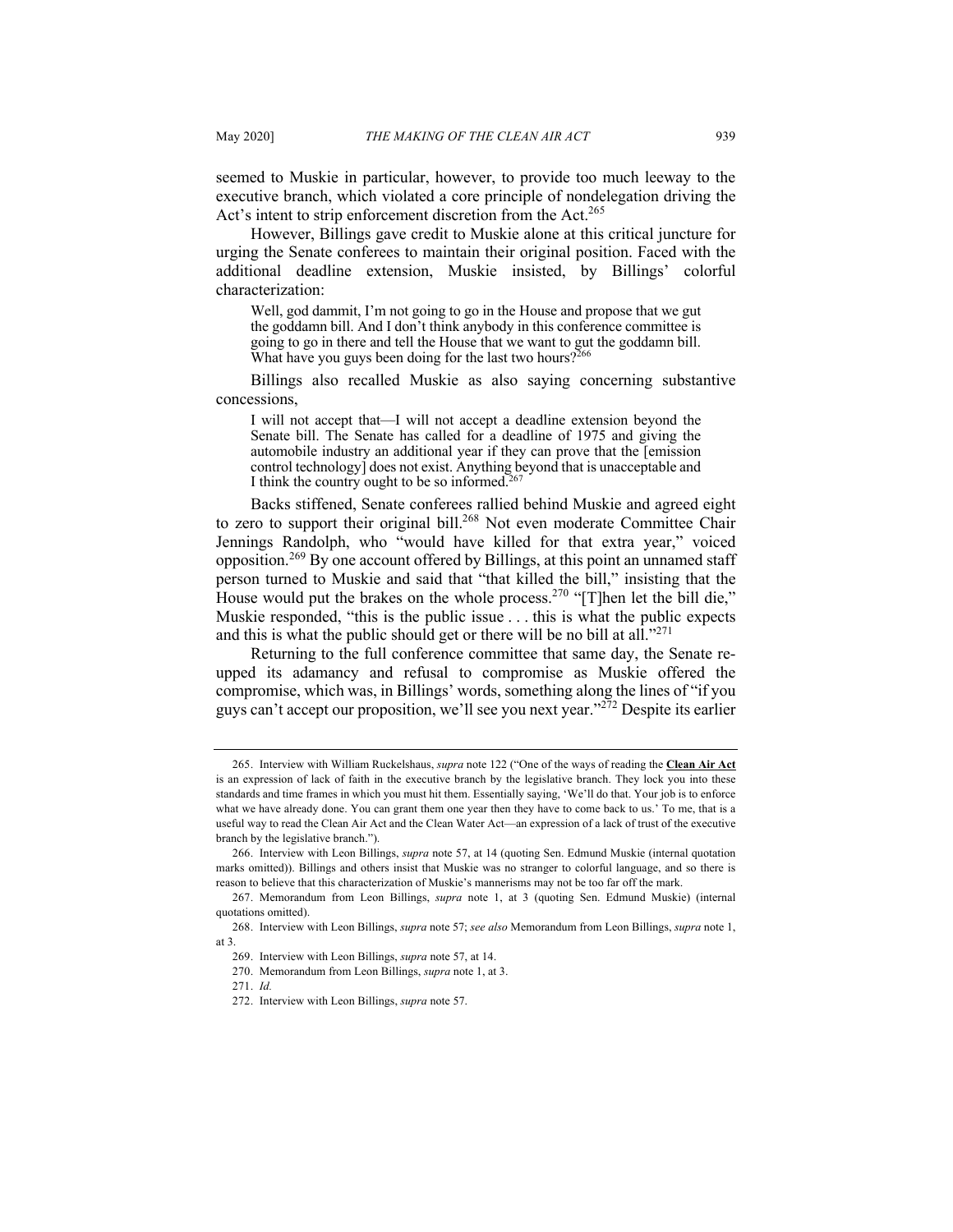hesitancy to accept the strict statutory deadlines and standards, the House delegation voted to accept the Senate terms, later reporting to the full House that this change was the "[b]ig difference" from what they had passed earlier.<sup>273</sup>

The Senate, Muskie most of all, could claim victory on the core issue of the Clean Air Act, later claiming it "no less" than the Senate bill on key issues.<sup>274</sup> Despite equivocation from some other Senators and staff members throughout the conference process, Muskie recognized the political necessity of the rigid deadline pushed initially by Eagleton. Returning to the Senate, he emphasized this victory and seemed to take a victory lap, stating, "[t]he deadline has been retained. That deadline is January 1, 1975, for carbon monoxide and hydrocarbons, and January 1, 1976, for oxides of nitrogen. I repeat, that deadline has been retained."<sup>275</sup>

Interestingly, both chambers of Congress viewed Muskie and the Senate's bill in conference as "tougher," and saw the Senate conferees in the position of fending off compromises that might weaken the bill. Muskie was mentioned by name and credited with protecting the heart of the Act, even in the House. "A number of us attempted to amend H.R. 17255 to include [a statutory 1975 deadline] when it was before the House of Representatives in June of this year. We were narrowly defeated; however, Senator Muskie was successful in the Senate."<sup>276</sup> He is celebrated for fending off perceived attacked from industry "as espoused by the administration."<sup>277</sup> Similarly, he was commended "without restraint" by a co-conferee during Senate consideration.<sup>278</sup> Counter-intuitively, one element of the bill, which made it so "tough," was the result of the House's contributions in conference; although the Senate bill was the primary mold after which the final Act was patterned, the House contributed language increasing the role of the federal government in section  $110^{279}$ 

Other Representatives doubled down on taking the Senate's side, calling the House's efforts "inadequate—a half step where 10 giant steps were required," and recognizing the "the much stronger provisions of the Senatepassed Clean Air Act amendments."<sup>280</sup> The House conferees were generally lauded in their own chamber of Congress only insofar as they acquiesced and laid down to the Senate: "I want to commend the House conferees for agreeing

<sup>273.</sup> Interestingly, some in the House pushed the conferees upon their return and questioned whether the 1975 deadline would come too late. *See* HOUSE CONSIDERATION OF THE REP. OF THE CONF. COMM., at 8–9 (Dec. 18, 1970), *reprinted in* A LEGISLATIVE HISTORY OF THE CLEAN AIR AMENDMENTS, 1970, at 117–18 (1974) ("[T]his grants 5 years for allowing the automobile industry to get instruments in the automobiles which will prevent the emission of foul air. . . . [Is it] absolutely necessary to allow that long a period of time?").

<sup>274.</sup> *Id.* at 123.

<sup>275.</sup> *Id.* at 128.

<sup>276.</sup> *Id.* at 119.

<sup>277</sup>*. Id.*

<sup>278.</sup> *Id.* at 142.

<sup>279.</sup> *Compare* H.R. 15848, 91st Cong., 2d Sess. § 108(c)(1) (1970), *with* § 110(a)(3) (codified at 42 U.S.C. § 1857c-5(a)(3) (2018)).

<sup>280.</sup> HOUSE CONSIDERATION OF THE REP. OF THE CONF. COMM., at 10 (Dec. 18, 1970), *reprinted in* A LEGISLATIVE HISTORY OF THE CLEAN AIR AMENDMENTS OF 1970, at 119 (1974).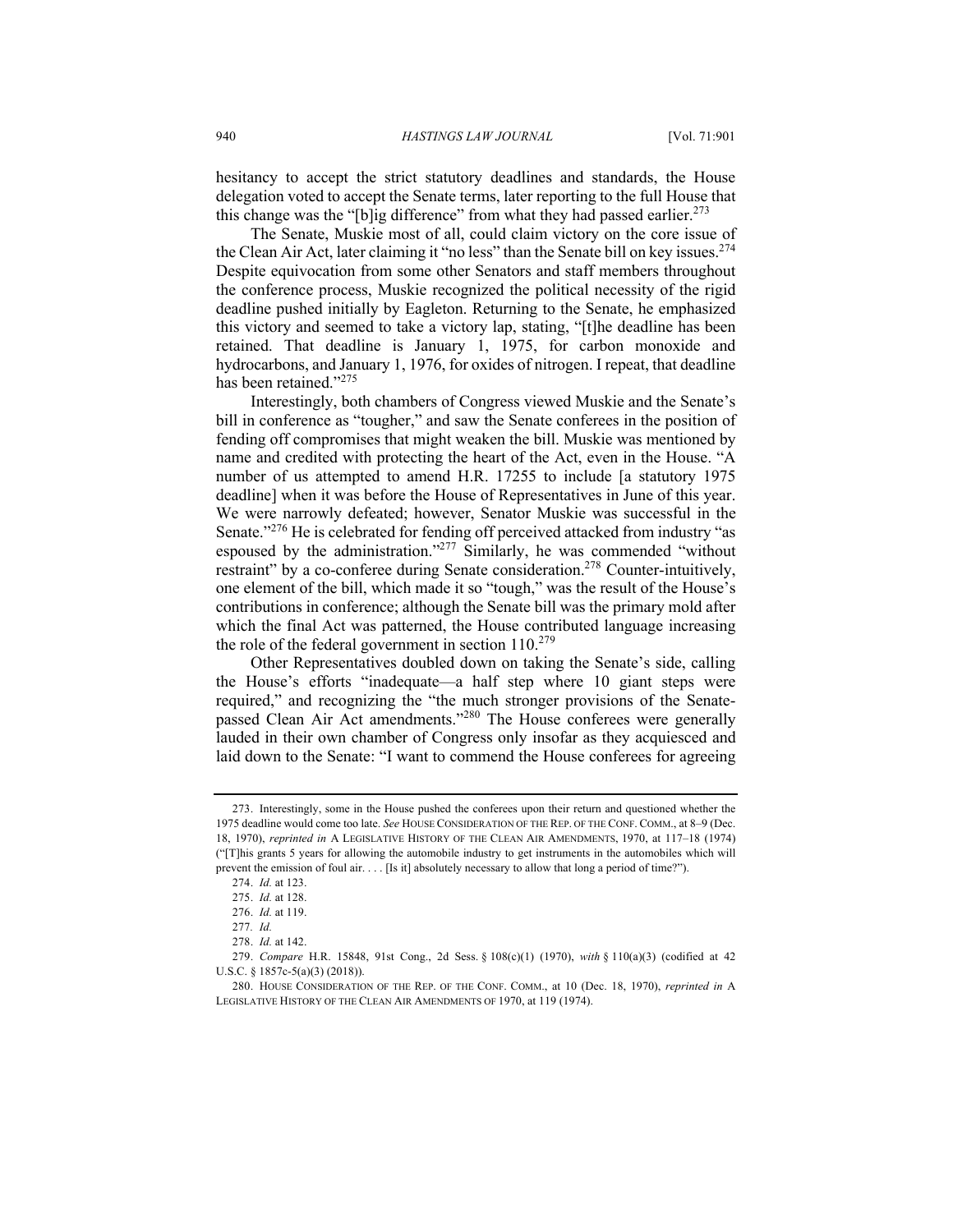to accept the stronger Senate-passed provisions in so many cases," Representative Vanik of Ohio stated, closing the record and adding to the House chorus of praise for the Senate in general and Muskie in particular. "Their action," Vanik said, "and the action of the Congress in passing this bill will be next to solving the dread disease of cancer—the single most important thing that the Congress can do to improve the health of the American people.<sup>"281</sup>

With the agreement of the conferees secured and the conference committee results presented to both chambers of Congress, the bill moved next to an increasingly tense and skeptical White House. Months of anxious memos from competing factions within the White House urging the President to either accept or reject the bill were coming to a head, and Nixon's commitment to hang on to the environmental boat and stay competitive with Muskie would undergo its first major test.

#### B. SIGNING AND THE "MUSKIE BROUHAHA*"*

As 1971 grew nearer, pressure mounted, and anxiety of a potential pocket veto peaked. As questions about the fate of the bill loomed, Senator Cooper and Committee Chair James Randolph, decided to go to the White House in an effort to convince President Nixon to sign the bill.<sup>282</sup> While there are no official notes of what transpired between the two in their meeting, the Clean Air Act was, of course, signed. Billings believes that Cooper played an "instrumental" role in lobbying the President to get the bill signed before the end of year deadline.<sup>283</sup> Regardless, this episode demonstrates the persistent efforts of the Subcommittee to see the bill through.

Even before conference committee began, some within the Administration were equivocating on earlier resistance and seemed willing to accept whatever bill was presented, despite an earlier resolve to weaken it.<sup>284</sup> At this time, Ruckelshaus, new to his post as the first EPA Administrator, seized on the opportunity to put pressure on Nixon. In a public statement, Ruckelshaus lauded bipartisan cooperation and the results of the conference committee and expressed that he was pleased to see far-reaching proposals like those which

<sup>281</sup>*. Id.* at 120.

<sup>282.</sup> Interview with Leon Billings, *supra* note 57.

<sup>283.</sup> *Id.* ("John Sherman Cooper and James Randolph went to the White House right around Christmas and pleaded with the President to sign it. And Cooper, I think, was instrumental. I don't know what took place in that meeting. All I know is after they came back . . . the President had a signing ceremony and Muskie wasn't invited.").

<sup>284.</sup> Memorandum from John C. Whitaker, Deputy Sec'y to the President for Domestic Aff., to Ed Morgan (Jan. 7, 1971) (on file with authors as Nixon Online row 7) ("It really doesn't make a heck of a lot of difference whose legislation passes, the President's or Muskie's, as long as we are visible. Unlike revenue sharing and reorganization of the Government, we don't win or loose [*sic*] in a clear-cut fashion on this issue as long as the President will go places and do things on the environment"). Memorandum from John C. Whitaker, Deputy Sec'y to the President for Domestic Aff., to President Richard Nixon, by John Ehrlichman, Assistant to the President for Domestic Aff., at 2 (Sept. 21, 1970) (on file with authors as Nixon 1-27) (Whitaker lobbies Nixon to accept the bill publicly but recommends sending White House Congressional liaisons to lobby to weaken the bill in secret).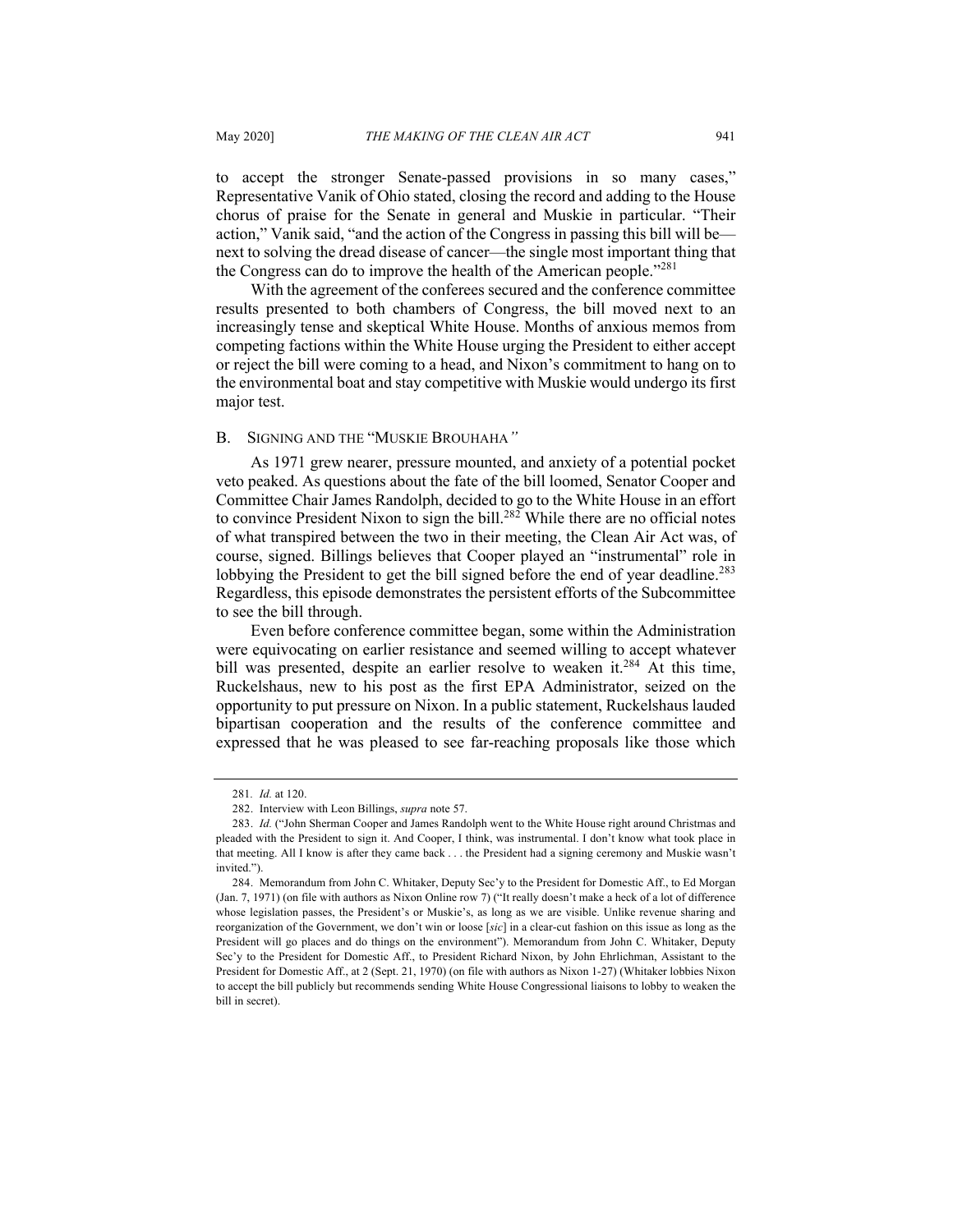Nixon sent to Congress in February accepted, $285$  thereby whittling away at any window of opportunity the President might have had to divorce himself from the bill and justify a pocket veto.<sup>286</sup>

Ruckelshaus also implicitly endorsed the citizen suit provision by discussing the role of individual citizens, and chided Congress for not working quickly enough on a water bill.<sup>287</sup> Russell Train, although he differed from Ruckelshaus and explicitly lobbied against the citizen suit provision, still pushed for the administration's support of the bill, insisting that it was more or less what Nixon wanted anyways, despite being "extremely tough," and holding that signing it would give Nixon some leverage against Muskie on the environment.288 Even the Office of Management and Budget, the *de facto* rival of the Train-led environmental faction in the Nixon White House, accepted the bill over the prospect of a re-do the following year.<sup>289</sup> Although Nixon and many in his administrations were wont to cite the potentially deleterious effects of environmental regulation on jobs and industry, the particulars of the Act were also explicitly supported by the AFL-CIO, as well.<sup>290</sup>

After almost managing to avoid signing the Act by strange circumstances and a final back-stiffening, Nixon was ready to put the Clean Air Act behind him.<sup>291</sup> Even after deciding to sign the bill, Nixon leveraged the opportunity for political points and opted to exclude Muskie from the ceremony.<sup>292</sup> Staff reported that Nixon did not want Muskie "hogg[ing] the cameras,"<sup>293</sup> and the White House generally tried to move on from what one staffer termed the "Muskie brouhaha."<sup>294</sup> It is worth commenting that while it would be impossible to know Nixon's intentions at the time, he was clearly by no means anxious to get the Clean Air Act signed as soon as possible, as his previous rhetoric on the environment may have indicated. Muskie, as it turns out, was home for the

288. Memorandum from Russell Train, Chairman, Council on Environmental Quality, to President Richard Nixon 2 (Oct. 1, 1970) (on file with authors as Nixon 2-127).

292. James M. Naughton, *President Signs Bill to Cut Auto Fumes 90% by 1977*, N.Y. TIMES, Jan. 1, 1971, at 1; Aldo Beckman, *Nixon Signs Clean Air Measure*, CHI. TRIB., Jan. 1, 1971, at 2.

293. Memorandum from Charles W. Colson, Special Counsel to the President, to Dwight Chapin, Special Assistant to the President (Jan. 12, 1971) (on file with authors as Nixon 1-54).

<sup>285.</sup> Press Release, Environmental Protection Agency (Dec. 17, 1970) (on file with authors as Nixon 1- 193).

<sup>286</sup>*. Id.*

<sup>287</sup>*. Id.* at 2.

<sup>289.</sup> Memorandum from Wilfred H. Rommel, OMB Counsel, to President Richard Nixon 5–6 (Dec. 29, 1970) (on file with authors as Nixon 1-47).

<sup>290.</sup> Letter from Am. Federation of Labor, to Jennings Randolph, Chairman, Sen. Pub. Works Comm. (Aug. 21, 1970), *reprinted in* A LEGISLATIVE HISTORY OF THE CLEAN AIR AMENDMENTS, 1970, at 715 (1974).

<sup>291.</sup> The following year in 1971, John Whitaker commented to Leon Billings that in reality, the bill had fallen and been lost behind the radiator in the Oval Office, a fact almost used to cover for a pocket veto. Interview with Leon Billings, *supra* note 57 ("Whitaker told me that the Clean Air Act had been in the President's office for him to sign and it was sitting on a radiator and it fell behind the radiator and that's why it almost was pocket vetoed.").

<sup>294.</sup> *Id.* (Colson refers to the controversy of whether or not to invite Muskie—Nixon didn't want to—as the "'Muskie' brouhaha"). This term is also used as a title chapter in J. BROOKS FLIPPEN, NIXON AND THE ENVIRONMENT (2000).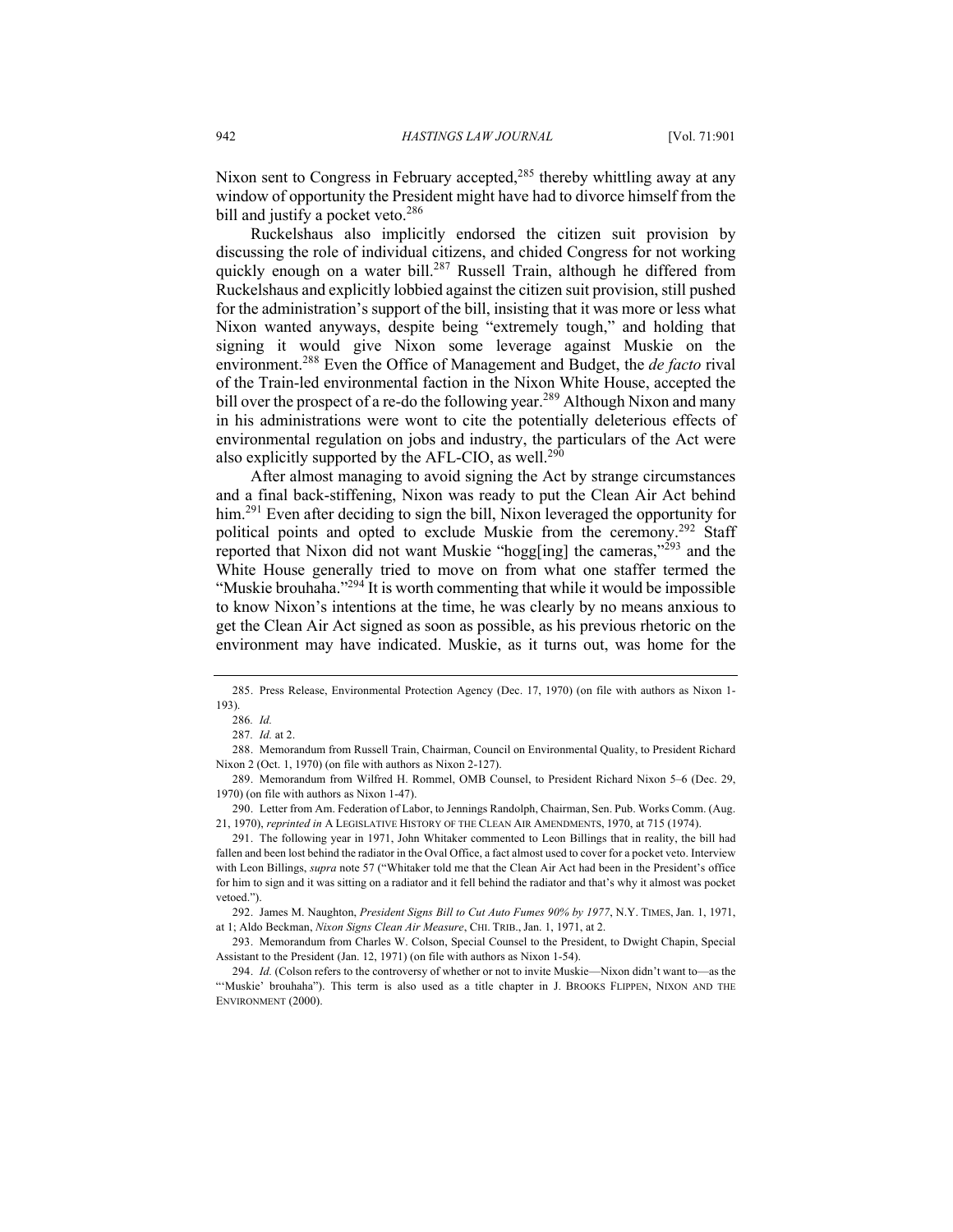holidays anyway, and would have been unavailable for the signing.<sup>295</sup> Nonetheless, Nixon succeeded in signaling his political stance.

#### IV. ENFORCEMENT AND OVERSIGHT

As President Nixon signed the Clean Air Act into law at the very close of 1970, it was not altogether clear what its practical effect would be. Although the language passed by Congress was made up of largely clear and concise language, how well the Act would be administered and interpreted would make all the difference in determining whether the air would be any cleaner by the end of the "decade of the environment."

Efforts to undermine the Clean Air Act grew in the coming years as the environmental thrust dimmed and the Arab Oil Crisis flared.<sup>296</sup> Just four months after his hesitant signing of the Clean Air Act, Nixon sat in his office with auto executives to tell them, "I'm just telling you my personal views. . . . [V]iews are, are, are frankly, uh, whether it's the environment or pollution or Naderism or consumerism, are extremely pro-business. Uh, we are fighting, frankly, a[nd] delaying action in many instances."297

It is in this highly contrarian environment of the Nixon Administration that enforcement of the Clean Air Act would have to occur. The first two Administrators of the EPA, Ruckelshaus and Train, were pitted in the middle of the environmental fight as it was raging at its closest to the President. Without considering what was at risk politically, any study of EPA enforcement decisions in the 1970s lacks color and depth; thus, we hope to put the early EPA in context of an evolving political atmosphere.

Part IV.A investigates the role of the EPA's first Administrator, William Ruckelshaus, in becoming a "sheriff" and enforcer of environmental law and clean air deadlines, giving the EPA *ethos* as "the gorilla in the closet." Part IV.B follows through the service of the EPA's second Administrator, Russell Train,

<sup>295.</sup> Interview with Leon Billings, *supra* note 57.

<sup>296</sup>*. See infra* Subpart IV.B; *see also* Carothers, *supra* note 46, at 717 ("When EPA's health-based lead regulations were undergoing final interagency review in the fall of 1973, long lines were forming at service stations as a result of the Arab oil embargo following the Yom Kippur War. . . . As EPA Deputy Administrator John Quarles recalled in his firsthand account of EPA's battle with White House staff in November 1973, one of the major lead processors ran full-page newspaper ads in the *Washington Post* and the *New York Times* claiming that the rules would waste one million barrels of oil per day. Although this wild claim was never substantiated, EPA agreed with the staff of the Office of Management and Budget to change the lead reduction schedule to reduce the first-year impacts and extend the final compliance date, while achieving a slightly greater level of total lead reduction." (footnotes omitted)); Oren, *supra* note 46, at 10842 (The 1973 Arab oil embargo "led to many states abandoning their ambitious goals for emission reduction."); Reitze, Jr., *supra* note 46, at 1602 ("The program to protect areas already having clean air was bogged down by EPA's failure to implement the prevention of significant deterioration (PSD) program. At the same time, unemployment had grown to nine percent, there was double digit inflation, and the nation was struggling with the aftermath of the 1973 Arab oil embargo. It was in this context that Congress, in 1977, attempted to redirect EPA toward achieving the goals of the CAA.").

<sup>297.</sup> Unpublished recording: Conversation between former President Richard M. Nixon and John D. Ehrlichman, Lide Anthony Iacocca, and Ronald L. Ziegler, Nixon Presidential Materials Staff, Tape Subject Log 11 (Apr. 27, 1971) (on file with authors).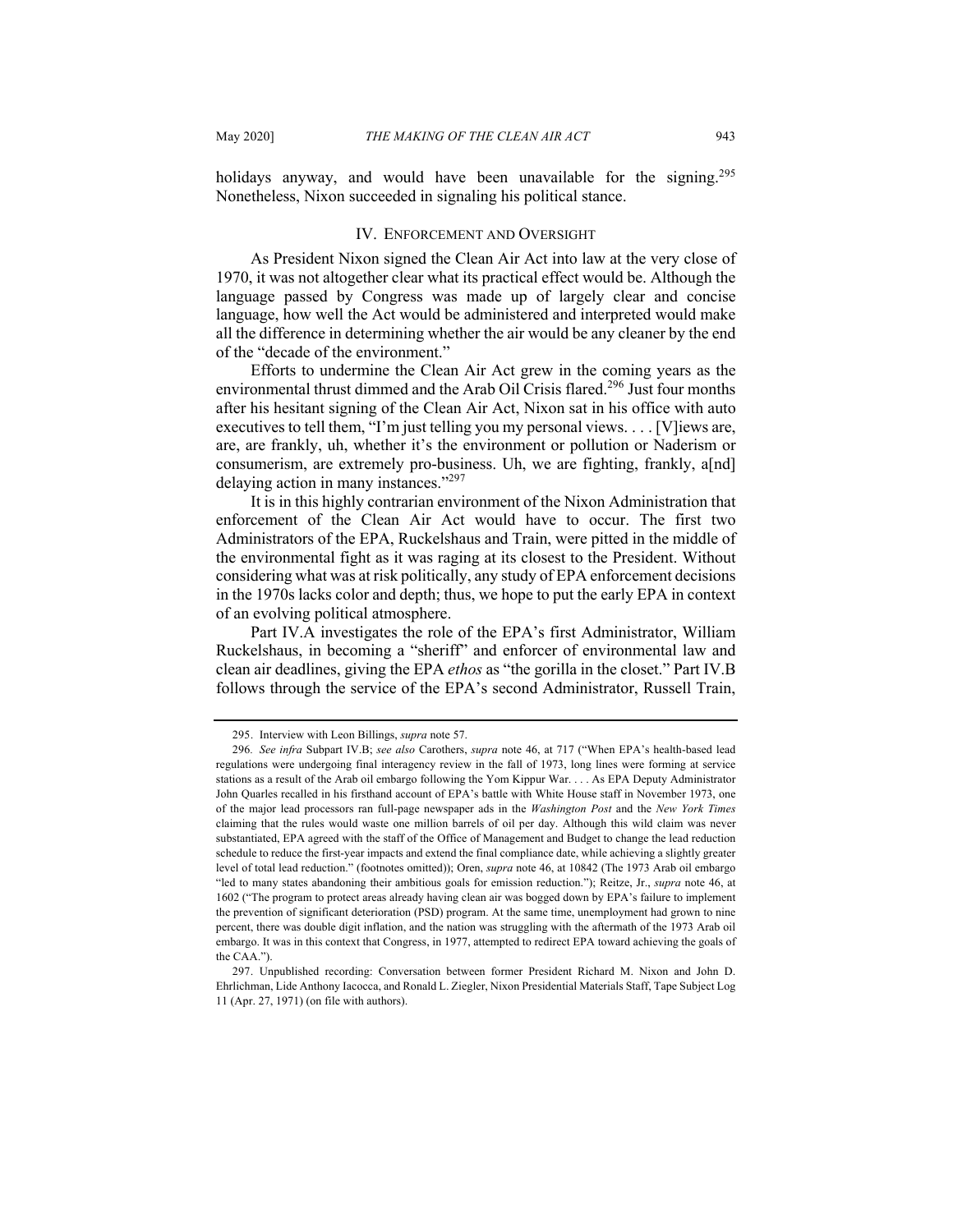fresh from the Council on Environmental Quality, as he fended off Administration efforts to weaken the Act by exempting energy generation from regulation, permitting unfiltered tall stacks, and allowing significant deterioration of air quality in attaining areas. Although they offered different leadership styles, the tenure of both Administrators complemented one another and were critical in establishing a legitimate and binding Clean Air Act enforcement regime. The role of congressional oversight by key players in the Senate Public Works Committee is maintained throughout this Part, along with references to key decisions by the judiciary that affected EPA programs.

### A. KEEPING THE GORILLA IN THE CLOSET: WILLIAM RUCKELSHAUS

In its first years of operation, largely due to the efforts of its first Administrator, the EPA sought a reputation of being "fair but firm."<sup>298</sup> This image was beneficial for Nixon, who himself publicly framed William Ruckelshaus as "a fair crusader . . . for clean air, for clean water, and a better environment for all Americans" at his swearing-in.<sup>299</sup> Ruckelshaus, from his first press conference as Administrator of the EPA, however, publicly leaned towards a "tough" image, using language which fostered an image as a sort of sheriff of pollution: "We see the Environmental Protection Agency's primary responsibility as enforcement. . . . [A]nd we are going after the polluters."<sup>300</sup> A tough stance was necessary: the EPA was battling the same public cynicism of government that had forced the strong statute through Congress in the first place, and Ruckelshaus was given the Herculean task of convincing the public that the Republican Administration could respond to the public over industry pressures.<sup>301</sup>

He even broke from Nixon's preferred method of discussing the environment and pollution by specifically citing industry as a serious polluter.<sup>302</sup> However, at the time Ruckelshaus was speaking, the EPA was armed with very little, having only been created a half-year before; furthermore, policy tools and

<sup>298.</sup> OFFICE OF ENFORCEMENT & GEN. COUNS., U.S. ENVIRONMENTAL PROTECTION AGENCY, THE FIRST TWO YEARS: A REVIEW OF EPA'S ENFORCEMENT PROGRAM 2 (1970); *see also* JOEL A. MINTZ, ENFORCEMENT AT THE EPA: HIGH STAKES AND HARD CHOICES 22 (2012).

<sup>299.</sup> President Richard M. Nixon, Remarks at the Swearing in of William D. Ruckelshaus as Administrator of the Environmental Protection Agency (Dec. 4, 1970), https://www.presidency.ucsb.edu/documents/remarksthe-swearing-william-d-ruckelshaus-administrator-the-environmental-protection.

<sup>300.</sup> Press Release, Office of the White House Press Sec'y, The White House Press Conference of William D. Ruckelshaus, Assistant Attorney Gen., and Russell E. Train, Chairman, Council on Envtl. Quality 2 (Nov. 6, 1970) (on file with authors as Nixon 1-9).

<sup>301.</sup> Interview with William Ruckelshaus, *supra* note 122, at 5, 7 ("That overall attitude and this cynicism about government that was fed by the Vietnam war **were** running so deep among so many people. . . . We had to show them that the government was in fact concerned about their health and about the environment, and that we would take action where necessary to ensure that their health was protected").

<sup>302.</sup> Press Release, Office of the White House Press Sec'y, *supra* note 300, at 5 ("[I]ndustry is one of the problems.").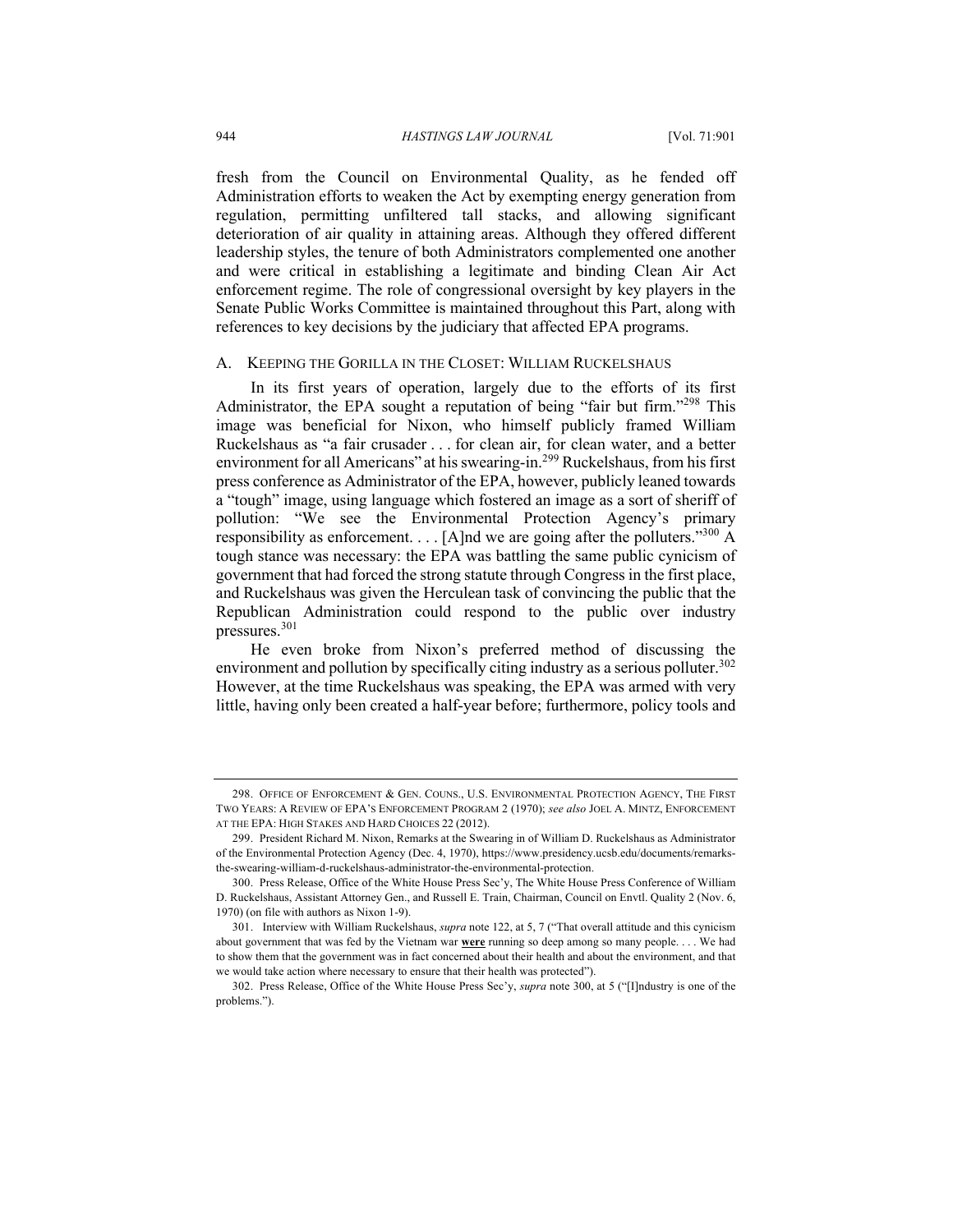staff aside, Ruckelshaus himself did not have formal management education.<sup>303</sup> Still, Ruckelshaus remembers being "excited and very energized" to seize on Clean Air and legitimize the new independent agency.<sup>304</sup>

The first step taken in translating the Clean Air Act took the form of preliminary investigation to determine the state of compliance under previous iterations of the law. Requests for emission levels at existing facilities were coupled with some stack tests and the first notices of violation of auto pollution standards.<sup>305</sup> The Clean Air Act provided the EPA with some of its first exercises in developing coherent national infrastructure.<sup>306</sup> Having been built out of the scraps of fifteen disparate agencies,  $307$  the new agency would have to create necessary structures to study, monitor, permit, regulate, and litigate pollution based explicitly on statutory mandate. Needless to say, the first two years of the EPA were formative and would do much to define the overall trajectory of the agency in terms of reputation, legitimacy, and organization.<sup>308</sup>

Legitimizing the mission of the EPA was made especially difficult by the fact that, even at the time the Clean Air Act was passed, it seemed likely that the National Ambient Air Quality Standards (NAAQS) established in Title I, in addition to the ninety percent pollution reduction standard of Title II, would be difficult, if not impossible, to meet by the set deadline of 1975 or  $1976$ .<sup>309</sup> Moreover, unlike prior air and water pollution laws, the new Clean Air Act required a degree of federal coordination and regional specialization that did not yet exist.<sup>310</sup>

The Clean Air Act's State Implementation Plan (SIP) structure, the practical outcome of Muskie's vision of shared federalism, necessitated relationship-building with state environmental regulatory agencies, which at times pushed back against the federalization of pollution control, seeing themselves in part as defenders of regional industry productivity, while still building a federal "enforcement presence."<sup>311</sup> The "tough" reputation that the

<sup>303.</sup> Interview with William Ruckelshaus, *supra* note 122, at 3 ("And, I had so little management experience at the time. . . . One of our **people, named** Howard Messner, who has since died, brought in an organizational chart and said, 'Now, you move these boxes around wherever you think they ought to go.' I said, 'I have never seen an organizational chart before. How the hell would I know where these boxes go?'").

<sup>304</sup>*. Id.* at 2.

<sup>305.</sup> MINTZ,*supra* note 298, at 26 ("EPA initiated information-gathering procedures, including . . . a limited number of stack tests. The Agency issued its first formal notices of violation and administrative orders to identified sources of air pollution and began to enforce the limitations on automobile-generated pollution" (footnote omitted)).

<sup>306.</sup> Arguably, the EPA laid the groundwork for a reputation of enforcement with water regulation under the Refuse Act. *Id.* at 22. The EPA garnered publicity, for example, by concentrating efforts and holding conferences in major cities. *Id.*

<sup>307.</sup> Interview with William Ruckelshaus, *supra* note 122, at 3.

<sup>308.</sup> MINTZ, *supra* note 298, at 23 ("For many participants in EPA's newly established enforcement program, the first two years were an intensely exciting yet a hectic time. . . . The Agency's first two years were a formative time for its enforcement programs.").

<sup>309.</sup> *See* Interview with William Ruckelshaus, *supra* note 122.

<sup>310.</sup> *See* MINTZ, *supra* note 298, at 26.

<sup>311.</sup> *Id.* at 36.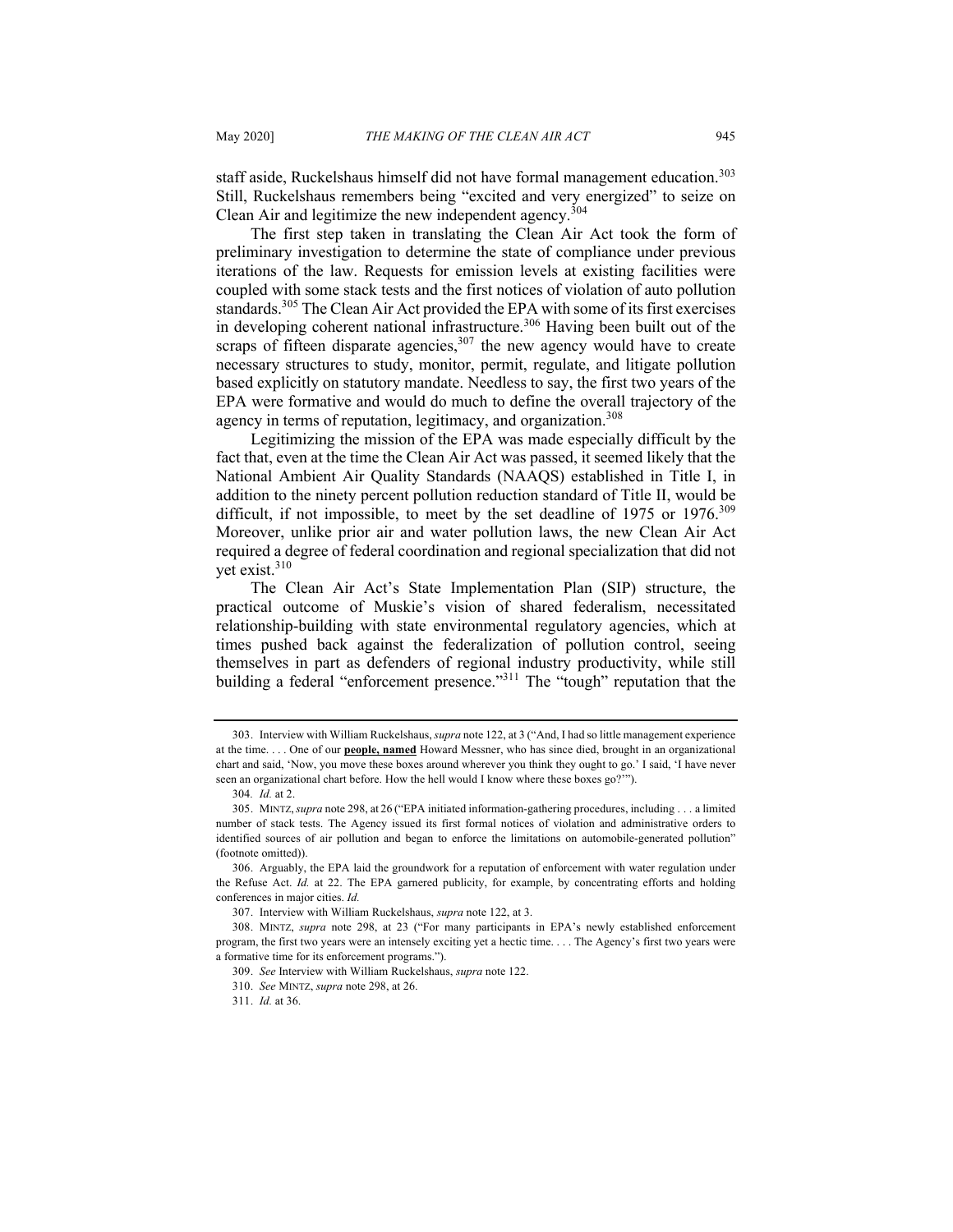EPA had worked to achieve, in addition to the comprehensive nature of the Clean Air Act and Ruckelshaus' publicized intention to enforce it, resulted in many state pollution control agencies viewing the EPA as "unnecessarily stringent and overly aggressive."<sup>312</sup> Even in the absence of any antagonistic relationship with the states, a lack of experience resulted in many cases in unspecific and uninformed SIP preparation, and EPA staff was forced to dedicate much of its labor and efforts to reviewing individual facilities' compliance schedules and micromanaging pollution emissions.<sup>313</sup>

Thus, it was necessary for Ruckelshaus to manage the development of a national regulatory framework that could execute the mandates of the Act while still fostering buy-in from the ten separate administrative sub-regions. Without such a framework laid out while the Act was still in vogue (that is, before antienvironmental tendencies became more entrenched among conservative politicians), reasonable enforcement of the Clean Air Act would have needed to come into being with much greater external political resistance; without the momentum Ruckelshaus provided by striking while the iron was still hot, a successful program would have been much less feasible.

Ruckelshaus' most outstanding decision, certainly bolstering the integrity of the Clean Air Act, was his May 1972 decision to deny the auto industry's request for a one-year extension of the 1975 auto standards on the grounds that the unavailability of the necessary technology was not sufficiently demonstrated. Despite the political pressure and efforts by industry to sway the agency, Ruckelshaus remained convinced that the deadline could be met.<sup>314</sup> By taking a stand on the 1975 deadlines, Ruckelshaus proved that the Clean Air Act could have real effects on industry, and that the theory of technology forcing was more than statutory postulation. The agency was going to show itself, as Ruckelshaus put it, as a true "gorilla in the closet."<sup>315</sup>

This is not to say, however, that the EPA, even under the leadership of Ruckelshaus, executed the newly legislated environmental will of the legislature flawlessly or without some struggle exerted by congressional oversight. Congress continually asserted its role in keeping the EPA in line, pulling on the opposite end of the rope as the conservative and incrementalistic White House. The Public Works Committee, in particular, sought to keep the EPA and its leadership close and maintain something of a working relationship; Ruckelshaus recalled Senators Muskie and Baker as being particularly responsive to his concerns and willing to co-sponsor proposed amendments.<sup>316</sup>

<sup>312</sup>*. Id.* at 24.

<sup>313</sup>*. Id.* at 26–27 ("Once the SIPs became enforceable, EPA devoted a good deal of its staff's time to determining how to apply these requirements to the numerous industrial and municipal sources that caused pollution. . . . The Agency also reviewed the acceptability of proposed SIP compliance schedules for many individual facilities.").

<sup>314.</sup> *See* Interview with William Ruckelshaus, *supra* note 122.

<sup>315</sup>*. Id.*

<sup>316</sup>*. Id.* ("But, from time to time, I would bring up issues to [Muskie]; he would be responsive to **them**.").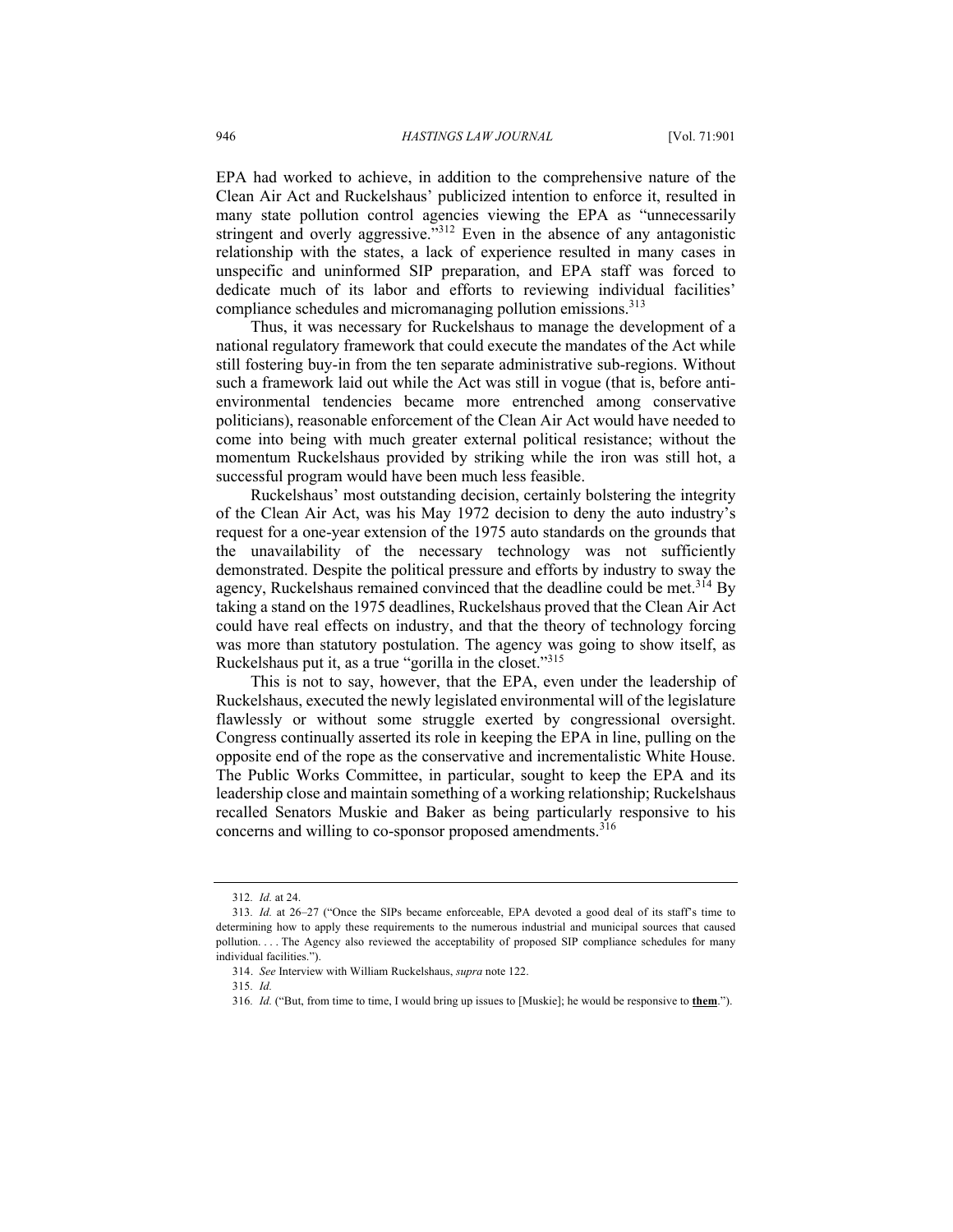Still, the Committee was not afraid to slap the wrists of the EPA when it felt necessary; after all, the Senate was skeptical of the administration and its alleged long-term commitment to the environment. In 1971 and 1972, Ed Muskie's Air and Water Pollution Subcommittee acted as the primary vehicle for oversight and, in some instances, a rebuke of the EPA when it failed to meet Congress' lofty expectations.<sup>317</sup> Beginning even with the Act's passage, Muskie and Eagleton announced their intentions to be vigilant concerning the administration of the legislation, citing the administration's resistance to the Senate bill and the Richardson letter.<sup>318</sup>

Muskie in particular sought to ensure that the "spirit of the law" was observed, and that the EPA would not make unnecessary concessions to the auto industry or place undue costs on the consumer.<sup>319</sup> The Senate accused the Administration's "hesitancy to enforce the Clean Air Act" to be "abetting" the industry attack, implicating Ruckelshaus and drawing a through-line to Nixon's meetings in late 1969 to supposedly make a deal putting off auto emissions regulation and "permit dirty cars for ten years."320 Even the arguable *magnum opus* of Ruckelshaus' Clean Air Act administration, refusing the 1975 standards deadline extension, was criticized by the Senate as being a "superficially tough stance," which was undermined or reversed by what the Subcommittee saw as unpublicized actions to the detriment of the Act.<sup>321</sup>

Even in the face of some Congressional rebuke, Ruckelshaus was, in the view of Train, ultimately "respected in Congress" in addition to being "wellliked by the environmental community . . . display[ing] enough independence to please the public and keep the White House a bit nervous."322 Later scholars

320. Memorandum to Files, Violation of Title II of the Clean Air Act, *supra* note 56 ("The Nixon Administration opposed enactment of the 1970 Clean Air Amendments, and a veto of this Congressional initiative to protect the public health was threatened. . . . The industry attack is being abetted by the Administration's hesitancy to enforce the Clean Air Act. . . . In late 1969, auto industry executives gathered for a secret meeting with the President at the White House to make a deal to permit dirty cars for ten years.").

<sup>317</sup>*. Implementation of the Clean Air Act Amendments of 1970—Part I, Hearings Before the Subcomm. on Air and Water Pollution of the Comm. on Pub. Works*, 92d Cong., at 224-28, 236, 243 (1972) (statement of Dr. John T. Middleton, Deputy Assistant Administrator, EPA); *see also* MINTZ, *supra* note 298, at 24 ("Along with oversight investigations of EPA's Clean Air Act implementation by Senator Edmund Muskie's Air and Water Pollution Subcommittee of the Senate Committee on Public Works, the hearings arose in the context of a general upsurge in congressional oversight of the executive branch, as well as open disparagement, by some members of Congress, of early decisions by EPA that proved politically unpopular.").

<sup>318.</sup> *See* SENATE CONSIDERATION OF THE REP. OF THE CONF. COMM. (Dec. 18, 1970),*reprinted in* 1 COMM. ON PUB. WORKS, A LEGISLATIVE HISTORY OF THE CLEAN AIR AMENDMENTS, 1970, at 138 (1974).

<sup>319</sup>*. Implementation of the Clean Air Act Amendments of 1970—Part 3 (Title II): Before the Subcomm. on Air and Water Pollution of the Comm. On Pub. Works,* 92d Cong., at 1361 (1971) (statement of Sen. Edmund Muskie, Chairman, S. Subcomm. on Air and Water Pollution of the Comm. of Public Works).

<sup>321</sup>*. Id.* It was argued that emission control devices authorized by EPA for 1973 turn off under normal conditions, violating Title II Section 203, and EPA had failed, in the eyes of the committee, to visibly enforce it. Manufacturers provided false information knowingly, violating Section 113, without meeting serious consequences. EPA would shift catalyst replacement costs to consumers, despite good practice suggested by Ruckelshaus that costs be incorporated at the time of purchase. Taken together, these charges lead to the polemic by 1973 that "the clear intent of the Clean Air Act is not being carried out." *Id.*

<sup>322.</sup> TRAIN, *supra* note 2, at 159.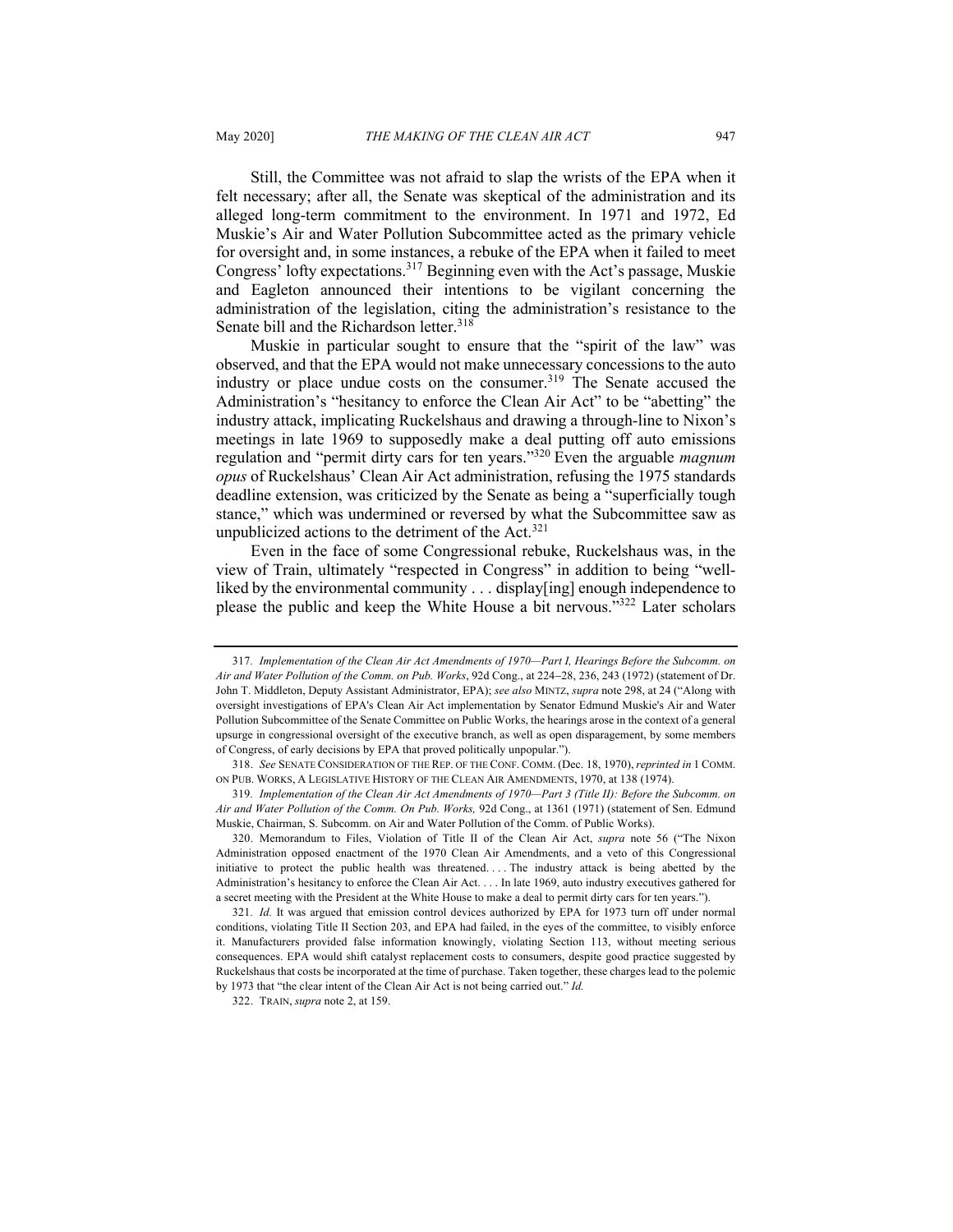concluded that it may have been the "glare of intense publicity" which aided Ruckelshaus in kicking enforcement measures into second gear.323

Still, congressional oversight alone was not always enough to overcome the massive political forces weighing on the EPA, and at times, the courts were forced to intervene and mandate action in the spirit of the Committee's intentions.

Judge Malcolm Wilkey, of the D.C. Circuit Court of Appeals,<sup>324</sup> captured this trend in powerful language in 1976 when he asserted that "recent history would indicate that the prime mover behind implementation of the Clean Air Act has not been Congress or EPA, but the courts—specifically this court."<sup>325</sup> As evidence of his point, Judge Wilkey cited Ruckelshaus' own comments in justification of controversial auto emissions in which the Administrator punted responsibility for enforcement decisions to the judiciary after *NRDC v. EPA*, 326 stating, "I know this is controversial, but I am under a court order and this is the only demonstrable way to meet the national clean air standards."<sup>327</sup>

Ruckelshaus also recalled this pressure from the courts in the case of courtmandated transportation controls in Los Angeles, for example—although the EPA argued that it would be impossible to meet NAAQS deadlines in the area by the 1975 or 1976 deadline, the court nevertheless demanded that EPA mandate strict controls in California's implementation plan at risk of contempt.<sup>328</sup> When Ruckelshaus, in turn, announced EPA's intentions to remove eighty percent of automobiles from L.A. and was met with laughter from a room of reporters, he shielded the agency from criticism by citing the court's *ethos*: "It's not a joke. It is the law and a requirement from a judge."<sup>329</sup> It is worth considering, however, that the steel in the court's spine was likely not entirely its own. The drafters of the Senate bill discussed above deserve sustained credit, being responsible for removing excess discretion from the courts and mandating implementation of the Act's standards.

329. Interview with William Ruckelshaus, *supra* note 122 ("The first question after I announced what we were doing was, 'Is this a joke?' . . . I said, 'It's not a joke. It is the law and a requirement from a judge.' I did not say this, but in my mind, the judge had been correctly reading the law. It is what it says. So, if that is what I have to do to stay out of jail, that is what I would do. I was convinced that we would get relief as a result of that. And, we did. I did let the White House know what I was doing. I wanted the White House to understand and **L.A** to understand and the Congress to understand . . . . Don't blame the judge. He stuck with the law that was in front of him.").

<sup>323.</sup> MINTZ, *supra* note 298, at 23.

<sup>324.</sup> It is worth mentioning that Judge Wilkey also authored the opinion which accepted Ruckelshaus' decision to ban DDT. *See* Envtl. Def. Fund, Inc. v. EPA, 489 F.2d 1247 (D.C. Cir. 1973).

<sup>325</sup>*.* Ethyl Corp. v. EPA, 541 F.2d 1, 88 n.88 (D.C. Cir. 1976) (Wilkey, J., dissenting).

<sup>326.</sup> Nat. Res. Def. Council v. EPA, 475 F.2d 968, 970–71 (D.C. Cir. 1973).

<sup>327</sup>*. Ethyl Corp.*, 541 F.2d at 88 n.88 (Wilkey, J., dissenting) (quoting Karen Elliott House, *Lost in a Smog Bank*, WALL ST. J., Jan.16, 1976, at 4.

<sup>328.</sup> Interview with William Ruckelshaus, *supra* note 122 ("[W]e were sued in Los Angeles for failure to implement the Clean Air Act. . . . We said, 'We are working hard at it, but there is no way we **can** get there by the deadline' in our arguments in the courts. The judge said, 'impose transportation controls.' That is when we came up with getting 80% of the cars off the road. The judge threatened to hold me in contempt and put me in jail if I didn't impose the **transportation controls**."); *see also* Dwyer, *supra* note 148, at 1202.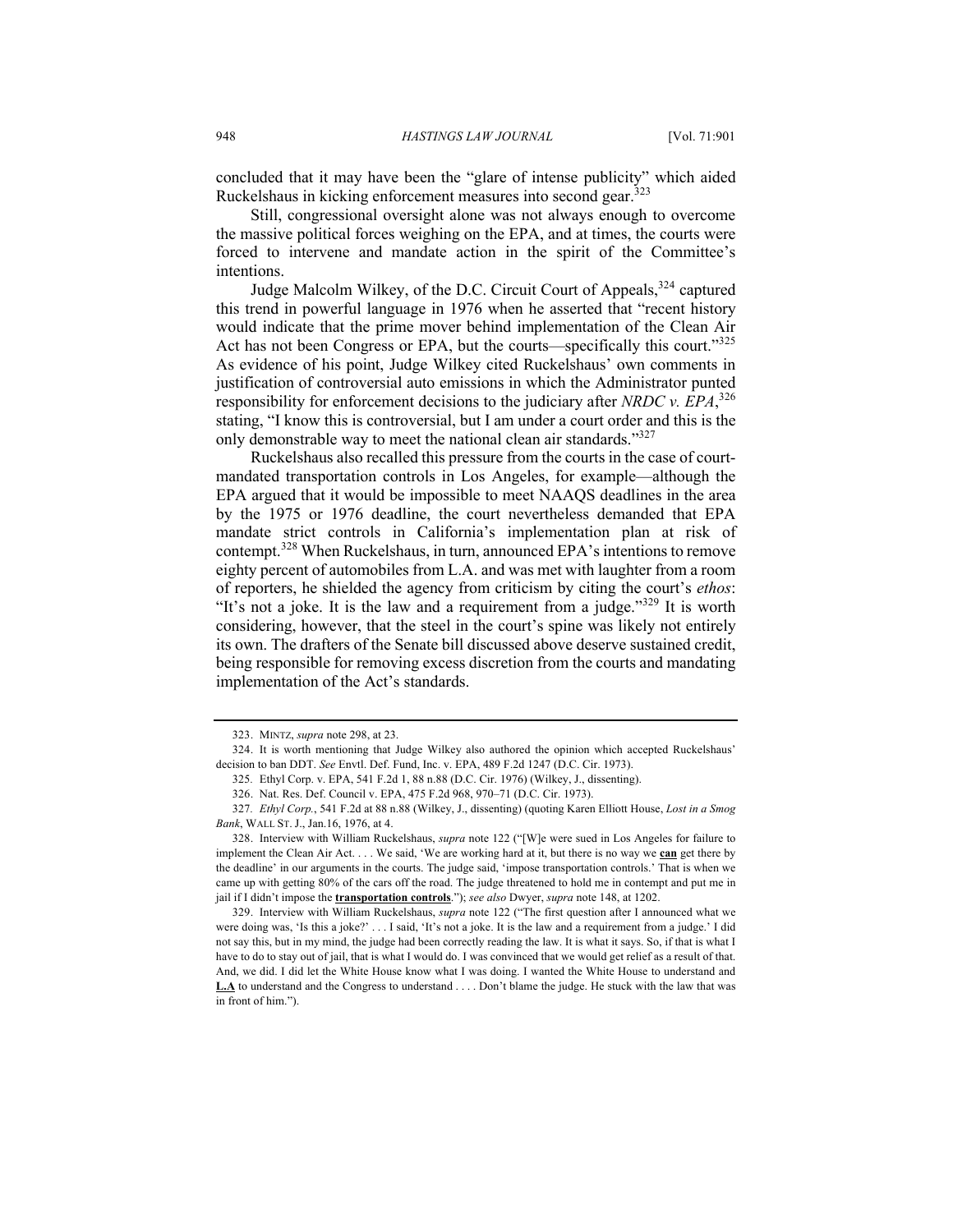Another such case of judicial strengthening-through-interpretation of the Act took the form of a strong policy of antidegradation, also known as prevention of significant deterioration (PSD), which would prevent degradation of air quality conditions in areas where federal standards were already met.<sup>330</sup> The language of the Act itself contained no provision or mandate for the prevention of significant deterioration in attaining areas.<sup>331</sup> The closest it came, however, to such a policy, was the language "protect and enhance" found in the Act's declaration of purpose.<sup>332</sup>

This phrasing was carried over from the 1967 predecessor legislation.<sup>333</sup> In 1972, Muskie publicly insisted that the EPA's failure to adopt a non-degradation policy was a failure to recognize Congress' intentions since the 1967 amendments.<sup>334</sup> Obligated to enforce the earlier legislation, Health, Education, and Welfare (HEW) promulgated rules in 1969 that recognized "air quality standards which, even if fully implemented, would result in significant deterioration of air quality in any substantial portion of an air quality region clearly would conflict with this expressed purpose of the law."335

This policy was reported to the Senate Subcommittee on Air and Water Pollution and the House Committee of Public Health and Welfare, 336 and congressional intent to carry over such a policy was made rather explicit, at least by the Senate in their report accompanying the 1970 amendments: "In areas where current air pollution levels are already equal to, or better, than the air quality goals, the Secretary shall not approve any implementation plan which

334. EDMUND S. MUSKIE, 92D CONG., REPORT ON S. SUBCOMM. ON AIR AND WATER POLLUTION ACTIVITY, (1972) (on file with authors as Muskie 3-7).

335. NAT'L AIR POLLUTION CONTROL ADMIN., U. S. DEPT. OF HEW [HEALTH, EDUCATION, AND WELFARE], GUIDELINES FOR THE DEV. OF AIR QUALITY STANDARDS AND IMPLEMENTATION PLANS, Part I § 1.51, at 7 (1969) (cited in Sierra Club v. Ruckelshaus, 344 F. Supp. 253, 255 (D.C. Cir. 1972)).

<sup>330.</sup> *See generally* Prevention of Significant Deterioration of Air Quality, 42 U.S.C. §§ 7470–7492 (2018). 331*. Id.*

<sup>332</sup>*. Id.* at § 7470(2).

<sup>333.</sup> *See* Martin & Symington, *supra* note 34, at 243–44 (highlighting main purposes of 1967 amendments to the Clean Air Act); Arthur C. Stern, *Prevention of Significant Deterioration: A Critical Review*, 27 J. AIR POLLUTION CONTROL ASS'N 440, 440 (1977) ("There is approximately a ten year history of the development of the concept of 'prevention of significant deterioration' (PSD) or 'nondegradation' of clean air areas and the implementation of this concept in legislation and regulations."); Victoria Tkachenko, *Prevention of Significant Deterioration: The 1978 Regulations*, 3 HARV. ENVTL. L REV. 275, 275 (1979) ("Building on [the Clean Air Act Amendments of 1970] . . . the Clean Air Act Amendments of 1977 . . . adopted a PSD program and set up a procedure for classifying clean-air areas" (footnotes omitted)).

<sup>336</sup>*. Hearings on Air Pollution Before the Subcomm. on Air and Water Pollution of the S. Pub. Works Comm.*, 91st Cong. 132–33 (1970) (statement of Hon. Robert H. Finch, Sec'y, Dept. of Health, Educ., & Welfare) ("Accordingly, it has been and will continue to be our view that implementation plans that would permit significant deterioration in air quality in any area would be in conflict with this provision."); *Hearings on Air Pollution Control and Solid Wastes Recycling Before the Subcomm. on Pub. Health and Welfare of the H.R. Comm. on Interstate and Foreign Commerce*, 91st Cong. 280, 287 (1970) (statement of Hon. Robert H. Finch, Sec'y, Dept. of Health, Educ., & Welfare) ("It will continue to be our view that implementation plans that would permit significant deterioration of air quality in any area would be in conflict with this provision of the Act.").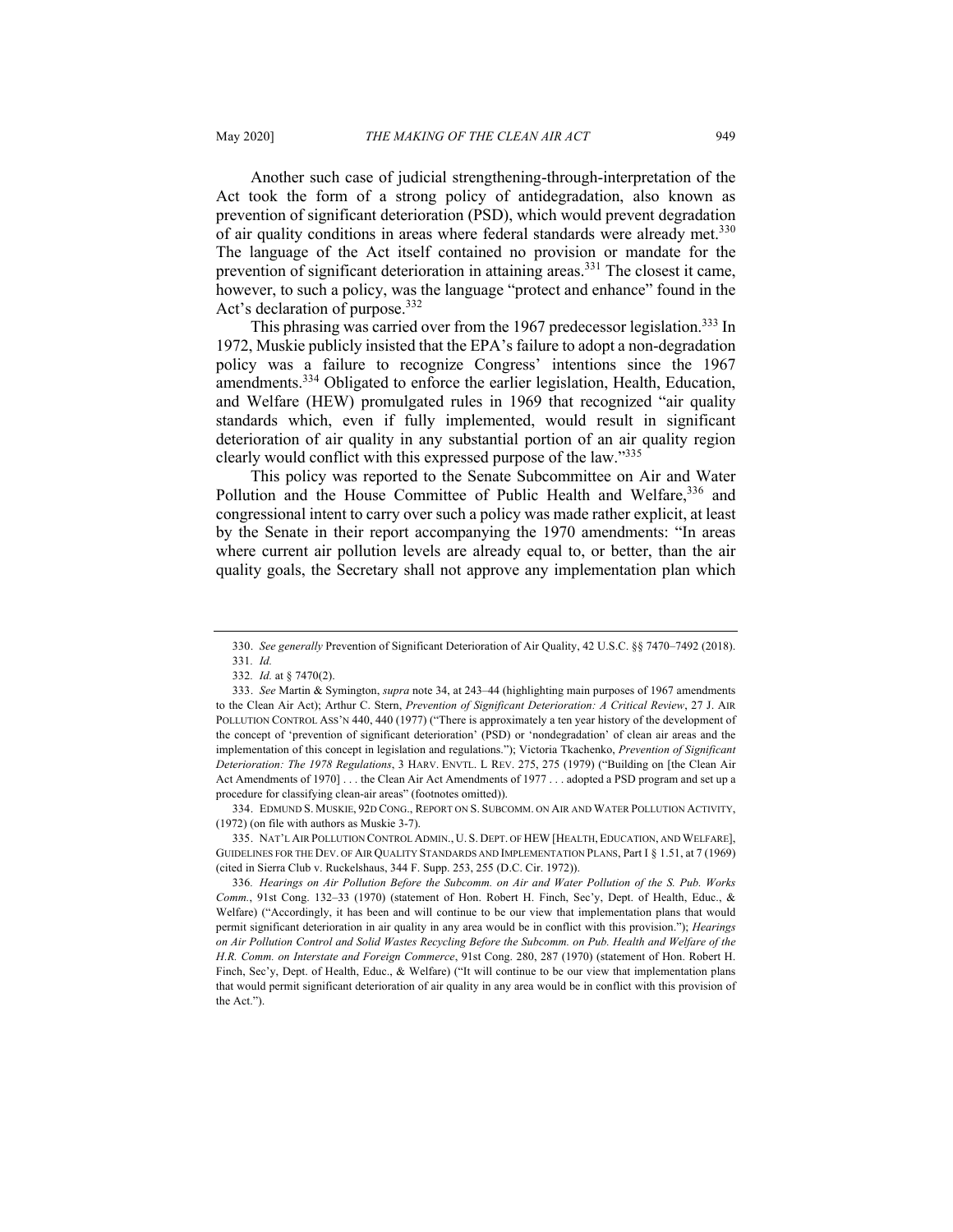does not provide, to the maximum extent practicable, for the continued maintenance of such ambient air quality."337

When enforcement authority was transferred over to Ruckelshaus' EPA, PSD rules were not implemented, against the wishes of the Committee,<sup>338</sup> and rules were set permitting states to submit plans that would allow clean air areas to be degraded, so long as the plans were merely "adequate to prevent such ambient pollution levels from exceeding such secondary standard."339

In *Sierra Club v. Ruckelshaus*, however, Judge Pratt of the D.C. District Court ruled that the term "protect and enhance," carried over from the 1967 amendments, not only provided EPA with justification for antidegradation, but were actually grounds for the invalidation of any SIP approval which did not conform to antidegradation standards.<sup>340</sup> More than a justification for such a policy, the prior rules, in conjunction with the Act's text, provided an affirmative obligation to prevent significant deterioration, according to the court.<sup>341</sup> The court further argued that "the public interest in this case strongly supports the legislative policy of clean air and the non-degradation of areas in which clean air exists."<sup>342</sup> The injunction provided against permitting SIPs, which would allow deterioration in areas of attainment, was affirmed by the Supreme Court on June 11, 1973 in a four-to-four vote without written opinion, and the EPA scrapped relevant SIPs.<sup>343</sup>

#### B. SEEING THE CLEAN AIR ACT THROUGH: RUSSELL TRAIN

After Ruckelshaus was asked by Nixon to resign from EPA in April 1973 to take the place of J. Edgar Hoover as Acting Director of FBI, Russel Train moved in from the President's Council on Environmental Quality, where he quickly found himself venturing into the increasingly "murky" political waters of environmental protection at EPA.<sup>344</sup> His nomination was supported even by the hard-to-please Ed Muskie, who lauded Train's "background and experience

<sup>337.</sup> S. REP. NO. 91-1196, at 2 (1970). The House report contains no such language or indication of intent for PSD. *See* H.R. REP. NO. 91-1146, at 1, 2, 5 (1970); *see also* SENATE CONSIDERATION OF THE REP. OF THE CONF. COMM. (Dec. 18, 1970), *reprinted in* 1 COMM. ON PUB. WORKS, A LEGISLATIVE HISTORY OF THE CLEAN AIR ACT AMENDMENTS, 1970, at 119 (1974).

<sup>338.</sup> *Hearings Before the Subcomm. on Pub. Health and the Env't of the H. Comm. on Interstate and Foreign Commerce*, 92d Cong. 351–52 (Jan. 27–28, 1972) (cited in *Ruckelshaus*, 344 F. Supp. at 254) (unpublished transcript)).

<sup>339.</sup> *Ruckelshaus*, 344 F. Supp. at 254; *see also* 40 C.F.R. § 51.12(b) (2020).

<sup>340</sup>*. Ruckelshaus*, 344 F. Supp. at 256 ("[I]t is our judgement that the Clean Air Act of 1970 is based in important part on a policy of non-degradation of existing clean air."); *see also* McNollgast, *supra* note 16, at 31 (arguing that *Sierra Club* was poorly decided because Judge Pratt misinterpreted judicial intent by failing "to honor the preferences of pivotal members of the enacting coalition, and thereby overturned their legislative agreement").

<sup>341</sup>*. Id.* 

<sup>342</sup>*. Id.* at 257.

<sup>343</sup>*.* Sierra Club v. Ruckelshaus, 412 U.S. 541 (1973).

<sup>344.</sup> TRAIN,*supra* note 2, at 156 ("What I did not see clearly . . . was the extent to which the environmental honeymoon had come to an end and how much of a conflict between environmental and energy objectives would characterize the years immediately ahead at the EPA.").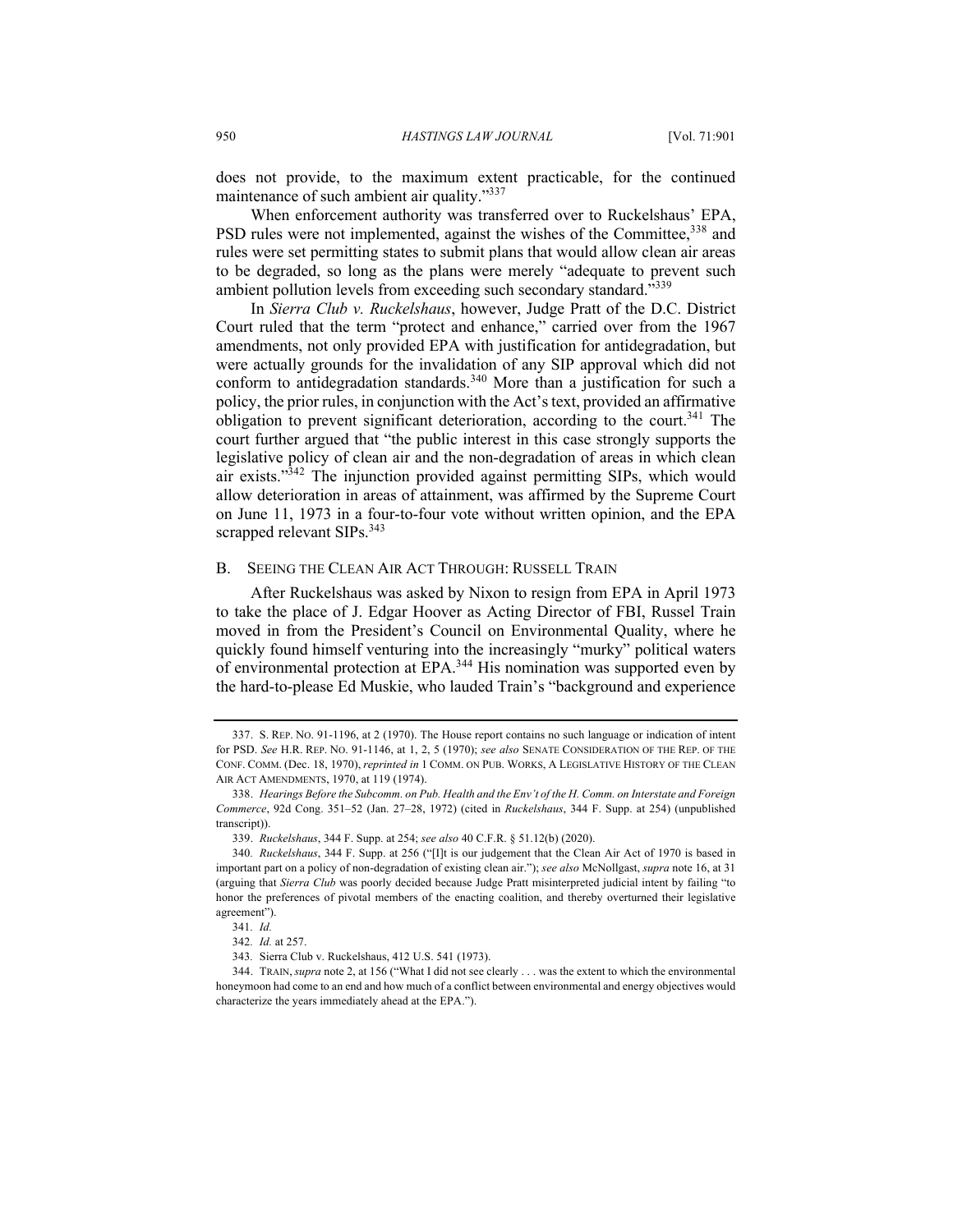to vigorously pursue" the job with "independence and objectivity."<sup>345</sup> Even bomb-thrower Leon Billings, who had arguably higher standards, spoke glowingly of Train, calling him "beyond a doubt, the most important environmental advocate in any administration in which I was involved," and the "best administrator the EPA has ever had bar none."<sup>346</sup>

In fact, it was none other than the Senate Public Works Committee which conducted Train's confirmation hearing, which he cleared eighty-five to zero, further showing their sustained oversight role.<sup>347</sup> Train's easy clearance of the Senate confirmation hearing also demonstrate his popularity in Washington. This popularity may have saved Train during more turbulent periods, in fact; a less popular Administrator may have been more expendable in the eyes of a desperate and tail-spinning President looking to reign in the executive.

When Train entered the EPA, the environment's popularity was backsliding, and the "honeymoon period" of the ecology movement was seen to have already passed by. Unlike Ruckelshaus, Train considered himself an environmentalist by the common understanding of the term.<sup>348</sup> Also unlike Ruckelshaus, Train would be forced to wage war uphill for the EPA. The "[A]gency's first chief, William Ruckelshaus, waged anti-pollution offensives with strong public support. Mr. Train, on the other hand, found himself defending the environmental movement and his agency against attack . . . . But Mr. Train is not giving ground easily," the *Wall Street Journal* reported.<sup>349</sup> An environmental reporter described the shift during Train's time in a similar way:

Gone are the banner, slogan days, and much of the glamour that surrounded a new agency born of a popular cause. Gone too is the relatively quick and highly visible environmental offensive that produced the early wave of regulation. . . . No longer was environment the golden child, the exclusive and favorite national concern. 350

Statutory deadlines of 1975 imposed by the Clean Air Act appeared on the horizon just in time for the zenith of an energy crisis which threatened to carry with it economic downturn in the face of trending inflation, and the White House no longer masked its intentions to roll back environmental regulations in greentinted language. Nixon needed allies in industry as his Presidency spiraled.<sup>351</sup>

<sup>345</sup>*. Id.* at 156-57 (internal quotation marks omitted) (citation omitted).

<sup>346.</sup> Interview with Leon Billings, *supra* note 57.

<sup>347.</sup> TRAIN, *supra* note 2, at 157.

<sup>348.</sup> Interview with William Ruckelshaus, *supra* note 122 ("I did not see myself as an environmentalist in the sense that I was an advocate in front of various government agencies or in society as a whole for government action on behalf of the environment. . . . I have never been part of the environmental movement and haven't thought of myself as such."); *see also* Interview by Harold K. Steen, Forest History Soc'y, with Russell E. Train, Adm'r, EPA, in Wash. D.C., 44–45 (1993), https://foresthistory.org/wp-content/uploads/2016/12/ Train\_Russell\_E.ohi\_.pdf ("One of the members of the committee, Republican Senator Scott of Virginia, asked me to explain why in my *Who's Who* biography I had listed after my name, 'environmentalist.' He said, 'Weren't you a judge in the United States Tax Court?' I said, 'Yes, sir.' He said, 'Are you ashamed to have been a judge in the U.S. Tax Court?' I said, 'No, sir.'").

<sup>349.</sup> TRAIN, *supra* note 2, at 174.

<sup>350</sup>*. Id.* at 201 (footnote omitted).

<sup>351.</sup> FLIPPEN, *supra* note 16, at 189–99.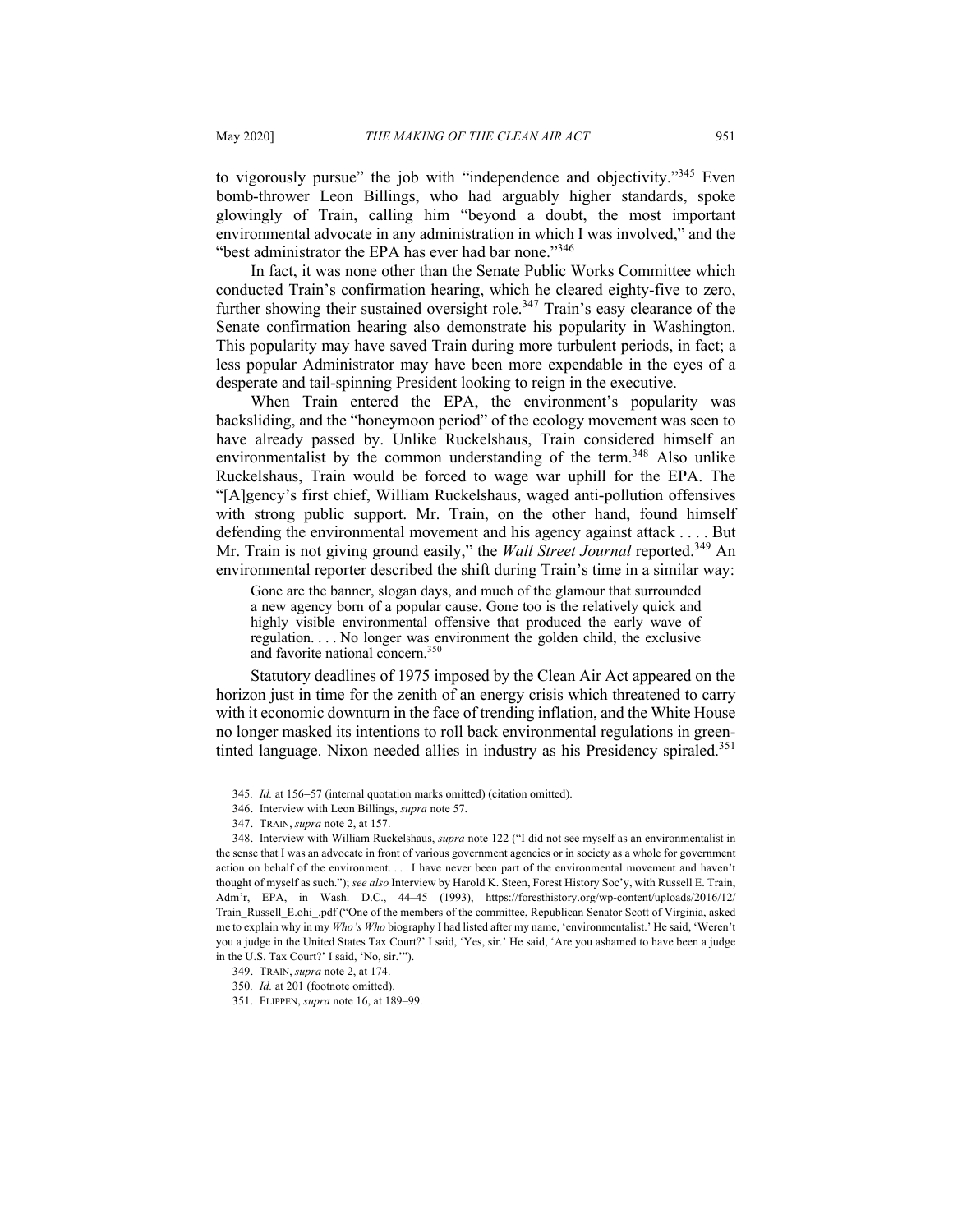"If the motivation for his pro-environment initiatives prior to 1973 had been largely political—with an eye on Muskie and on the 1972 election—as it probably had been, that motivation had now evaporated," Train wrote.<sup>352</sup> The primary assault on the Clean Air Act, among other environmental laws, was waged on the front of energy security.<sup>353</sup>

Soon after his swearing in, for example, Train recalls being invited by Nixon to attend a Cabinet meeting focused on the issue of a fuel shortage forecast for the coming winter.<sup>354</sup> Less available oil would necessitate substitutive coal burning, and Nixon indicated that he believed, being unfamiliar with the states' ability to request variances, that it would be necessary to lower the emission standards overall.<sup>355</sup> Train relied on the public health focus of the Clean Air Act generated by Muskie to stage his defense of the Act, pointing out the standards' relevance to "such issues as emphysema, bronchial disorders, respiratory disease generally, cardiac conditions, and lung cancer."<sup>356</sup> Nixon responded by noting that "when he was young there were more cases of tuberculosis from cold houses than from most other causes."<sup>357</sup> Immediately following the meeting, Nixon and Energy Policy Office Director John Love held a meeting to call for "a relaxation of air pollution standards."<sup>358</sup>

In early 1974, the Nixon White House and OMB released thirteen proposed Clean Air Act rollback amendments, which would permanently permit tall smokestacks, allow consideration of economic effects and costs in standardsetting (undoing a key aspect of technology forcing), disallow state preemption of weaker federal air standards, and exempt all energy production from the National Environmental Policy Act.

To fight back, Train met with Nixon in an attempt to explain his point of view; more significantly, he took to the press to broadcast his objections and undermine Nixon's rollback strategy. The *New York Times* reported on the issue in an article dramatically titled "White House Challenged by Environmental Chief," which quoted Train stating, "I want it known that I am strongly opposed to most of these proposals, and I am going to fight them to the last wire, because I don't think they are necessary and I do think they'd do substantial harm," even calling the proposed NEPA exemption a kind of "designed emasculation," which he "bitterly opposed."<sup>359</sup> Elsewhere, Train doubled down and indicated that he

<sup>352.</sup> TRAIN, *supra* note 2, at 163.

<sup>353.</sup> *Russell E. Train: Oral History Interview*, *supra* note 115 ("By then, the bloom was off the environmental rose and the name of the game was to promote energy supply. This was the Administration's viewpoint. So, almost everything was looked upon from the standpoint of whether it promoted or depleted the nation's energy supply. The fight over sulphur standards and emissions reflects this emphasis on energy.").

<sup>354.</sup> TRAIN, *supra* note 2, at 162–63.

<sup>355</sup>*. Id.* at 162.

<sup>356</sup>*. Id.* 

<sup>357</sup>*. Id.*

<sup>358</sup>*. Id.* at 163.

<sup>359</sup>*. Id.* at 172.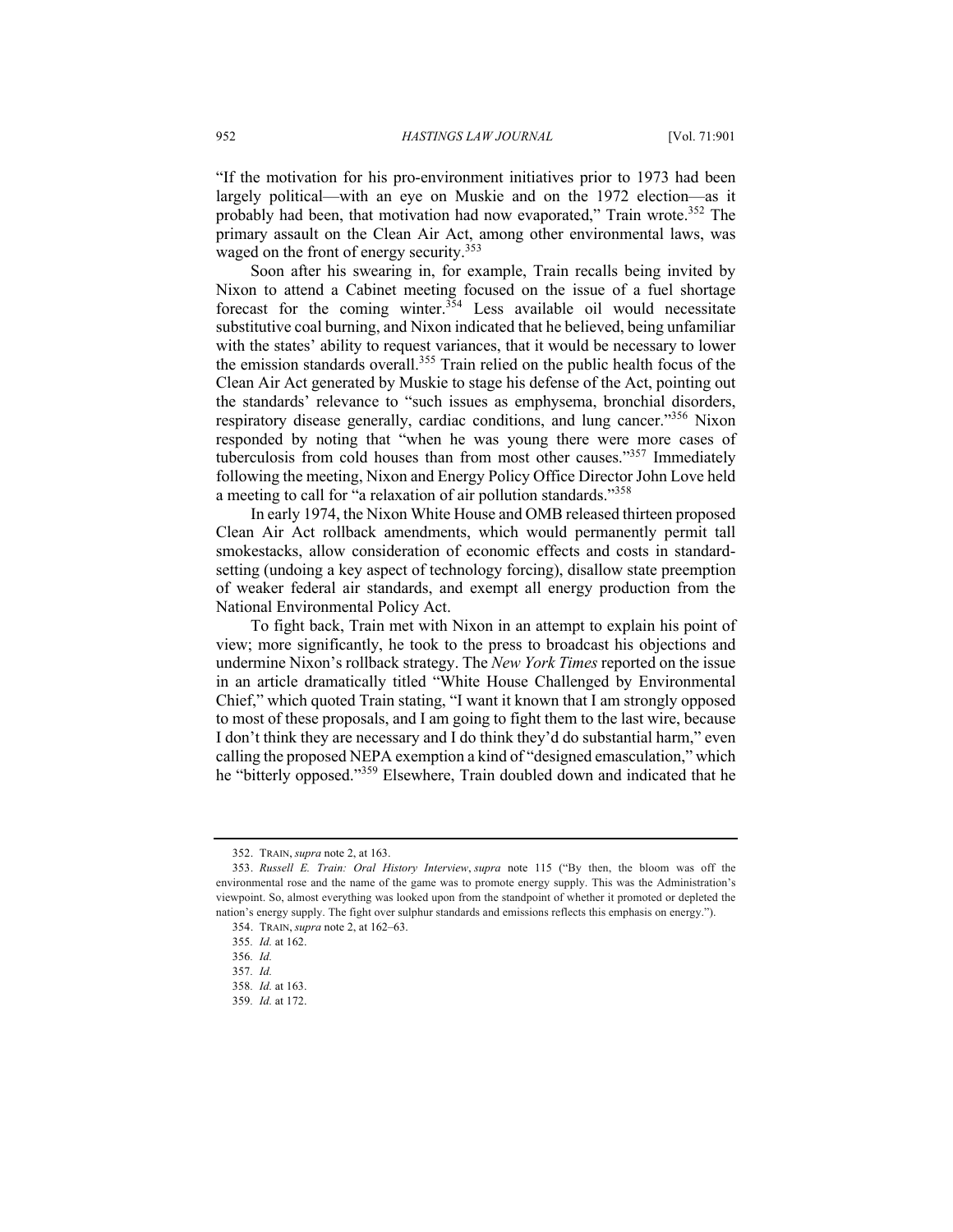believed he had made his opposition to many of the rollback amendments "pretty damn clear."360

Although Nixon's stance was less clear in 1970, by this point the *Times* openly discussed "the President's well‐known opposition to important segments of the Clean Air Act when it was passed. At that time, it was said by White House sources that he came close to vetoing the bill."<sup>361</sup> Should the fight be litigated before Congress, the *Times* stated, Train "will have aggressive allies in Senator Edmund S. Muskie, the Maine Democrat who is chairman of the Senate subcommittee on environmental pollution, and several of his colleagues."<sup>362</sup>

Muskie's looming presence in the Senate, although no longer sufficient to force the hand of the White House through the threat of political competition, was nevertheless a sustained force for backing Train's EPA as the two fended off political attacks on the EPA and the Clean Air Act. Train was supported by the Senate Public Works Committee, with which Train said "it would have been impossible to have a more supportive relationship,"<sup>363</sup> singling out Howard Baker, Jennings Randolph, and Ed Muskie in particular, who had become a close friend of Train's.<sup>364</sup> Without both men, it is feasible that the Clean Air Act would have succumbed to the political vortex of the energy crisis.<sup>365</sup>

The proposed rollback amendments eventually sent to Congress were successfully trimmed back by Train's public adamance,<sup>366</sup> and Muskie publicly ceded credit to Train for "blocking some planned anti-pollution rollbacks."367 The intentions of the Act were protected, including the EPA's commitment to permanent pollution control technology in the form of smokestack scrubbers, which would become an integral part of the implementation of the Clean Air Act for stationary sources,  $368$  and another example of the Act's technological forcing capabilities.<sup>369</sup>

<sup>360.</sup> *Id.*

<sup>361</sup>*.* E.W. Kenworthy, *White House Challenged by Environmental Chief*, N.Y. TIMES, Mar. 11, 1974, at 58. 362*. Id.*

<sup>363.</sup> TRAIN, *supra* note 2, at 179.

<sup>364.</sup> Interview by Don Nicoll with Russell E. Train, former Adm'r, EPA, in Wash., D.C. (May 4, 1999); *see also* Interview with Leon Billings, *supra* note 57 ("He and Muskie got along as well as any two people I ever met. They would sit there with there [*sic*] legs crossed, smoking cigars . . . Train would tell Muskie what it was like dealing with Nixon or Ford, and what he had to do.").

<sup>365.</sup> Interview with Russell Train in Wash., D.C. (May 30, 2012).

<sup>366.</sup> TRAIN, *supra* note 2, at 173 ("What finally went to Congress represented a compromise between Bill Simon, . . . the White House, and me.").

<sup>367</sup>*. Id.*

<sup>368</sup>*. Id.* at 192 (Train was adamant that "Congress would never approve permanent intermittent controls (i.e., tall stacks).").

<sup>369</sup>*. Forcing Technology*, *supra* note 174, at 1722-25 ("Between 1972 and 1974, the feasibility of scrubbers emerged as the major issue in the struggle between the EPA and the utilities over compliance with  $SO_2$  emission limitations. The agency confronted technical objections in extensive public hearings in 1973 and followed in 1974 with a vigorous enforcement program. Despite the early and well-publicized failures of several scrubber demonstration programs, the state and federal requirements forced relatively rapid development, demonstration, and use of workable SO<sub>2</sub> control technology" (footnotes omitted)).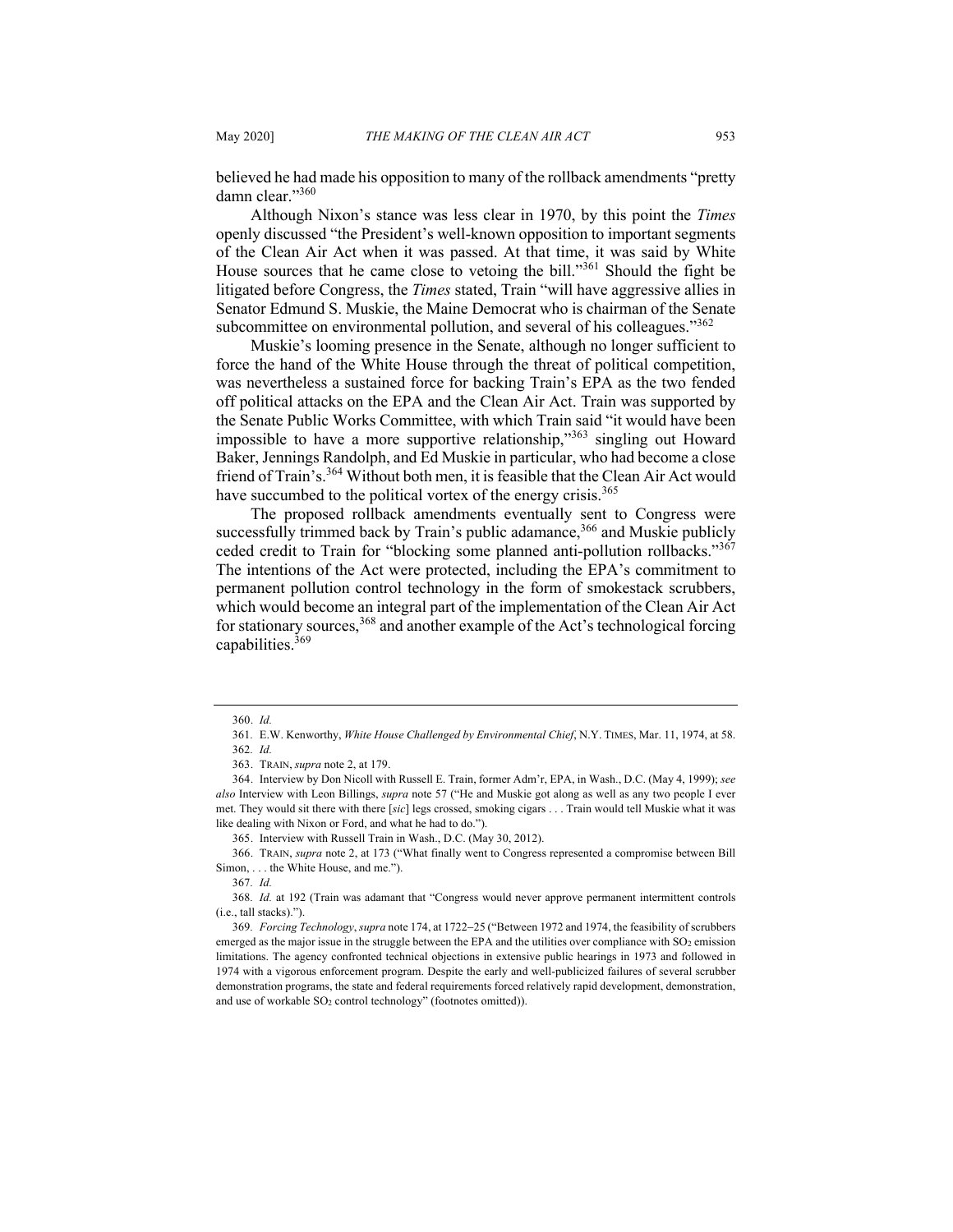Train would be fated to fight the same battle against energy-driven rollbacks again against Ford, who nearly resubmitted virtually the same set of rollback proposals to Congress the following October.<sup>370</sup> In the Ford White House, Train faced a constant battle against the Clean Air Act from others close to the President.<sup>371</sup> Interestingly, though, disputes with the White House were reported by the *Wall Street Journal* as "improving Mr. Train's standing with his [EPA] troops,"<sup>372</sup> who were generally young, enthusiastic environmentalists with ideological commitment to the mission of the agency.<sup>373</sup>

Train and the Muskie Subcommittee would later join forces again to oppose Utah Senator Frank Moss' proposed Administration-backed amendment to the Clean Air Act, which would have postponed promulgation of any EPA regulations pending further study.<sup>374</sup> By Train's evaluation, the EPA, with the assistance and perpetual presence of the Committee, never lost a major battle in the fight of energy versus the environment, despite the political forces pointed against them.<sup>375</sup>

Much as was the case with Ruckelshaus' tenure, the courts also influenced the administration of the Act by EPA under Train. Of primary concern during Train's time at the EPA was the issue of cost consideration, given the extenuating economic and technical circumstances of the recession and oil crisis.<sup>376</sup> After years of the Nixon and Ford Administrations unsuccessfully working to amend the Clean Air Act to include cost consideration in SIP review, the issue of cost considerations was brought before the courts in  $1976$ ,  $377$  when three coal-fired power plants in the non-attaining St. Louis area petitioned the D.C. Circuit Court for relief, alleging that compliance was impossible.<sup>378</sup> In

<sup>370.</sup> TRAIN, *supra* note 2, at 173-75.

<sup>371.</sup> Many of whom would become significant players in the GOP in the coming decades, such as Bill Simon, Paul McCracken, and Roy Ash.

<sup>372.</sup> TRAIN, *supra* note 2, at 174.

<sup>373.</sup> Interview by Harold K. Steen, *supra* note 348 ("They were young, enthusiastic, highly dedicated environmentalists and with sometimes an almost evangelical fervor in carrying out their jobs.").

<sup>374.</sup> TRAIN, *supra* note 2, at 211.

<sup>375.</sup> *Russell E. Train: Oral History Interview*, *supra* note 115 ("[B]y and large we were able to hold the line on all of the environmental legislation and regulations. I think this was a major accomplishment because all the political strength was really on the energy side.").

<sup>376</sup>*. See* Press Release, Office of the White House Press Sec'y, *supra* note 300.

<sup>377.</sup> We recognize that litigation concerning the feasibility provision began as early as 1972. *Union*, however, was the first such case brought before the Supreme Court, and the first significant affirmation of technology forcing as an enforceable provision of the Act. *See* Appalachian Power Co. v. EPA, 477 F.2d 495 (4th Cir. 1973) (holding that EPA must either hold feasibility hearings or defer to the State's record); Buckeye Power Inc. v. EPA, 481 F.2d 162, 169 (6th Cir. 1973) ("[T]he Agency's argument that technological infeasibility, high cost-benefit, and resource unavailability are irrelevant under the 1970 Amendments [and are] devoid of merit."); Duquesne Light Co. v. EPA, 481 F.2d 1 (3d Cir. 1973) (acknowledging that the EPA was prevented from imposing plans under state plans that were implementing clean air programs); St. Joe Minerals Corp. v. EPA, 508 F.2d 743 (3d Cir. 1975) (maintaining that the EPA could not approve infeasible SIP regulations); *see also* MELNICK, *supra* note 16, at 213-15 (1983) ("[C]ourts have consistently maintained that the EPA must at some stage in the administrative process consider the feasibility of control measures needed to meet SIP requirements.").

<sup>378.</sup> Union Elec. Co. v. EPA, 427 U.S. 246 (1976).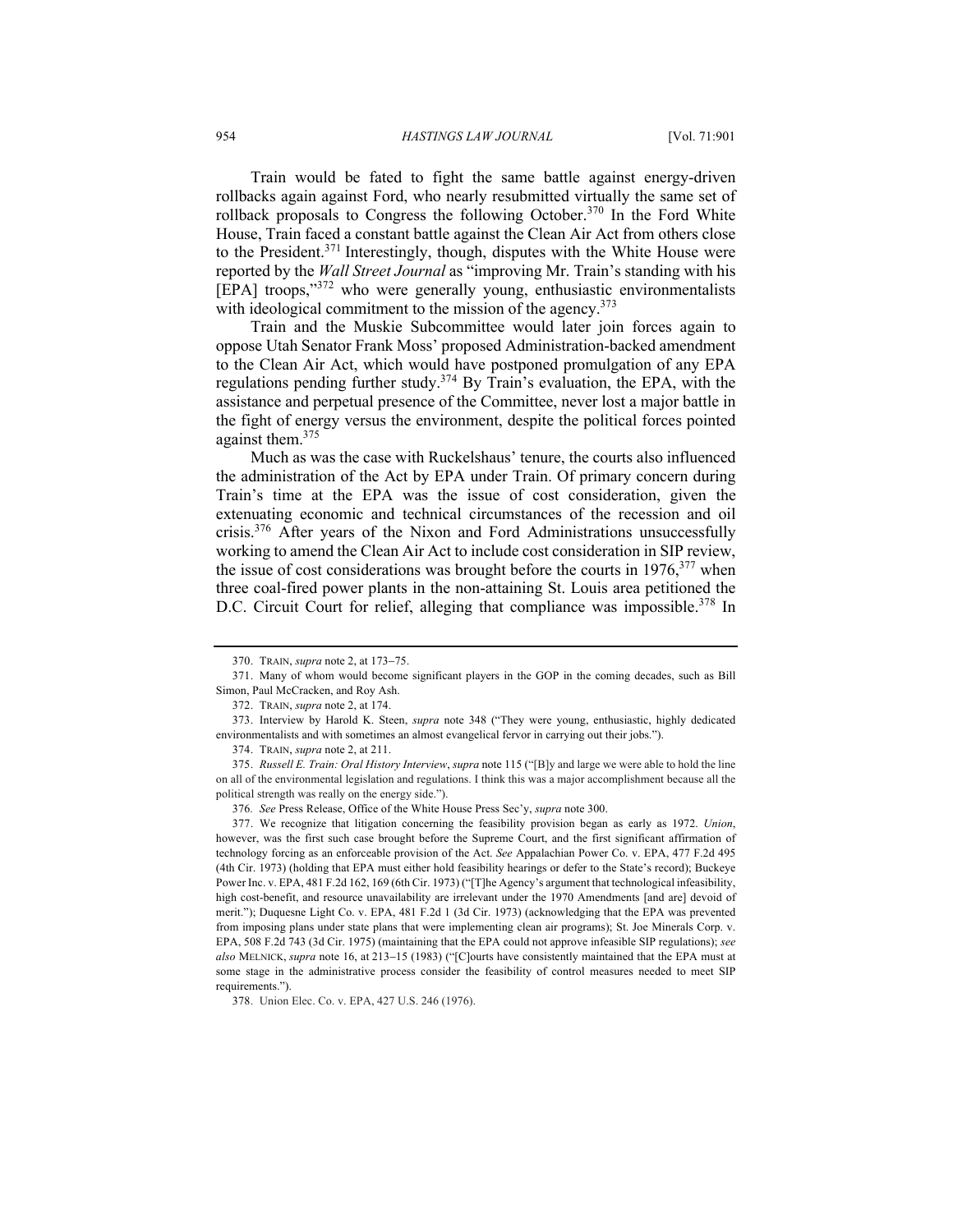response, the court held that "claims of economic and technological infeasibility could not properly provide a basis for the Administrator's rejecting a plan."<sup>379</sup>

Taken to the Supreme Court, the petitioners from St. Louis similarly found no relief, and the EPA's explicit lack of consideration to economic costs was upheld.<sup>380</sup> By asserting that "Congress intended claims of economic and technological infeasibility to be wholly foreign to the Administrator's consideration of a state implementation plan,"381 Justice Thurgood Marshall's opinion ratified Congress' intentions and did much to resolve the language of the Act and correct the conclusions of the Circuit courts in earlier years. Thus, "[t]he decision in *Union Electric Co. v. EPA* affirmed the states' authority to set economically or technically infeasible emission limitations where necessary to achieve NAAQSs."<sup>382</sup>

Still, and despite tangential issues resulting from the decision that complicated enforcement procedures,<sup>383</sup> *Union* represented a qualified victory and a recognition of the Senate's intent to force technology and have the Act applied as a means of inducing innovation and effecting demonstrable change in favor of the public interest by improving public health metrics.<sup>384</sup> Without such

381. *Union Elec. Co.*, 427 U.S. at 256.

383. For greater analysis of this issue, *see* MELNICK, *supra* note 16, at 217-20 (analyzing SIP compliance at district and appellate courts).

<sup>379.</sup> *Id.* at 254.

<sup>380.</sup> Schoenbrod, *supra* note 12, at 744-45; *see also Forcing Technology*, *supra* note 174, at 1713 n.3 ("[*Union*] resolved a sharp division among the circuits over the treatment of claims of economic and technological infeasibility). *Compare* Union Electric Co. v. EPA, 515 F.2d 206 (8th Cir. 1975), *aff'd*, 427 U.S. 246 (1976) and Indiana & Mich. Elec. Co. v. EPA, 509 F.2d 839 (7th Cir. 1975) (economic and technological infeasibility irrelevant to state plan approval), *with* St. Joe Minerals Corp. v. EPA, 508 F.2d 743 (3d Cir. 1975), *vacated as moot*, 425 U.S. 987 (1976), *and* Buckeye Power, Inc. v. EPA, 481 F.2d 162, 168-69 (6th Cir. 1973) (feasibility must be considered in state plan approval). *But see* Bunker Hill Co. v. EPA, 572 F.2d 1286, 1294 (9th Cir. 1977) (9th Circuit ignores *Union Electric*; requires EPA to show SIP emission limitation "is economically and technologically feasible.").

<sup>382.</sup> *Forcing Technology*, *supra* note 174, at 1715; *see also* Schoenbrod, *supra* note 12, at 769 ("When the adopted state implementation plans imposed stronger controls on emissions than authorities were later willing to enforce, the state or EPA could either not enforce the controls, or write compliance schedules that allowed sources to postpone action or to do less than the plan required."). *But see* MELNICK, *supra* note 16, at 216–17 (describing that *Union* did not represent an unqualified victory for Train's EPA or the intention of the Senate drafters, however, because Justice Marshall conceded several "safety valves," by the characterization of Melnick, such as justiciability of "claims of economic or technological feasibility" by the state court, the consideration of feasibility in issuing administrative orders under Section 113(a) and enforcement proceedings, and the consideration of those same factors by the courts in determining "appropriate relief").

<sup>384.</sup> Kathleen D. Masters, "*Can't Do" Won't Do:* Union Electric Co. v. EPA, *427 U.S. 246 (1976)*, 1976 ARIZ. ST. L.J. 663, 669 ("Thus, the court held that it had no jurisdiction to hear the petition for review because Union Electric's claim of newly discovered information was an assertion of economic and technological infeasibility. Recognition that the Amendments were a drastic remedy to a dire situation played a principal role in the subsequent analysis by the Supreme Court. The Court read the Amendments and their legislative history to mean that Congress intended to use the Amendments to 'take a stick to the states,' to guarantee that air quality standards would be promptly attained and maintained. It noted that the Amendments place strict minimum compliance requirements upon the states, and that these requirements are of a 'technology-forcing character.' The Court viewed the Amendments as explicitly contrived to force development of pollution control techniques that might appear technologically or economically infeasible at the time that the state develops its pollution control plan" (footnotes omitted)).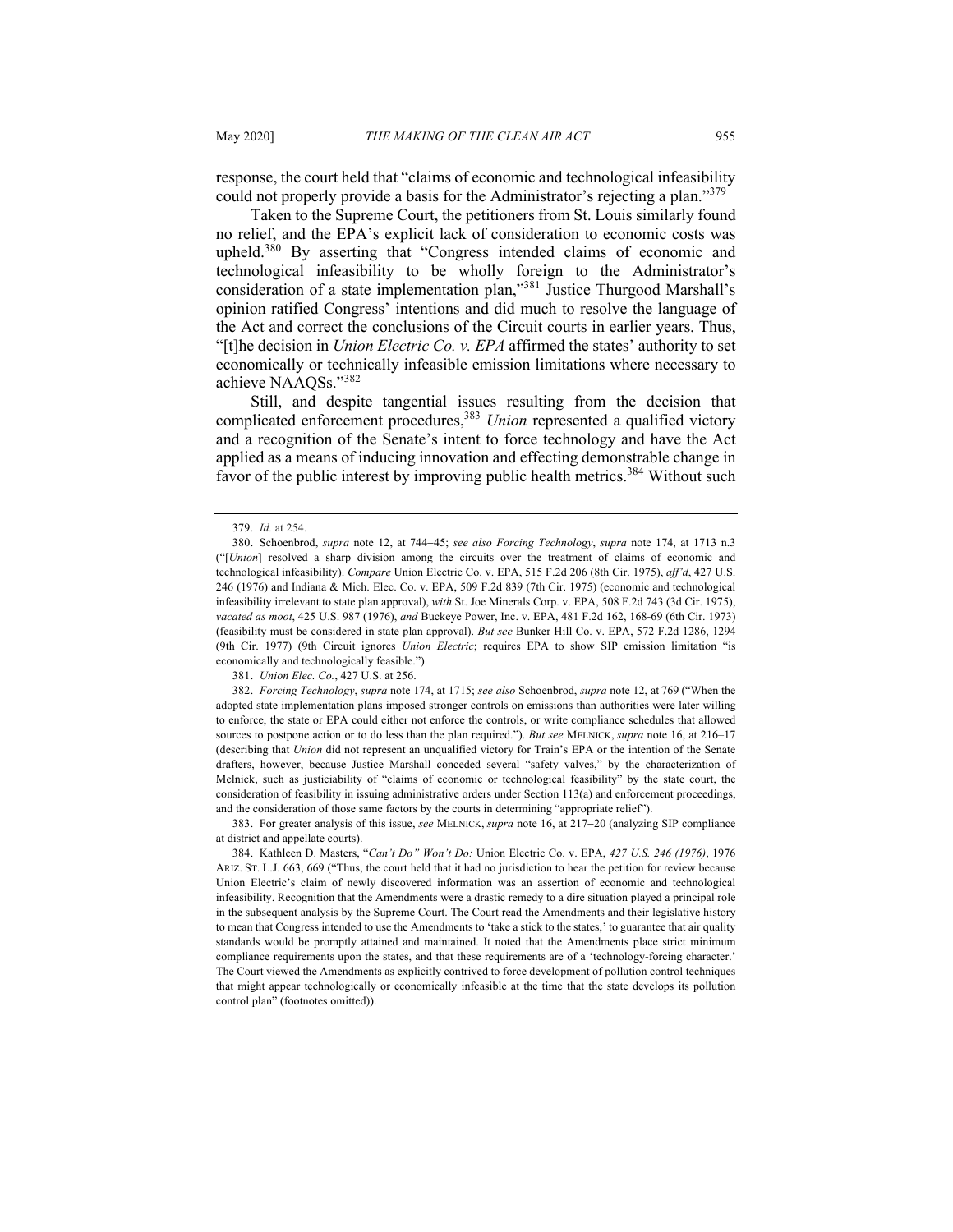backing from the courts, the central logic of technology forcing promoted by the Public Works Committee, as discussed above, may have fallen apart, along with the efficacy of stationary source regulation under the Act.<sup>385</sup> Thus Train, much like Ruckelshaus following the 1973 auto emissions controversy as cited by Judge Wilkey, was in a position to defer criticism of accepting overly strong SIPs and say, in essence, that the courts made him do it.

As the Republican Administrations around him became increasingly disenchanted, Train's second major contribution to the Clean Air Act was seeing through what Ruckelshaus began in the form of holding industry to strict deadlines, which created financial pressure on industry to innovate. Because Ruckelshaus denied the Title II deadline extension the previous year, and because the deadlines were set in 1975, the auto industry was effectively forced to stick with the emissions control technology in development at the time—the catalytic converter—with the blessing of Train.<sup>386</sup> Although neither the Clean Air Act nor EPA mandated any particular auto technology, the catalytic converter was presented by automakers as the sole frontrunner technology able to meet the Act's statutory auto emissions standards. $387$ 

The catalytic converter was no ace in the hole, however. Rare metals required for the new gadget were difficult to source and could be neutralized by leaded gas. Furthermore, evidence began to emerge in September 1973 that the converters produced unknown amounts of potentially harmful sulfuric acid vapor.<sup>388</sup> Eric Stork, leading the "mobile sources" pollution office of the EPA air quality program, warned of the dangers posed by such a technology as well as the emissions generated by catalytic converters on a commercial scale.<sup>389</sup>

At this juncture, Train was forced to make the difficult decision between taking the risk on catalytic converters or abandoning them, thereby acquiescing on the Clean Air Act's Title II deadline and the deadline extension denial of his predecessor. Allowing EPA to save face, Congress passed the Energy Supply and Environmental Coordination Act of 1974, which punted the deadlines until 1977 and offered a similar one-year deadline extension.<sup>390</sup> Train granted the oneyear extension due to latent concerns over the sulfuric acid emissions posed by the catalytic converter. Although there was emerging evidence that any emissions were sufficiently small as to pose no real health threat, testimony

<sup>385.</sup> *See generally* Gerard & Lave, *supra* note 21.

<sup>386.</sup> Interview by Harold K. Steen, *supra* note 348, at 41–42 ("Actually we never ordered the use of the converters, we simply ordered the industry to go ahead and meet the standards by a given date, knowing that the only way they could do it was through the use of catalytic converters. . . . My decision finally was to go ahead with the catalytic converters.").

<sup>387.</sup> *Id.* at 41.

<sup>388</sup>*. Id.* at 41–42 ("[T]he use of a catalytic converter with gasolines that typically contain sulphur would produce a sulfuric acid aerosol, a very fine mist . . . which would have the ability to penetrate the human lungs very easily. It was an argument where there were a lot of fears expressed.").

<sup>389.</sup> Interview with Eric Stork, in East Falls Church, Va. (May 28, 2012) (on file with authors as Erik Stork Interview) (describing the "drama" of catalytic converters).

<sup>390.</sup> Energy Supply and Environmental Coordination Act, 15 U.S.C. § 791 (2020).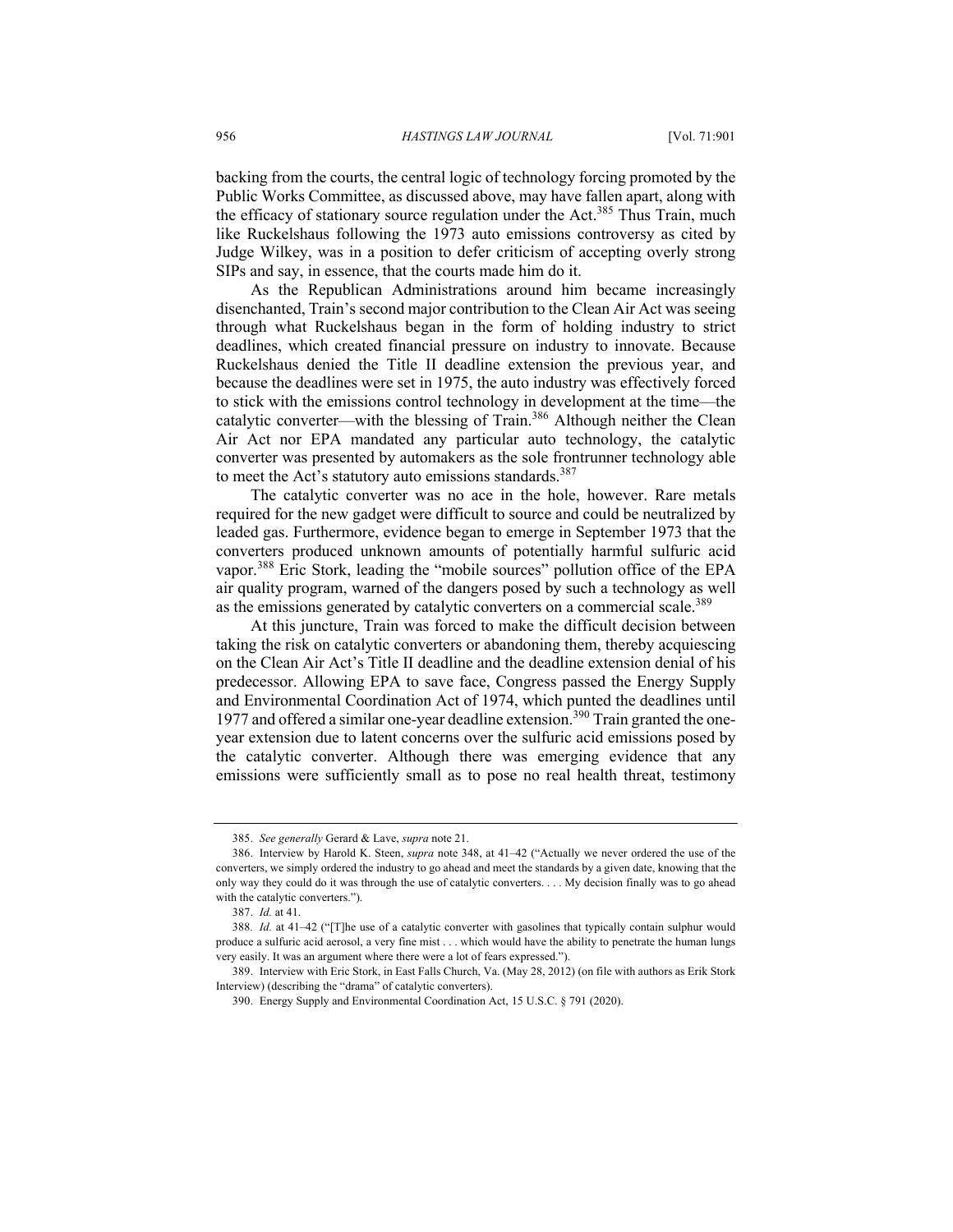provided at the deadline hearings gave reason to doubt earlier evaluations.<sup>391</sup> Train considered the decision to commit to the catalytic converter, in concert with the deadline extension, the correct one, despite backlash from the environmental community.<sup>392</sup>

Despite granting industry an extension in 1974, Train's decision on the auto emissions issue represents no less authority or captaincy than Ruckelshaus' analogous decisions a few years prior. By maintaining a tough stance and publicly advocating for the Act's standards, also allowing Congress to take responsibility for the deadlines, Train demonstrated that the EPA could balance risks effectively in consideration of the public health.

In 1972, Ruckelshaus showed that the Clean Air Act and the EPA could be tough. A few years later, Train needed to show that it could balance discretion with adamance as the EPA's bureaucratic structure evolved and further matured under his leadership. As wide political buy-in was diminished, caution became increasingly important to prevent broad political backlash against the still-young EPA and Clean Air Act. By the end of his tenure, Train's dedication to the Act and EPA's mission in general were hardly in question, however. Even "Ralph Nader admitted having been mistaken in questioning whether [Train] . . . had the requisite toughness for the job."<sup>393</sup> Both Administrators deserve unqualified credit in making the Clean Air Act through their tireless work and leadership.

#### **CONCLUSION**

As we look back at the Clean Air Act on its fiftieth anniversary, it is easy to argue that it represents one of the most important environmental laws in the history of the United States and a watershed moment in the development of federal environmental law. This assessment rings true when we consider its impact on our physical environment and on human communities historically afflicted by polluted air. As Senator Muskie said before the Senate, "we all must recognize that the quality of our air is most valuable, most essential, to the quality of our environment and to the quality of our lives upon this planet."<sup>394</sup>

We might also credit the Clean Air Act as a first step of the modern federalization of environmental law and, in many ways, the foundation upon which the field of environmental law would emerge. Whereas Muskie's point was to help focus on the deterioration of the air that would have been familiar to

<sup>391.</sup> Chrysler Corp., Ford Motor Co., & Gen. Motors Corp., Applications for Suspension of 1977 Motor Vehicle Exhaust Emission Standards, Decision of the Admin., 40 Fed. Reg. 11,900 (1975).

<sup>392.</sup> *Russell E. Train: Oral History Interview*, *supra* note 115 ("I came down on the side of the catalytic converter, which, in hindsight, seems to have been the right decision. I like to think it was some great wisdom on my part, but I can't remember any great wisdom. In any event, it was a very tough decision. At one point, I did give the auto industry some additional time to meet the 90 percent reduction. Predictably, I caught all sorts of hell from the environmental community.").

<sup>393.</sup> TRAIN, *supra* note 2, at 180.

<sup>394</sup>*. See* SENATE CONSIDERATION OF THE REP. OF THE CONF. COMM. (Dec. 18, 1970),*reprinted in* 1 COMM. ON PUB. WORKS, A LEGISLATIVE HISTORY OF THE CLEAN AIR ACT AMENDMENTS, 1970, at 130 (1974).